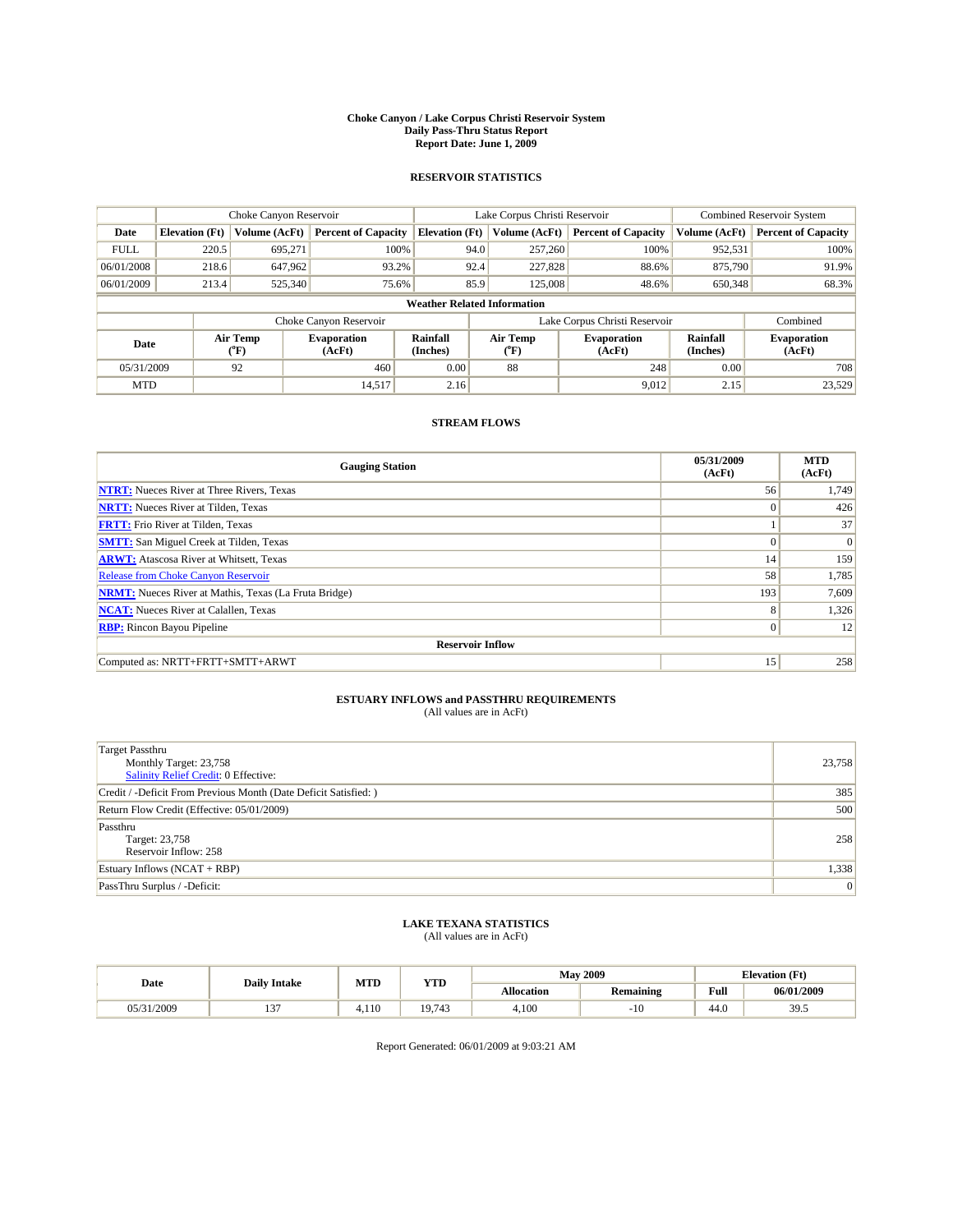#### **Choke Canyon / Lake Corpus Christi Reservoir System Daily Pass-Thru Status Report Report Date: June 2, 2009**

#### **RESERVOIR STATISTICS**

|             |                       | Choke Canyon Reservoir |                              |                                    | Lake Corpus Christi Reservoir | Combined Reservoir System     |                      |                              |
|-------------|-----------------------|------------------------|------------------------------|------------------------------------|-------------------------------|-------------------------------|----------------------|------------------------------|
| Date        | <b>Elevation</b> (Ft) | Volume (AcFt)          | <b>Percent of Capacity</b>   | <b>Elevation</b> (Ft)              | Volume (AcFt)                 | <b>Percent of Capacity</b>    | Volume (AcFt)        | <b>Percent of Capacity</b>   |
| <b>FULL</b> | 220.5                 | 695,271                | 100%                         | 94.0                               | 257,260                       | 100%                          | 952,531              | 100%                         |
| 06/02/2008  | 218.6                 | 647,218                | 93.1%                        | 92.3                               | 227,299                       | 88.4%                         | 874,517              | 91.8%                        |
| 06/02/2009  | 213.5                 | 525,781                | 75.6%                        | 85.9                               | 124,476                       | 48.4%                         | 650,257              | 68.3%                        |
|             |                       |                        |                              | <b>Weather Related Information</b> |                               |                               |                      |                              |
|             |                       |                        | Choke Canyon Reservoir       |                                    |                               | Lake Corpus Christi Reservoir |                      | Combined                     |
| Date        |                       | Air Temp<br>(°F)       | <b>Evaporation</b><br>(AcFt) | Rainfall<br>(Inches)               | Air Temp<br>(°F)              | <b>Evaporation</b><br>(AcFt)  | Rainfall<br>(Inches) | <b>Evaporation</b><br>(AcFt) |
| 06/01/2009  |                       | 92                     | 307                          | 0.03                               | 88                            | 170                           | 0.00                 | 477                          |
| <b>MTD</b>  |                       |                        | 307                          | 0.03                               |                               | 170                           | 0.00                 | 477                          |

### **STREAM FLOWS**

| <b>Gauging Station</b>                                       | 06/01/2009<br>(AcFt) | <b>MTD</b><br>(AcFt) |
|--------------------------------------------------------------|----------------------|----------------------|
| <b>NTRT:</b> Nueces River at Three Rivers, Texas             | 62                   | 62                   |
| <b>NRTT:</b> Nueces River at Tilden, Texas                   |                      | $\Omega$             |
| <b>FRTT:</b> Frio River at Tilden, Texas                     |                      |                      |
| <b>SMTT:</b> San Miguel Creek at Tilden, Texas               |                      | $\Omega$             |
| <b>ARWT:</b> Atascosa River at Whitsett, Texas               |                      | 8                    |
| Release from Choke Canyon Reservoir                          | 58                   | 58                   |
| <b>NRMT:</b> Nueces River at Mathis, Texas (La Fruta Bridge) | 212                  | 212                  |
| <b>NCAT:</b> Nueces River at Calallen, Texas                 |                      |                      |
| <b>RBP:</b> Rincon Bayou Pipeline                            | $\Omega$             | $\Omega$             |
| <b>Reservoir Inflow</b>                                      |                      |                      |
| Computed as: (NTRT+FRTT+SMTT)-Release From Choke Canyon      |                      |                      |

## **ESTUARY INFLOWS and PASSTHRU REQUIREMENTS**

| (All values are in AcFt) |  |  |
|--------------------------|--|--|
|--------------------------|--|--|

| Target Passthru<br>Monthly Target: 23,000<br>Salinity Relief Credit: 0 Effective: | 23,000 |
|-----------------------------------------------------------------------------------|--------|
| Credit / -Deficit From Previous Month (Date Deficit Satisfied: )                  | 1,338  |
| Return Flow Credit (Effective: 06/01/2009)                                        | 500    |
| Passthru<br>Target: 23,000<br>Reservoir Inflow: 5                                 | 51     |
| Estuary Inflows (NCAT + RBP)                                                      |        |
| PassThru Surplus / -Deficit:                                                      | 0      |

## **LAKE TEXANA STATISTICS** (All values are in AcFt)

| Date           | <b>Daily Intake</b> | MTD        | <b>YTD</b> |                   | <b>June 2009</b> | <b>Elevation</b> (Ft) |            |
|----------------|---------------------|------------|------------|-------------------|------------------|-----------------------|------------|
|                |                     |            |            | <b>Allocation</b> | <b>Remaining</b> | Full                  | 06/02/2009 |
| /2009<br>06/01 | $\sim$<br>. .       | $\sim$<br> | 19,880     | 4.100             | 3,963            | 44.0                  | 39.4       |

Report Generated: 06/02/2009 at 8:51:59 AM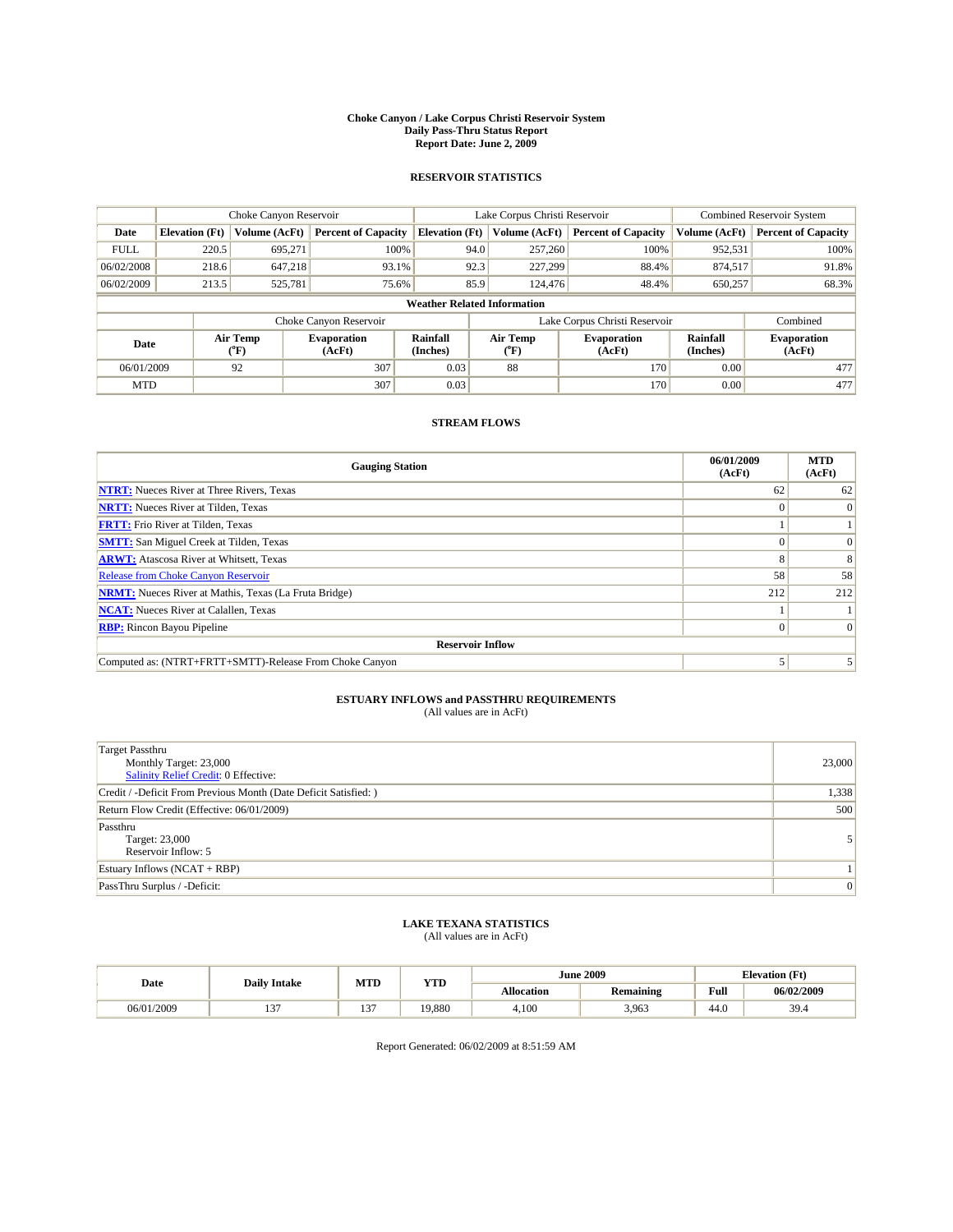#### **Choke Canyon / Lake Corpus Christi Reservoir System Daily Pass-Thru Status Report Report Date: June 3, 2009**

#### **RESERVOIR STATISTICS**

|             |                       | Choke Canyon Reservoir |                              |                                    | Lake Corpus Christi Reservoir | Combined Reservoir System     |                      |                              |
|-------------|-----------------------|------------------------|------------------------------|------------------------------------|-------------------------------|-------------------------------|----------------------|------------------------------|
| Date        | <b>Elevation</b> (Ft) | Volume (AcFt)          | <b>Percent of Capacity</b>   | <b>Elevation</b> (Ft)              | Volume (AcFt)                 | <b>Percent of Capacity</b>    | Volume (AcFt)        | <b>Percent of Capacity</b>   |
| <b>FULL</b> | 220.5                 | 695,271                | 100%                         | 94.0                               | 257,260                       | 100%                          | 952,531              | 100%                         |
| 06/03/2008  | 218.6                 | 646,469                | 93.0%                        | 92.3                               | 226,242                       | 87.9%                         | 872,711              | 91.6%                        |
| 06/03/2009  | 213.5                 | 526,663                | 75.7%                        | 85.8                               | 123,945                       | 48.2%                         | 650,608              | 68.3%                        |
|             |                       |                        |                              | <b>Weather Related Information</b> |                               |                               |                      |                              |
|             |                       |                        | Choke Canyon Reservoir       |                                    |                               | Lake Corpus Christi Reservoir |                      | Combined                     |
| Date        |                       | Air Temp<br>(°F)       | <b>Evaporation</b><br>(AcFt) | Rainfall<br>(Inches)               | Air Temp<br>(°F)              | <b>Evaporation</b><br>(AcFt)  | Rainfall<br>(Inches) | <b>Evaporation</b><br>(AcFt) |
| 06/02/2009  |                       | 95                     | 551                          | 0.15                               | 94                            | 340                           | 0.02                 | 891                          |
| <b>MTD</b>  |                       |                        | 858                          | 0.18                               |                               | 510                           | 0.02                 | 1,368                        |

### **STREAM FLOWS**

| <b>Gauging Station</b>                                       | 06/02/2009<br>(AcFt) | <b>MTD</b><br>(AcFt) |
|--------------------------------------------------------------|----------------------|----------------------|
| <b>NTRT:</b> Nueces River at Three Rivers, Texas             | 62                   | 123                  |
| <b>NRTT:</b> Nueces River at Tilden, Texas                   | $\Omega$             | $\Omega$             |
| <b>FRTT:</b> Frio River at Tilden, Texas                     |                      |                      |
| <b>SMTT:</b> San Miguel Creek at Tilden, Texas               |                      | $\Omega$             |
| <b>ARWT:</b> Atascosa River at Whitsett, Texas               |                      | 13                   |
| Release from Choke Canyon Reservoir                          | 58                   | 115                  |
| <b>NRMT:</b> Nueces River at Mathis, Texas (La Fruta Bridge) | 212                  | 425                  |
| <b>NCAT:</b> Nueces River at Calallen, Texas                 | 13                   | 14                   |
| <b>RBP:</b> Rincon Bayou Pipeline                            | $\Omega$             | $\Omega$             |
| <b>Reservoir Inflow</b>                                      |                      |                      |
| Computed as: (NTRT+FRTT+SMTT)-Release From Choke Canyon      |                      | 10                   |

## **ESTUARY INFLOWS and PASSTHRU REQUIREMENTS**

|  | (All values are in AcFt) |  |
|--|--------------------------|--|
|--|--------------------------|--|

| Target Passthru<br>Monthly Target: 23,000<br><b>Salinity Relief Credit: 0 Effective:</b> | 23,000          |
|------------------------------------------------------------------------------------------|-----------------|
| Credit / -Deficit From Previous Month (Date Deficit Satisfied: )                         | 1,338           |
| Return Flow Credit (Effective: 06/01/2009)                                               | 500             |
| Passthru<br>Target: 23,000<br>Reservoir Inflow: 10                                       | 10 <sup>1</sup> |
| Estuary Inflows $(NCAT + RBP)$                                                           | 14              |
| PassThru Surplus / -Deficit:                                                             | 0               |

## **LAKE TEXANA STATISTICS** (All values are in AcFt)

|            | <b>Daily Intake</b> | MTD | <b>YTD</b> |                   | <b>June 2009</b> |      | <b>Elevation</b> (Ft) |
|------------|---------------------|-----|------------|-------------------|------------------|------|-----------------------|
| Date       |                     |     |            | <b>Allocation</b> | <b>Remaining</b> | Full | 06/03/2009            |
| 06/02/2009 | 126                 | 263 | 20,006     | 4.100             | 3,837            | 44.0 | 39.4                  |

Report Generated: 06/03/2009 at 9:34:01 AM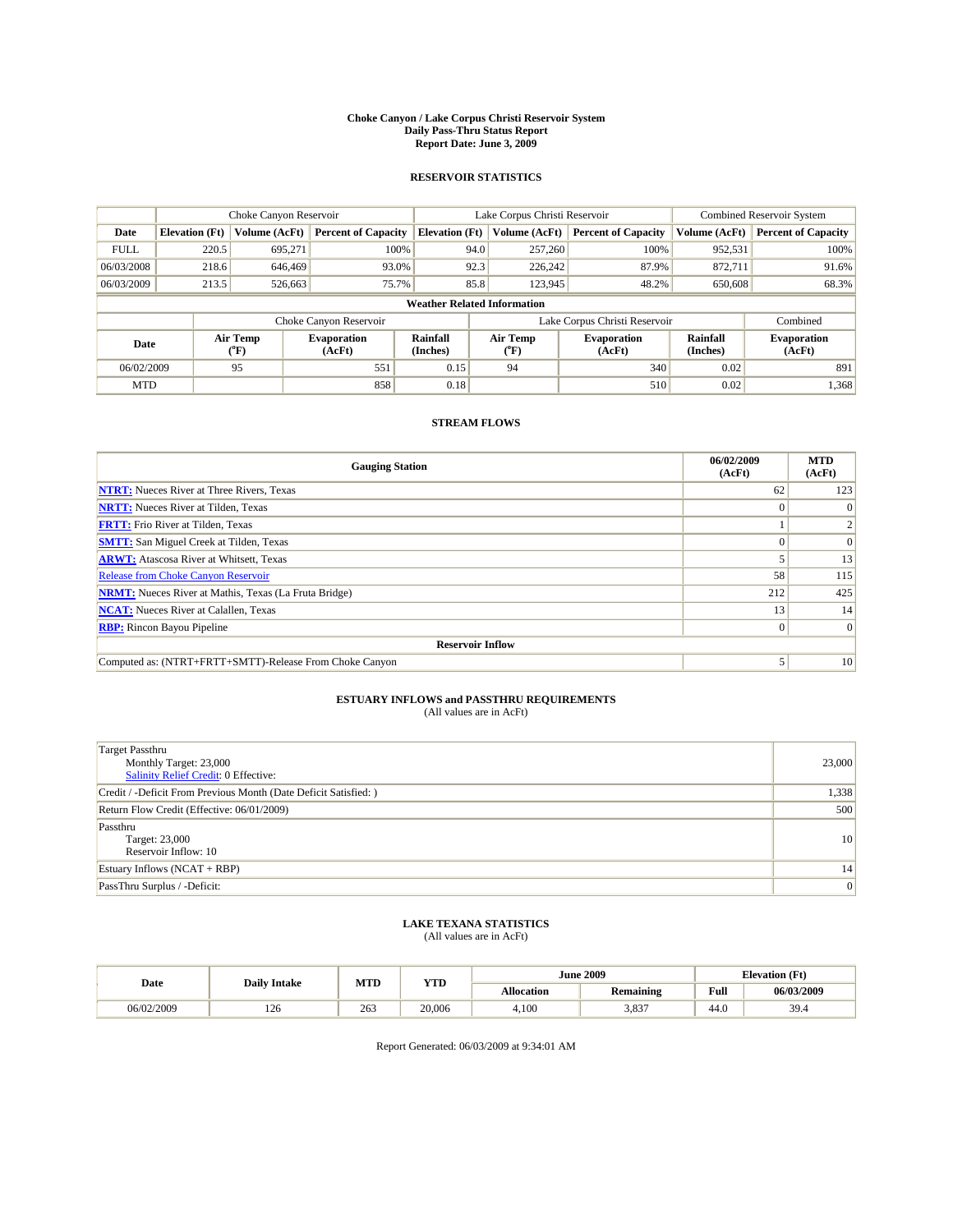#### **Choke Canyon / Lake Corpus Christi Reservoir System Daily Pass-Thru Status Report Report Date: June 4, 2009**

#### **RESERVOIR STATISTICS**

|             | Choke Canyon Reservoir |                  |                              |                                    | Lake Corpus Christi Reservoir | <b>Combined Reservoir System</b> |                      |                              |
|-------------|------------------------|------------------|------------------------------|------------------------------------|-------------------------------|----------------------------------|----------------------|------------------------------|
| Date        | <b>Elevation</b> (Ft)  | Volume (AcFt)    | <b>Percent of Capacity</b>   | <b>Elevation</b> (Ft)              | Volume (AcFt)                 | <b>Percent of Capacity</b>       | Volume (AcFt)        | <b>Percent of Capacity</b>   |
| <b>FULL</b> | 220.5                  | 695,271          | 100%                         | 94.0                               | 257,260                       | 100%                             | 952,531              | 100%                         |
| 06/04/2008  | 218.6                  | 645,719          | 92.9%                        | 92.2                               | 224,659                       | 87.3%                            | 870,378              | 91.4%                        |
| 06/04/2009  | 213.5                  | 527,324          | 75.8%                        | 85.9                               | 124,343                       | 48.3%                            | 651,667              | 68.4%                        |
|             |                        |                  |                              | <b>Weather Related Information</b> |                               |                                  |                      |                              |
|             |                        |                  | Choke Canyon Reservoir       |                                    | Lake Corpus Christi Reservoir | Combined                         |                      |                              |
| Date        |                        | Air Temp<br>(°F) | <b>Evaporation</b><br>(AcFt) | Rainfall<br>(Inches)               | Air Temp<br>(°F)              | <b>Evaporation</b><br>(AcFt)     | Rainfall<br>(Inches) | <b>Evaporation</b><br>(AcFt) |
| 06/03/2009  |                        | 95               | 385                          | 0.15                               | 94                            | 247                              | 0.04                 | 632                          |
| <b>MTD</b>  |                        |                  | 1,243                        | 0.33                               |                               | 757                              | 0.06                 | 2.000                        |

### **STREAM FLOWS**

| <b>Gauging Station</b>                                       | 06/03/2009<br>(AcFt) | <b>MTD</b><br>(AcFt) |  |  |  |  |
|--------------------------------------------------------------|----------------------|----------------------|--|--|--|--|
| <b>NTRT:</b> Nueces River at Three Rivers, Texas             | 58                   | 181                  |  |  |  |  |
| <b>NRTT:</b> Nueces River at Tilden, Texas                   | $\Omega$             |                      |  |  |  |  |
| <b>FRTT:</b> Frio River at Tilden, Texas                     |                      |                      |  |  |  |  |
| <b>SMTT:</b> San Miguel Creek at Tilden, Texas               |                      | $\Omega$             |  |  |  |  |
| <b>ARWT:</b> Atascosa River at Whitsett, Texas               |                      | 16                   |  |  |  |  |
| Release from Choke Canyon Reservoir                          | 58                   | 173                  |  |  |  |  |
| <b>NRMT:</b> Nueces River at Mathis, Texas (La Fruta Bridge) | 212                  | 637                  |  |  |  |  |
| <b>NCAT:</b> Nueces River at Calallen, Texas                 | 17                   | 30                   |  |  |  |  |
| <b>RBP:</b> Rincon Bayou Pipeline                            | $\Omega$             | $\Omega$             |  |  |  |  |
| <b>Reservoir Inflow</b>                                      |                      |                      |  |  |  |  |
| Computed as: (NTRT+FRTT+SMTT)-Release From Choke Canyon      |                      | 11                   |  |  |  |  |

## **ESTUARY INFLOWS and PASSTHRU REQUIREMENTS**

| (All values are in AcFt) |  |  |
|--------------------------|--|--|
|--------------------------|--|--|

| <b>Target Passthru</b><br>Monthly Target: 23,000<br>Salinity Relief Credit: 0 Effective: | 23,000 |
|------------------------------------------------------------------------------------------|--------|
| Credit / -Deficit From Previous Month (Date Deficit Satisfied: )                         | 1,338  |
| Return Flow Credit (Effective: 06/01/2009)                                               | 500    |
| Passthru<br>Target: 23,000<br>Reservoir Inflow: 11                                       | 11     |
| Estuary Inflows $(NCAT + RBP)$                                                           | 30     |
| PassThru Surplus / -Deficit:                                                             | 0      |

## **LAKE TEXANA STATISTICS** (All values are in AcFt)

|            | <b>Daily Intake</b> | MTD | <b>YTD</b> |                   | <b>June 2009</b>    | <b>Elevation</b> (Ft) |                           |
|------------|---------------------|-----|------------|-------------------|---------------------|-----------------------|---------------------------|
| Date       |                     |     |            | <b>Allocation</b> | <b>Remaining</b>    | Full                  | 06/04/2009                |
| 06/03/2009 | 100<br>14 U         | 382 | 20.126     | 4.100             | 2.71<br>, , .<br>J. | 44.0                  | 30 <sup>2</sup><br>ر. ر ر |

Report Generated: 06/04/2009 at 8:27:42 AM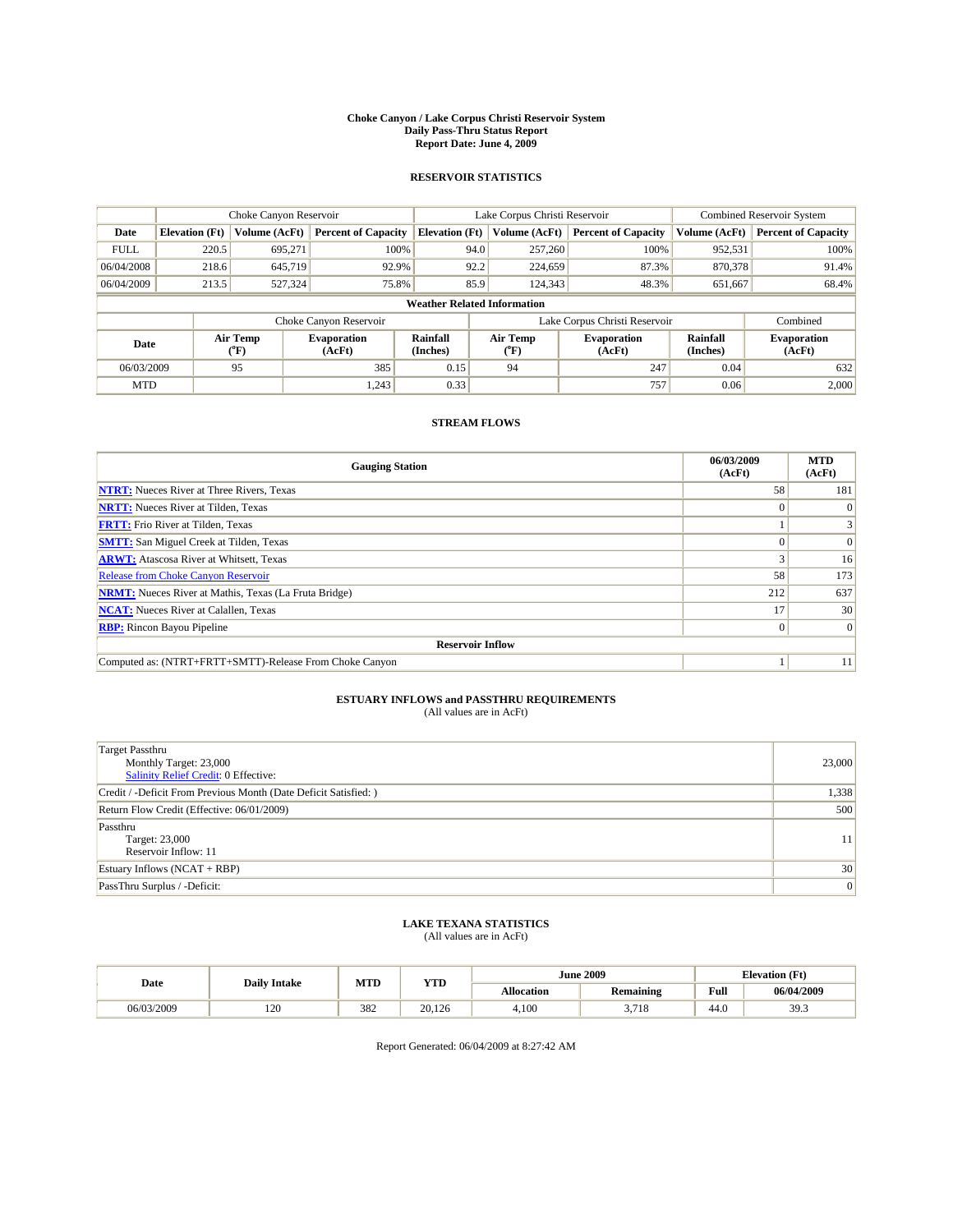#### **Choke Canyon / Lake Corpus Christi Reservoir System Daily Pass-Thru Status Report Report Date: June 5, 2009**

#### **RESERVOIR STATISTICS**

|             | Choke Canyon Reservoir |                                    |                              |                                    | Lake Corpus Christi Reservoir |                  |                              |                             | <b>Combined Reservoir System</b> |  |
|-------------|------------------------|------------------------------------|------------------------------|------------------------------------|-------------------------------|------------------|------------------------------|-----------------------------|----------------------------------|--|
| Date        | <b>Elevation</b> (Ft)  | Volume (AcFt)                      | <b>Percent of Capacity</b>   | <b>Elevation (Ft)</b>              |                               | Volume (AcFt)    | <b>Percent of Capacity</b>   | Volume (AcFt)               | <b>Percent of Capacity</b>       |  |
| <b>FULL</b> | 220.5                  | 695,271                            | 100%                         |                                    | 94.0                          | 257,260          | 100%                         | 952,531                     | 100%                             |  |
| 06/05/2008  | 218.5                  | 645,218                            | 92.8%                        |                                    | 92.1                          | 223,957          | 87.1%                        | 869,175                     | 91.2%                            |  |
| 06/05/2009  | 213.5                  | 526,222                            | 75.7%                        |                                    | 85.8                          | 123,680          | 48.1%                        | 649,902                     | 68.2%                            |  |
|             |                        |                                    |                              | <b>Weather Related Information</b> |                               |                  |                              |                             |                                  |  |
|             |                        |                                    | Choke Canyon Reservoir       |                                    | Lake Corpus Christi Reservoir |                  |                              |                             | Combined                         |  |
| Date        |                        | Air Temp<br>${}^{\prime\prime}$ F) | <b>Evaporation</b><br>(AcFt) | Rainfall<br>(Inches)               |                               | Air Temp<br>(°F) | <b>Evaporation</b><br>(AcFt) | <b>Rainfall</b><br>(Inches) | <b>Evaporation</b><br>(AcFt)     |  |
| 06/04/2009  |                        | 94                                 | 499                          | 0.00                               |                               | 91               | 285                          | 0.00                        | 784                              |  |
| <b>MTD</b>  |                        |                                    | 1,742                        | 0.33                               |                               |                  | 1,042                        | 0.06                        | 2,784                            |  |

### **STREAM FLOWS**

| <b>Gauging Station</b>                                       | 06/04/2009<br>(AcFt) | <b>MTD</b><br>(AcFt) |  |  |  |  |
|--------------------------------------------------------------|----------------------|----------------------|--|--|--|--|
| <b>NTRT:</b> Nueces River at Three Rivers, Texas             | 56                   | 236                  |  |  |  |  |
| <b>NRTT:</b> Nueces River at Tilden, Texas                   | $\Omega$             | $\Omega$             |  |  |  |  |
| <b>FRTT:</b> Frio River at Tilden, Texas                     |                      | 3                    |  |  |  |  |
| <b>SMTT:</b> San Miguel Creek at Tilden, Texas               | $\theta$             | $\vert 0 \vert$      |  |  |  |  |
| <b>ARWT:</b> Atascosa River at Whitsett, Texas               | 3                    | 18                   |  |  |  |  |
| <b>Release from Choke Canyon Reservoir</b>                   | 58                   | 230                  |  |  |  |  |
| <b>NRMT:</b> Nueces River at Mathis, Texas (La Fruta Bridge) | 228                  | 865                  |  |  |  |  |
| <b>NCAT:</b> Nueces River at Calallen, Texas                 | 13                   | 43                   |  |  |  |  |
| <b>RBP:</b> Rincon Bayou Pipeline                            | $\mathbf{0}$         | $\Omega$             |  |  |  |  |
| <b>Reservoir Inflow</b>                                      |                      |                      |  |  |  |  |
| Computed as: NRTT+FRTT+SMTT+ARWT                             | 3                    | 14                   |  |  |  |  |

# **ESTUARY INFLOWS and PASSTHRU REQUIREMENTS**<br>(All values are in AcFt)

| <b>Target Passthru</b><br>Monthly Target: 23,000<br>Salinity Relief Credit: 0 Effective: | 23,000 |
|------------------------------------------------------------------------------------------|--------|
| Credit / -Deficit From Previous Month (Date Deficit Satisfied: )                         | 1,338  |
| Return Flow Credit (Effective: 06/01/2009)                                               | 500    |
| Passthru<br>Target: 23,000<br>Reservoir Inflow: 14                                       | 14     |
| Estuary Inflows $(NCAT + RBP)$                                                           | 43     |
| PassThru Surplus / -Deficit:                                                             | 0      |

## **LAKE TEXANA STATISTICS** (All values are in AcFt)

|            | <b>Daily Intake</b> | MTD | <b>YTD</b> |                   | <b>June 2009</b> | <b>Elevation</b> (Ft)                       |            |
|------------|---------------------|-----|------------|-------------------|------------------|---------------------------------------------|------------|
| Date       |                     |     |            | <b>Allocation</b> | <b>Remaining</b> | Full<br>the contract of the contract of the | 06/05/2009 |
| 06/04/2009 | 100<br>140          | 510 | 20.253     | 4.100             | 3,590            | 44.0                                        | 39.9       |

Report Generated: 06/05/2009 at 8:18:52 AM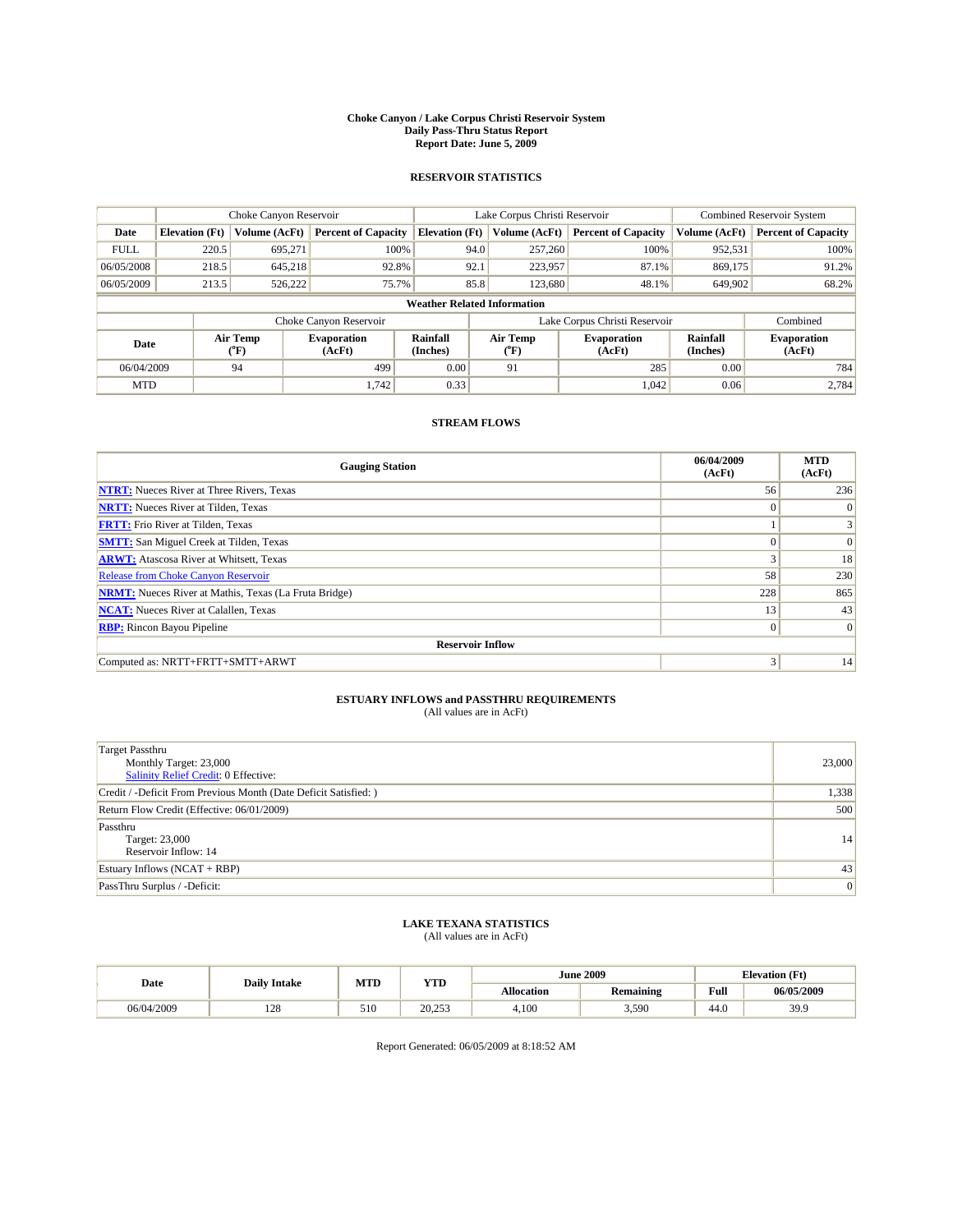#### **Choke Canyon / Lake Corpus Christi Reservoir System Daily Pass-Thru Status Report Report Date: June 6, 2009**

#### **RESERVOIR STATISTICS**

|             |                       |                  | Lake Corpus Christi Reservoir |                                    |                               |         | <b>Combined Reservoir System</b> |                      |                              |
|-------------|-----------------------|------------------|-------------------------------|------------------------------------|-------------------------------|---------|----------------------------------|----------------------|------------------------------|
| Date        | <b>Elevation</b> (Ft) | Volume (AcFt)    | <b>Percent of Capacity</b>    | <b>Elevation (Ft)</b>              | Volume (AcFt)                 |         | <b>Percent of Capacity</b>       | Volume (AcFt)        | <b>Percent of Capacity</b>   |
| <b>FULL</b> | 220.5                 | 695,271          | 100%                          |                                    | 94.0                          | 257,260 | 100%                             | 952,531              | 100%                         |
| 06/06/2008  | 218.5                 | 644,219          | 92.7%                         |                                    | 92.1                          | 223,781 | 87.0%                            | 868,000              | 91.1%                        |
| 06/06/2009  | 213.5                 | 525,781          | 75.6%                         |                                    | 85.7                          | 122,887 | 47.8%                            | 648,668              | 68.1%                        |
|             |                       |                  |                               | <b>Weather Related Information</b> |                               |         |                                  |                      |                              |
|             |                       |                  | Choke Canyon Reservoir        |                                    | Lake Corpus Christi Reservoir |         |                                  | Combined             |                              |
| Date        |                       | Air Temp<br>(°F) | <b>Evaporation</b><br>(AcFt)  | Rainfall<br>(Inches)               | Air Temp<br>(°F)              |         | <b>Evaporation</b><br>(AcFt)     | Rainfall<br>(Inches) | <b>Evaporation</b><br>(AcFt) |
| 06/05/2009  |                       | 94               | 512                           | 0.00                               | 92                            |         | 269                              | 0.00                 | 781                          |
| <b>MTD</b>  |                       |                  | 2.254                         | 0.33                               |                               |         | 1,311                            | 0.06                 | 3,565                        |

### **STREAM FLOWS**

| <b>Gauging Station</b>                                       | 06/05/2009<br>(AcFt) | <b>MTD</b><br>(AcFt) |  |  |  |  |  |
|--------------------------------------------------------------|----------------------|----------------------|--|--|--|--|--|
| <b>NTRT:</b> Nueces River at Three Rivers, Texas             | 54                   | 290                  |  |  |  |  |  |
| <b>NRTT:</b> Nueces River at Tilden, Texas                   | $\Omega$             | $\Omega$             |  |  |  |  |  |
| <b>FRTT:</b> Frio River at Tilden, Texas                     | $\Omega$             |                      |  |  |  |  |  |
| <b>SMTT:</b> San Miguel Creek at Tilden, Texas               | $\theta$             | $\Omega$             |  |  |  |  |  |
| <b>ARWT:</b> Atascosa River at Whitsett, Texas               | 3                    | 21                   |  |  |  |  |  |
| <b>Release from Choke Canyon Reservoir</b>                   | 58                   | 288                  |  |  |  |  |  |
| <b>NRMT:</b> Nueces River at Mathis, Texas (La Fruta Bridge) | 222                  | 1,088                |  |  |  |  |  |
| <b>NCAT:</b> Nueces River at Calallen, Texas                 | 32                   | 75                   |  |  |  |  |  |
| <b>RBP:</b> Rincon Bayou Pipeline                            | $\mathbf{0}$         | $\Omega$             |  |  |  |  |  |
| <b>Reservoir Inflow</b>                                      |                      |                      |  |  |  |  |  |
| Computed as: NRTT+FRTT+SMTT+ARWT                             | 3                    | 17                   |  |  |  |  |  |

# **ESTUARY INFLOWS and PASSTHRU REQUIREMENTS**<br>(All values are in AcFt)

| <b>Target Passthru</b><br>Monthly Target: 23,000<br>Salinity Relief Credit: 0 Effective: | 23,000 |
|------------------------------------------------------------------------------------------|--------|
| Credit / -Deficit From Previous Month (Date Deficit Satisfied: )                         | 1,338  |
| Return Flow Credit (Effective: 06/01/2009)                                               | 500    |
| Passthru<br>Target: 23,000<br>Reservoir Inflow: 17                                       | 17     |
| Estuary Inflows $(NCAT + RBP)$                                                           | 75     |
| PassThru Surplus / -Deficit:                                                             | 0      |

## **LAKE TEXANA STATISTICS** (All values are in AcFt)

|            | <b>Daily Intake</b> | MTD | <b>YTD</b> |                   | <b>June 2009</b> | <b>Elevation</b> (Ft) |                 |
|------------|---------------------|-----|------------|-------------------|------------------|-----------------------|-----------------|
| Date       |                     |     |            | <b>Allocation</b> | <b>Remaining</b> | Full                  | 06/06/2009      |
| 06/05/2009 | 150                 | 646 | 20,390     | 4.100             | 454.د            | 44.0                  | 30 $2$<br>J . L |

Report Generated: 06/06/2009 at 8:10:12 AM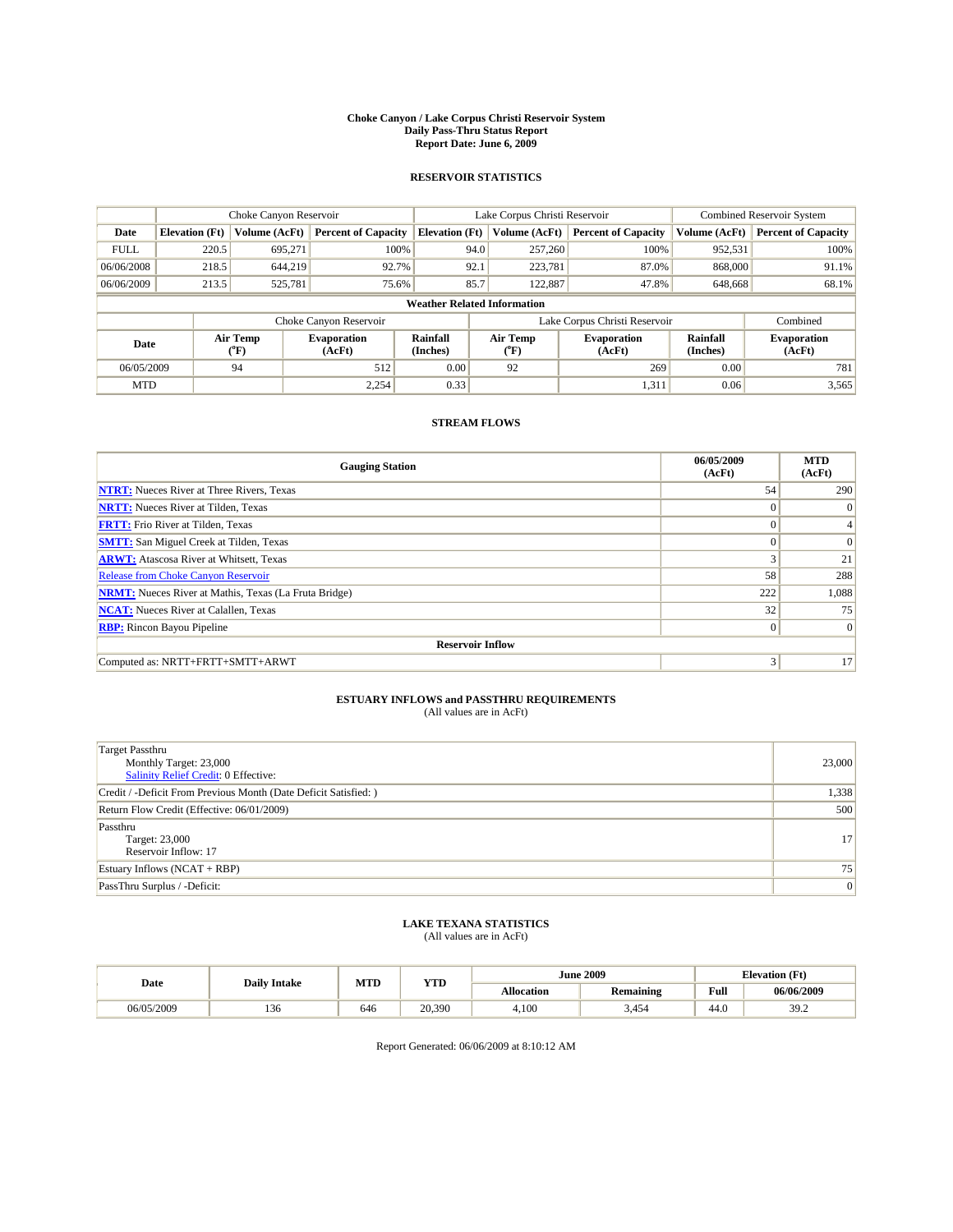#### **Choke Canyon / Lake Corpus Christi Reservoir System Daily Pass-Thru Status Report Report Date: June 7, 2009**

#### **RESERVOIR STATISTICS**

|             |                       | Choke Canyon Reservoir |                              |                                    | Lake Corpus Christi Reservoir | <b>Combined Reservoir System</b> |                             |                              |
|-------------|-----------------------|------------------------|------------------------------|------------------------------------|-------------------------------|----------------------------------|-----------------------------|------------------------------|
| Date        | <b>Elevation</b> (Ft) | Volume (AcFt)          | <b>Percent of Capacity</b>   | <b>Elevation</b> (Ft)              | Volume (AcFt)                 | <b>Percent of Capacity</b>       | Volume (AcFt)               | <b>Percent of Capacity</b>   |
| <b>FULL</b> | 220.5                 | 695,271                | 100%                         | 94.0                               | 257,260                       | 100%                             | 952,531                     | 100%                         |
| 06/07/2008  | 218.5                 | 643,475                | 92.6%                        | 92.1                               | 223,430                       | 86.8%                            | 866,905                     | 91.0%                        |
| 06/07/2009  | 213.4                 | 525,340                | 75.6%                        | 85.7                               | 122.492                       | 47.6%                            | 647,832                     | 68.0%                        |
|             |                       |                        |                              | <b>Weather Related Information</b> |                               |                                  |                             |                              |
|             |                       |                        | Choke Canyon Reservoir       |                                    | Lake Corpus Christi Reservoir |                                  | Combined                    |                              |
| Date        |                       | Air Temp<br>(°F)       | <b>Evaporation</b><br>(AcFt) | Rainfall<br>(Inches)               | Air Temp<br>(°F)              | <b>Evaporation</b><br>(AcFt)     | <b>Rainfall</b><br>(Inches) | <b>Evaporation</b><br>(AcFt) |
| 06/06/2009  |                       | 95                     | 563                          | 0.00                               | 92                            | 368                              | 0.00                        | 931                          |
| <b>MTD</b>  |                       |                        | 2,817                        | 0.33                               |                               | 1,679                            | 0.06                        | 4.496                        |

### **STREAM FLOWS**

| <b>Gauging Station</b>                                       | 06/06/2009<br>(AcFt) | <b>MTD</b><br>(AcFt) |  |  |  |  |  |
|--------------------------------------------------------------|----------------------|----------------------|--|--|--|--|--|
| <b>NTRT:</b> Nueces River at Three Rivers, Texas             | 54                   | 343                  |  |  |  |  |  |
| <b>NRTT:</b> Nueces River at Tilden, Texas                   | $\Omega$             | $\theta$             |  |  |  |  |  |
| <b>FRTT:</b> Frio River at Tilden, Texas                     | $\Omega$             |                      |  |  |  |  |  |
| <b>SMTT:</b> San Miguel Creek at Tilden, Texas               | $\Omega$             | $\Omega$             |  |  |  |  |  |
| <b>ARWT:</b> Atascosa River at Whitsett, Texas               | $\sim$               | 23                   |  |  |  |  |  |
| Release from Choke Canyon Reservoir                          | 58                   | 345                  |  |  |  |  |  |
| <b>NRMT:</b> Nueces River at Mathis, Texas (La Fruta Bridge) | 220                  | 1,308                |  |  |  |  |  |
| <b>NCAT:</b> Nueces River at Calallen, Texas                 | 24                   | 99                   |  |  |  |  |  |
| <b>RBP:</b> Rincon Bayou Pipeline                            | $\overline{0}$       | $\Omega$             |  |  |  |  |  |
| <b>Reservoir Inflow</b>                                      |                      |                      |  |  |  |  |  |
| Computed as: NRTT+FRTT+SMTT+ARWT                             | 3                    | 20                   |  |  |  |  |  |

# **ESTUARY INFLOWS and PASSTHRU REQUIREMENTS**<br>(All values are in AcFt)

| Target Passthru<br>Monthly Target: 23,000<br>Salinity Relief Credit: 0 Effective: | 23,000 |
|-----------------------------------------------------------------------------------|--------|
| Credit / -Deficit From Previous Month (Date Deficit Satisfied: )                  | 1,338  |
| Return Flow Credit (Effective: 06/01/2009)                                        | 500    |
| Passthru<br>Target: 23,000<br>Reservoir Inflow: 20                                | 20     |
| Estuary Inflows $(NCAT + RBP)$                                                    | 99     |
| PassThru Surplus / -Deficit:                                                      | 0      |

## **LAKE TEXANA STATISTICS** (All values are in AcFt)

|            | <b>Daily Intake</b> | MTD | <b>YTD</b> |                   | <b>June 2009</b> |      | <b>Elevation</b> (Ft) |  |
|------------|---------------------|-----|------------|-------------------|------------------|------|-----------------------|--|
| Date       |                     |     |            | <b>Allocation</b> | <b>Remaining</b> | Full | 06/07/2009            |  |
| 06/06/2009 | 150                 | 783 | 20,526     | 4.100             | 2.217<br>، د ب   | 44.0 | 30 $2$<br>J . L       |  |

Report Generated: 06/07/2009 at 8:21:47 AM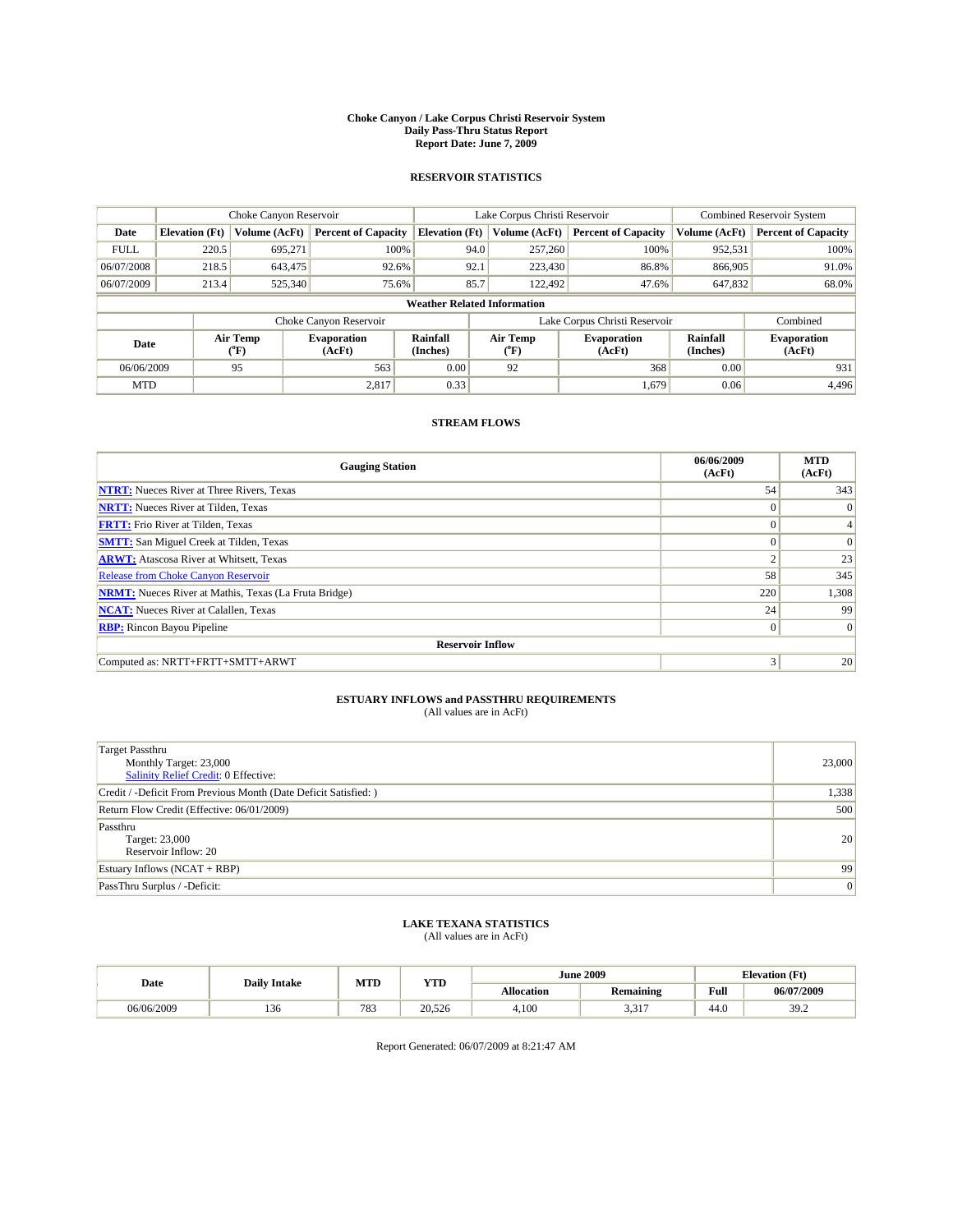#### **Choke Canyon / Lake Corpus Christi Reservoir System Daily Pass-Thru Status Report Report Date: June 8, 2009**

#### **RESERVOIR STATISTICS**

|             | Choke Canyon Reservoir                                                                                                                             |               | Lake Corpus Christi Reservoir |                                    |                               |               | Combined Reservoir System  |               |                            |
|-------------|----------------------------------------------------------------------------------------------------------------------------------------------------|---------------|-------------------------------|------------------------------------|-------------------------------|---------------|----------------------------|---------------|----------------------------|
| Date        | <b>Elevation</b> (Ft)                                                                                                                              | Volume (AcFt) | <b>Percent of Capacity</b>    | <b>Elevation (Ft)</b>              |                               | Volume (AcFt) | <b>Percent of Capacity</b> | Volume (AcFt) | <b>Percent of Capacity</b> |
| <b>FULL</b> | 220.5                                                                                                                                              | 695,271       | 100%                          |                                    | 94.0                          | 257,260       | 100%                       | 952,531       | 100%                       |
| 06/08/2008  | 218.5                                                                                                                                              | 643,228       | 92.5%                         |                                    | 92.1                          | 222,904       | 86.6%                      | 866,132       | 90.9%                      |
| 06/08/2009  | 213.4                                                                                                                                              | 524,899       | 75.5%                         |                                    | 85.7                          | 121.966       | 47.4%                      | 646,865       | 67.9%                      |
|             |                                                                                                                                                    |               |                               | <b>Weather Related Information</b> |                               |               |                            |               |                            |
|             |                                                                                                                                                    |               | Choke Canyon Reservoir        |                                    | Lake Corpus Christi Reservoir |               |                            | Combined      |                            |
|             | Air Temp<br>Rainfall<br>Air Temp<br><b>Evaporation</b><br><b>Evaporation</b><br>Date<br>(Inches)<br>${}^{\circ}$ F)<br>(AcFt)<br>$(^oF)$<br>(AcFt) |               |                               | <b>Rainfall</b><br>(Inches)        | <b>Evaporation</b><br>(AcFt)  |               |                            |               |                            |
| 06/07/2009  |                                                                                                                                                    | 97            | 575                           | 0.00                               |                               | 93            | 329                        | 0.00          | 904                        |
| <b>MTD</b>  |                                                                                                                                                    |               | 3,392                         | 0.33                               |                               |               | 2,008                      | 0.06          | 5,400                      |

### **STREAM FLOWS**

| <b>Gauging Station</b>                                       | 06/07/2009<br>(AcFt) | <b>MTD</b><br>(AcFt) |  |  |  |  |  |
|--------------------------------------------------------------|----------------------|----------------------|--|--|--|--|--|
| <b>NTRT:</b> Nueces River at Three Rivers, Texas             | 52                   | 395                  |  |  |  |  |  |
| <b>NRTT:</b> Nueces River at Tilden, Texas                   | $\Omega$             | $\Omega$             |  |  |  |  |  |
| <b>FRTT:</b> Frio River at Tilden, Texas                     | $\Omega$             |                      |  |  |  |  |  |
| <b>SMTT:</b> San Miguel Creek at Tilden, Texas               | $\theta$             | $\vert 0 \vert$      |  |  |  |  |  |
| <b>ARWT:</b> Atascosa River at Whitsett, Texas               | $\overline{2}$       | 26                   |  |  |  |  |  |
| <b>Release from Choke Canyon Reservoir</b>                   | 58                   | 403                  |  |  |  |  |  |
| <b>NRMT:</b> Nueces River at Mathis, Texas (La Fruta Bridge) | 220                  | 1,528                |  |  |  |  |  |
| <b>NCAT:</b> Nueces River at Calallen, Texas                 | 24                   | 123                  |  |  |  |  |  |
| <b>RBP:</b> Rincon Bayou Pipeline                            | $\mathbf{0}$         | $\Omega$             |  |  |  |  |  |
| <b>Reservoir Inflow</b>                                      |                      |                      |  |  |  |  |  |
| Computed as: NRTT+FRTT+SMTT+ARWT                             | 3                    | 22                   |  |  |  |  |  |

# **ESTUARY INFLOWS and PASSTHRU REQUIREMENTS**<br>(All values are in AcFt)

| <b>Target Passthru</b><br>Monthly Target: 23,000<br>Salinity Relief Credit: 0 Effective: | 23,000 |
|------------------------------------------------------------------------------------------|--------|
| Credit / -Deficit From Previous Month (Date Deficit Satisfied: )                         | 1,338  |
| Return Flow Credit (Effective: 06/01/2009)                                               | 500    |
| Passthru<br>Target: 23,000<br>Reservoir Inflow: 22                                       | 22     |
| Estuary Inflows $(NCAT + RBP)$                                                           | 123    |
| PassThru Surplus / -Deficit:                                                             | 0      |

## **LAKE TEXANA STATISTICS** (All values are in AcFt)

|            | <b>Daily Intake</b> | MTD | <b>YTD</b> |            | <b>June 2009</b> | <b>Elevation</b> (Ft)                       |            |
|------------|---------------------|-----|------------|------------|------------------|---------------------------------------------|------------|
| Date       |                     |     |            | Allocation | <b>Remaining</b> | Full<br>the contract of the contract of the | 06/08/2009 |
| 06/07/2009 | $\sim$              | 920 | 20.663     | 4.100      | 3.180            | 44.0                                        | 39.2       |

Report Generated: 06/08/2009 at 8:19:47 AM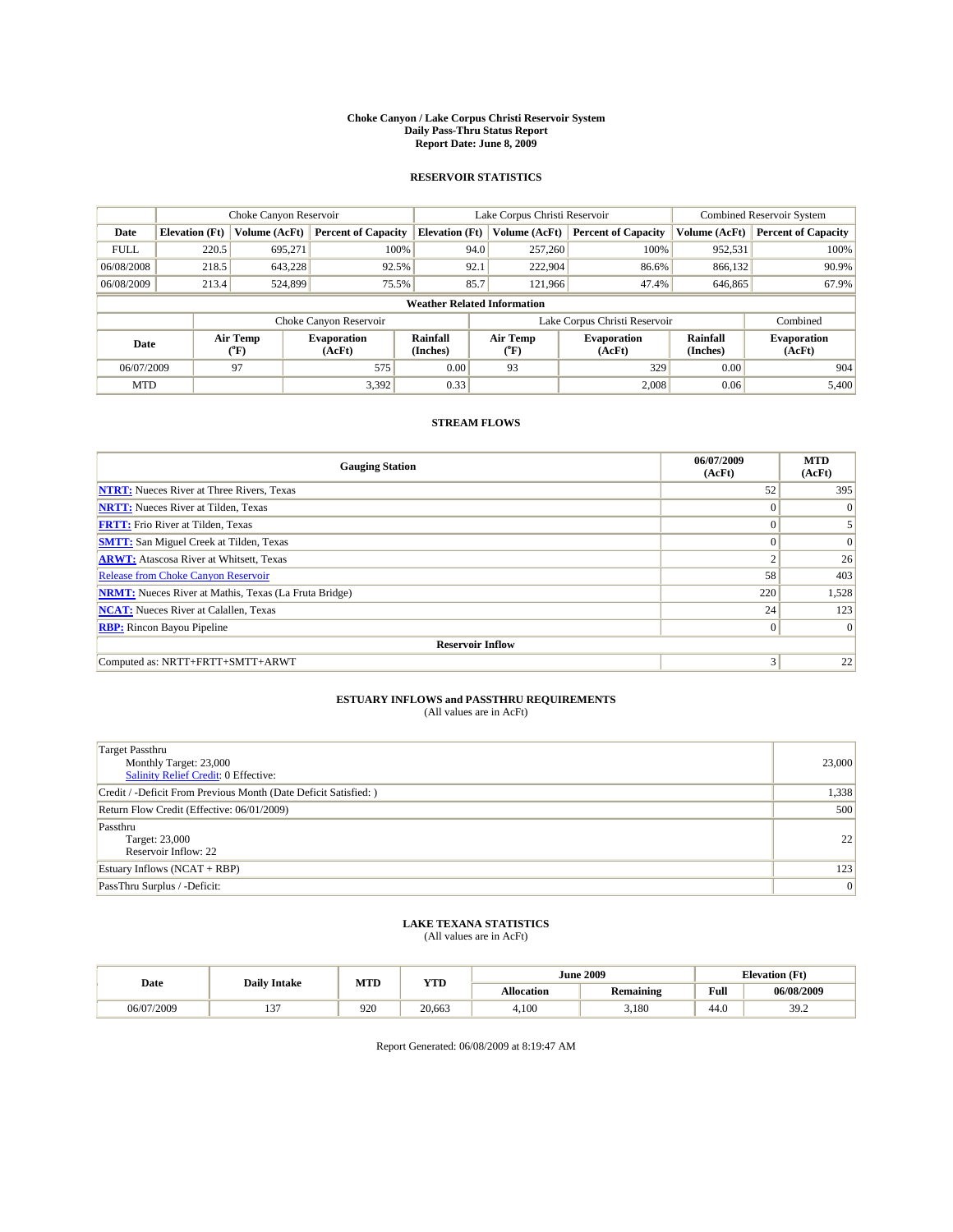#### **Choke Canyon / Lake Corpus Christi Reservoir System Daily Pass-Thru Status Report Report Date: June 9, 2009**

#### **RESERVOIR STATISTICS**

|             | Choke Canyon Reservoir                                                                                                                             |               | Lake Corpus Christi Reservoir |                                    |                               |               | Combined Reservoir System  |               |                            |
|-------------|----------------------------------------------------------------------------------------------------------------------------------------------------|---------------|-------------------------------|------------------------------------|-------------------------------|---------------|----------------------------|---------------|----------------------------|
| Date        | <b>Elevation</b> (Ft)                                                                                                                              | Volume (AcFt) | <b>Percent of Capacity</b>    | <b>Elevation (Ft)</b>              |                               | Volume (AcFt) | <b>Percent of Capacity</b> | Volume (AcFt) | <b>Percent of Capacity</b> |
| <b>FULL</b> | 220.5                                                                                                                                              | 695,271       | 100%                          |                                    | 94.0                          | 257,260       | 100%                       | 952,531       | 100%                       |
| 06/09/2008  | 218.4                                                                                                                                              | 642,732       | 92.4%                         |                                    | 92.1                          | 222,554       | 86.5%                      | 865,286       | 90.8%                      |
| 06/09/2009  | 213.4                                                                                                                                              | 523,807       | 75.3%                         |                                    | 85.6                          | 121.441       | 47.2%                      | 645,248       | 67.7%                      |
|             |                                                                                                                                                    |               |                               | <b>Weather Related Information</b> |                               |               |                            |               |                            |
|             |                                                                                                                                                    |               | Choke Canyon Reservoir        |                                    | Lake Corpus Christi Reservoir |               |                            |               | Combined                   |
|             | Air Temp<br>Rainfall<br>Air Temp<br><b>Evaporation</b><br><b>Evaporation</b><br>Date<br>(Inches)<br>${}^{\circ}$ F)<br>(AcFt)<br>$(^oF)$<br>(AcFt) |               | <b>Rainfall</b><br>(Inches)   | <b>Evaporation</b><br>(AcFt)       |                               |               |                            |               |                            |
| 06/08/2009  |                                                                                                                                                    | 95            | 574                           | 0.00                               |                               | 93            | 267                        | 0.00          | 841                        |
| <b>MTD</b>  |                                                                                                                                                    |               | 3,966                         | 0.33                               |                               |               | 2,275                      | 0.06          | 6,241                      |

### **STREAM FLOWS**

| <b>Gauging Station</b>                                       | 06/08/2009<br>(AcFt) | <b>MTD</b><br>(AcFt) |  |  |  |  |  |
|--------------------------------------------------------------|----------------------|----------------------|--|--|--|--|--|
| <b>NTRT:</b> Nueces River at Three Rivers, Texas             | 52                   | 447                  |  |  |  |  |  |
| <b>NRTT:</b> Nueces River at Tilden, Texas                   | $\Omega$             | $\Omega$             |  |  |  |  |  |
| <b>FRTT:</b> Frio River at Tilden, Texas                     | $\Omega$             |                      |  |  |  |  |  |
| <b>SMTT:</b> San Miguel Creek at Tilden, Texas               | $\Omega$             | $\Omega$             |  |  |  |  |  |
| <b>ARWT:</b> Atascosa River at Whitsett, Texas               | $\sim$               | 28                   |  |  |  |  |  |
| Release from Choke Canyon Reservoir                          | 58                   | 461                  |  |  |  |  |  |
| <b>NRMT:</b> Nueces River at Mathis, Texas (La Fruta Bridge) | 220                  | 1,749                |  |  |  |  |  |
| <b>NCAT:</b> Nueces River at Calallen, Texas                 | 11                   | 133                  |  |  |  |  |  |
| <b>RBP:</b> Rincon Bayou Pipeline                            | $\overline{0}$       | $\Omega$             |  |  |  |  |  |
| <b>Reservoir Inflow</b>                                      |                      |                      |  |  |  |  |  |
| Computed as: NRTT+FRTT+SMTT+ARWT                             | 3                    | 25                   |  |  |  |  |  |

# **ESTUARY INFLOWS and PASSTHRU REQUIREMENTS**<br>(All values are in AcFt)

| <b>Target Passthru</b><br>Monthly Target: 23,000<br>Salinity Relief Credit: 0 Effective: | 23,000 |
|------------------------------------------------------------------------------------------|--------|
| Credit / -Deficit From Previous Month (Date Deficit Satisfied: )                         | 1,338  |
| Return Flow Credit (Effective: 06/01/2009)                                               | 500    |
| Passthru<br>Target: 23,000<br>Reservoir Inflow: 25                                       | 25     |
| Estuary Inflows $(NCAT + RBP)$                                                           | 133    |
| PassThru Surplus / -Deficit:                                                             | 0      |

## **LAKE TEXANA STATISTICS** (All values are in AcFt)

| Date       | <b>Daily Intake</b> | MTD   | <b>YTD</b> | <b>June 2009</b> |                  |                                             | <b>Elevation</b> (Ft) |
|------------|---------------------|-------|------------|------------------|------------------|---------------------------------------------|-----------------------|
|            |                     |       |            | Allocation       | <b>Remaining</b> | Full<br>the contract of the contract of the | 06/09/2009            |
| 06/08/2009 | $\sim$              | 1.057 | 20,800     | 4.100            | 3,043            | 44.0                                        | 30<br>JJ.1            |

Report Generated: 06/09/2009 at 8:19:37 AM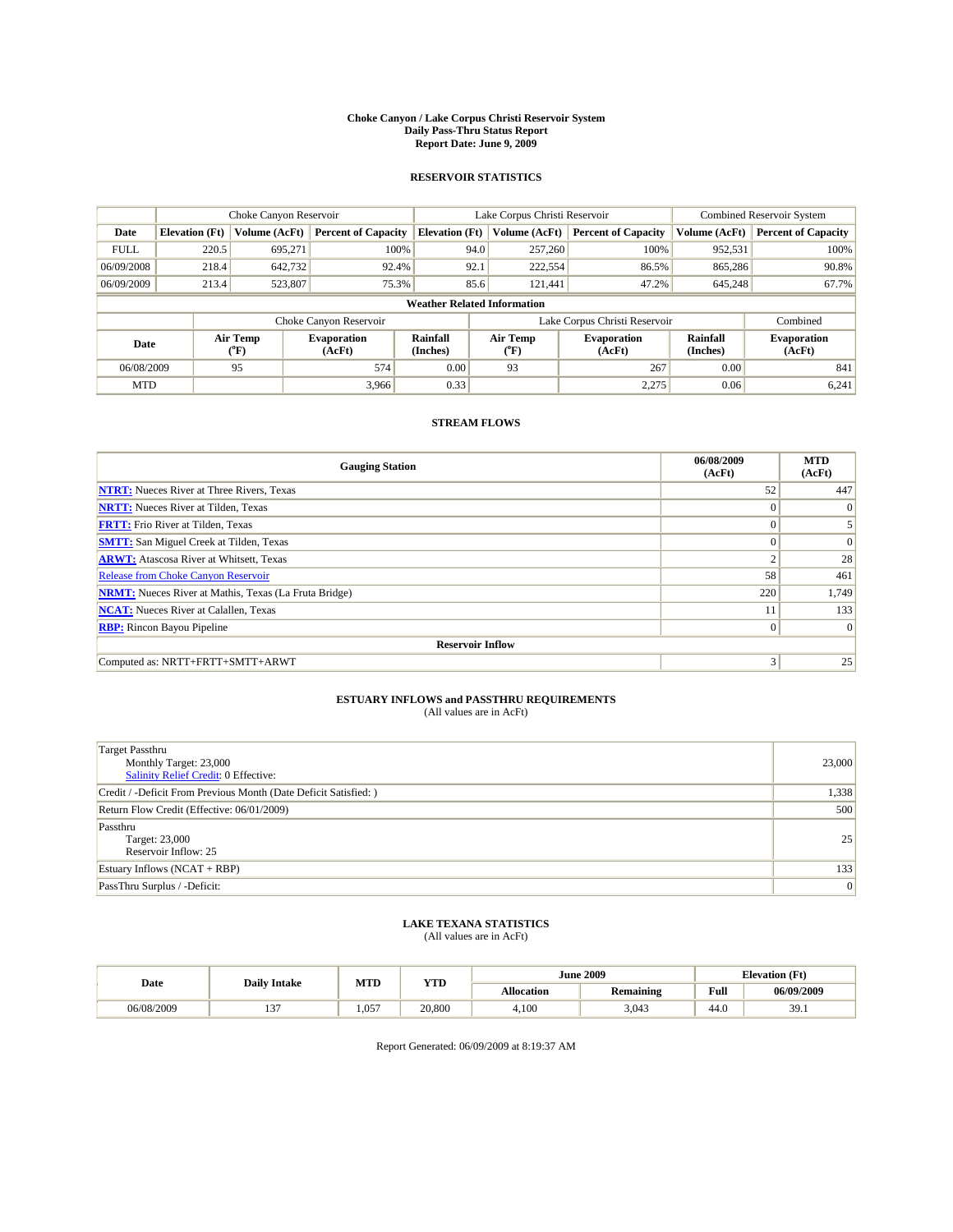#### **Choke Canyon / Lake Corpus Christi Reservoir System Daily Pass-Thru Status Report Report Date: June 10, 2009**

#### **RESERVOIR STATISTICS**

|             | Choke Canyon Reservoir |                                           |                              |                                    | Lake Corpus Christi Reservoir | <b>Combined Reservoir System</b> |                             |                              |
|-------------|------------------------|-------------------------------------------|------------------------------|------------------------------------|-------------------------------|----------------------------------|-----------------------------|------------------------------|
| Date        | <b>Elevation</b> (Ft)  | Volume (AcFt)                             | <b>Percent of Capacity</b>   | <b>Elevation</b> (Ft)              | Volume (AcFt)                 | <b>Percent of Capacity</b>       | Volume (AcFt)               | <b>Percent of Capacity</b>   |
| <b>FULL</b> | 220.5                  | 695,271                                   | 100%                         | 94.0                               | 257,260                       | 100%                             | 952,531                     | 100%                         |
| 06/10/2008  | 218.4                  | 642,236                                   | 92.4%                        | 92.0                               | 222,203                       | 86.4%                            | 864,439                     | 90.8%                        |
| 06/10/2009  | 213.3                  | 523,152                                   | 75.2%                        | 85.6                               | 120,918                       | 47.0%                            | 644,070                     | 67.6%                        |
|             |                        |                                           |                              | <b>Weather Related Information</b> |                               |                                  |                             |                              |
|             |                        |                                           | Choke Canyon Reservoir       |                                    | Lake Corpus Christi Reservoir |                                  |                             | Combined                     |
| Date        |                        | Air Temp<br>$({}^{\mathrm{o}}\mathrm{F})$ | <b>Evaporation</b><br>(AcFt) | Rainfall<br>(Inches)               | Air Temp<br>(°F)              | <b>Evaporation</b><br>(AcFt)     | <b>Rainfall</b><br>(Inches) | <b>Evaporation</b><br>(AcFt) |
| 06/09/2009  |                        | 93                                        | 523                          | 0.00                               | 95                            | 251                              | 0.00                        | 774                          |
| <b>MTD</b>  |                        |                                           | 4.489                        | 0.33                               |                               | 2,526                            | 0.06                        | 7,015                        |

### **STREAM FLOWS**

| <b>Gauging Station</b>                                       | 06/09/2009<br>(AcFt) | <b>MTD</b><br>(AcFt) |  |  |  |  |  |
|--------------------------------------------------------------|----------------------|----------------------|--|--|--|--|--|
| <b>NTRT:</b> Nueces River at Three Rivers, Texas             | 52                   | 498                  |  |  |  |  |  |
| <b>NRTT:</b> Nueces River at Tilden, Texas                   | $\Omega$             | $\Omega$             |  |  |  |  |  |
| <b>FRTT:</b> Frio River at Tilden, Texas                     | $\Omega$             |                      |  |  |  |  |  |
| <b>SMTT:</b> San Miguel Creek at Tilden, Texas               | $\Omega$             | $\Omega$             |  |  |  |  |  |
| <b>ARWT:</b> Atascosa River at Whitsett, Texas               | $\sim$               | 30                   |  |  |  |  |  |
| Release from Choke Canyon Reservoir                          | 58                   | 518                  |  |  |  |  |  |
| <b>NRMT:</b> Nueces River at Mathis, Texas (La Fruta Bridge) | 226                  | 1,975                |  |  |  |  |  |
| <b>NCAT:</b> Nueces River at Calallen, Texas                 | ∍                    | 136                  |  |  |  |  |  |
| <b>RBP:</b> Rincon Bayou Pipeline                            | $\mathbf{0}$         | $\Omega$             |  |  |  |  |  |
| <b>Reservoir Inflow</b>                                      |                      |                      |  |  |  |  |  |
| Computed as: NRTT+FRTT+SMTT+ARWT                             | 3                    | 28                   |  |  |  |  |  |

# **ESTUARY INFLOWS and PASSTHRU REQUIREMENTS**<br>(All values are in AcFt)

| Target Passthru<br>Monthly Target: 23,000<br>Salinity Relief Credit: 0 Effective: | 23,000 |
|-----------------------------------------------------------------------------------|--------|
| Credit / -Deficit From Previous Month (Date Deficit Satisfied: )                  | 1,338  |
| Return Flow Credit (Effective: 06/01/2009)                                        | 500    |
| Passthru<br>Target: 23,000<br>Reservoir Inflow: 28                                | 28     |
| Estuary Inflows $(NCAT + RBP)$                                                    | 136    |
| PassThru Surplus / -Deficit:                                                      | 0      |

## **LAKE TEXANA STATISTICS** (All values are in AcFt)

|            | <b>Daily Intake</b> | MTD | <b>YTD</b>      |                   | <b>June 2009</b> |      | <b>Elevation</b> (Ft) |
|------------|---------------------|-----|-----------------|-------------------|------------------|------|-----------------------|
| Date       |                     |     |                 | <b>Allocation</b> | <b>Remaining</b> | Full | 06/10/2009            |
| 06/09/2009 | $\sim$<br>. .       | 194 | 20.937<br>20.YS | 4.100             | 2.906            | 44.0 | 30<br><i></i>         |

Report Generated: 06/10/2009 at 8:42:51 AM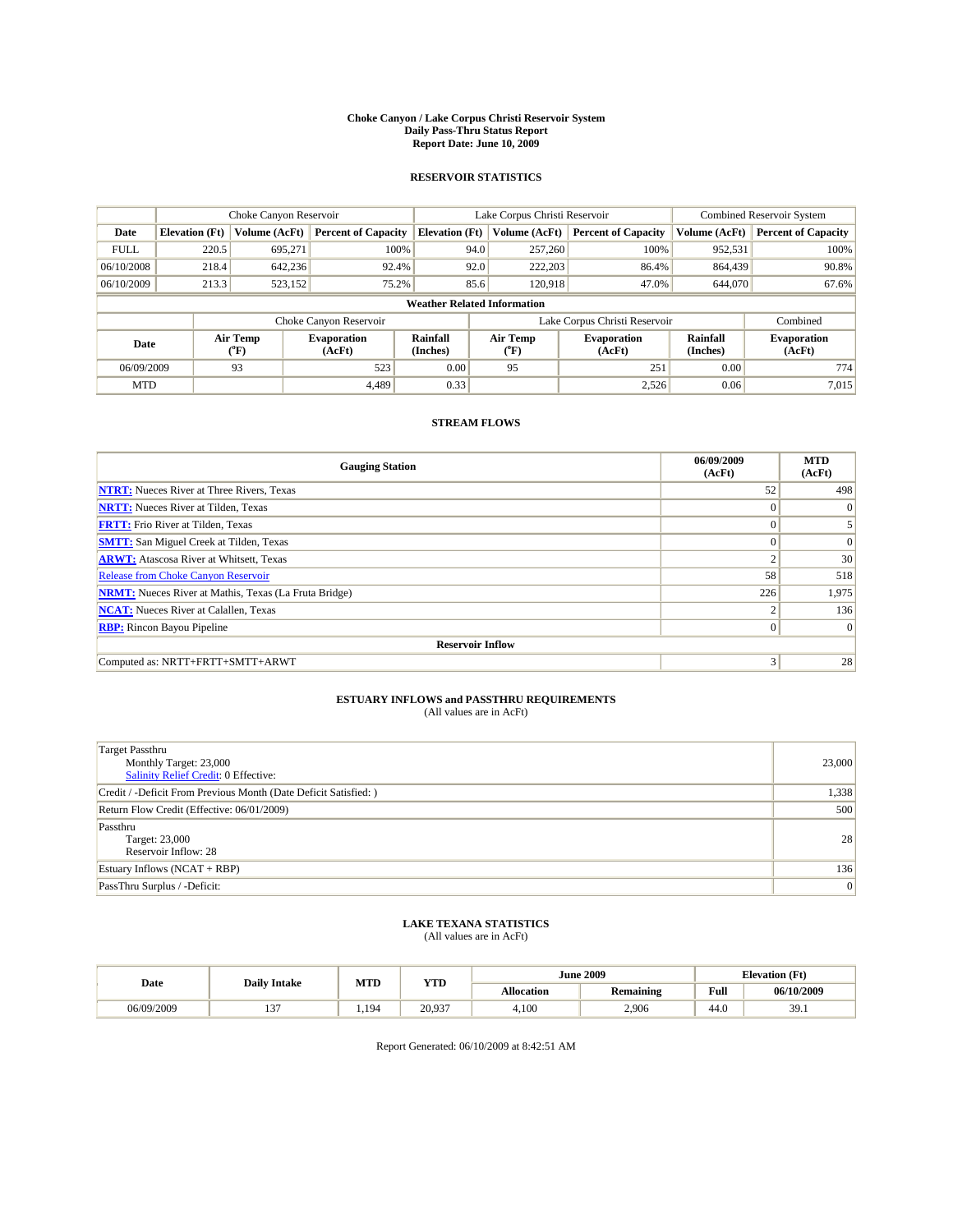#### **Choke Canyon / Lake Corpus Christi Reservoir System Daily Pass-Thru Status Report Report Date: June 11, 2009**

#### **RESERVOIR STATISTICS**

|             | Choke Canyon Reservoir |                                           |                              |                                    | Lake Corpus Christi Reservoir |                              |                             | <b>Combined Reservoir System</b> |  |
|-------------|------------------------|-------------------------------------------|------------------------------|------------------------------------|-------------------------------|------------------------------|-----------------------------|----------------------------------|--|
| Date        | <b>Elevation</b> (Ft)  | Volume (AcFt)                             | <b>Percent of Capacity</b>   | <b>Elevation</b> (Ft)              | Volume (AcFt)                 | <b>Percent of Capacity</b>   | Volume (AcFt)               | <b>Percent of Capacity</b>       |  |
| <b>FULL</b> | 220.5                  | 695,271                                   | 100%                         | 94.0                               | 257,260                       | 100%                         | 952,531                     | 100%                             |  |
| 06/11/2008  | 218.4                  | 641.740                                   | 92.3%                        | 92.0                               | 220,978                       | 85.9%                        | 862,718                     | 90.6%                            |  |
| 06/11/2009  | 213.3                  | 522.498                                   | 75.2%                        | 85.5                               | 120,005                       | 46.6%                        | 642,503                     | 67.5%                            |  |
|             |                        |                                           |                              | <b>Weather Related Information</b> |                               |                              |                             |                                  |  |
|             |                        |                                           | Choke Canyon Reservoir       |                                    | Lake Corpus Christi Reservoir |                              |                             | Combined                         |  |
| Date        |                        | Air Temp<br>$({}^{\mathrm{o}}\mathrm{F})$ | <b>Evaporation</b><br>(AcFt) | Rainfall<br>(Inches)               | Air Temp<br>(°F)              | <b>Evaporation</b><br>(AcFt) | <b>Rainfall</b><br>(Inches) | <b>Evaporation</b><br>(AcFt)     |  |
| 06/10/2009  |                        | 100                                       | 522                          | 0.00                               | 96                            | 303                          | 0.00                        | 825                              |  |
| <b>MTD</b>  |                        |                                           | 5,011                        | 0.33                               |                               | 2,829                        | 0.06                        | 7.840                            |  |

### **STREAM FLOWS**

| <b>Gauging Station</b>                                       | 06/10/2009<br>(AcFt) | <b>MTD</b><br>(AcFt) |  |  |  |  |  |
|--------------------------------------------------------------|----------------------|----------------------|--|--|--|--|--|
| <b>NTRT:</b> Nueces River at Three Rivers, Texas             | 52                   | 550                  |  |  |  |  |  |
| <b>NRTT:</b> Nueces River at Tilden, Texas                   | $\Omega$             | $\Omega$             |  |  |  |  |  |
| <b>FRTT:</b> Frio River at Tilden, Texas                     | $\Omega$             |                      |  |  |  |  |  |
| <b>SMTT:</b> San Miguel Creek at Tilden, Texas               | $\Omega$             | $\Omega$             |  |  |  |  |  |
| <b>ARWT:</b> Atascosa River at Whitsett, Texas               | $\Delta$             | 33                   |  |  |  |  |  |
| <b>Release from Choke Canyon Reservoir</b>                   | 58                   | 576                  |  |  |  |  |  |
| <b>NRMT:</b> Nueces River at Mathis, Texas (La Fruta Bridge) | 236                  | 2,211                |  |  |  |  |  |
| <b>NCAT:</b> Nueces River at Calallen, Texas                 | $\Omega$             | 136                  |  |  |  |  |  |
| <b>RBP:</b> Rincon Bayou Pipeline                            | $\overline{0}$       | $\Omega$             |  |  |  |  |  |
| <b>Reservoir Inflow</b>                                      |                      |                      |  |  |  |  |  |
| Computed as: NRTT+FRTT+SMTT+ARWT                             | 3                    | 30                   |  |  |  |  |  |

# **ESTUARY INFLOWS and PASSTHRU REQUIREMENTS**<br>(All values are in AcFt)

| Target Passthru<br>Monthly Target: 23,000<br>Salinity Relief Credit: 0 Effective: | 23,000 |
|-----------------------------------------------------------------------------------|--------|
| Credit / -Deficit From Previous Month (Date Deficit Satisfied: )                  | 1,338  |
| Return Flow Credit (Effective: 06/01/2009)                                        | 500    |
| Passthru<br>Target: 23,000<br>Reservoir Inflow: 30                                | 30     |
| Estuary Inflows $(NCAT + RBP)$                                                    | 136    |
| PassThru Surplus / -Deficit:                                                      | 0      |

# **LAKE TEXANA STATISTICS** (All values are in AcFt)

|            | <b>Daily Intake</b> | MTD                   | <b>YTD</b> |                   | <b>June 2009</b> |      | <b>Elevation</b> (Ft) |
|------------|---------------------|-----------------------|------------|-------------------|------------------|------|-----------------------|
| Date       |                     |                       |            | <b>Allocation</b> | <b>Remaining</b> | Full | 06/11/2009            |
| 06/10/2009 | $\sim$<br>. .       | $\sim$<br>-44<br>---- | 21.075     | 4.100             | 2,769            | 44.0 | 39.0                  |

Report Generated: 06/11/2009 at 8:52:50 AM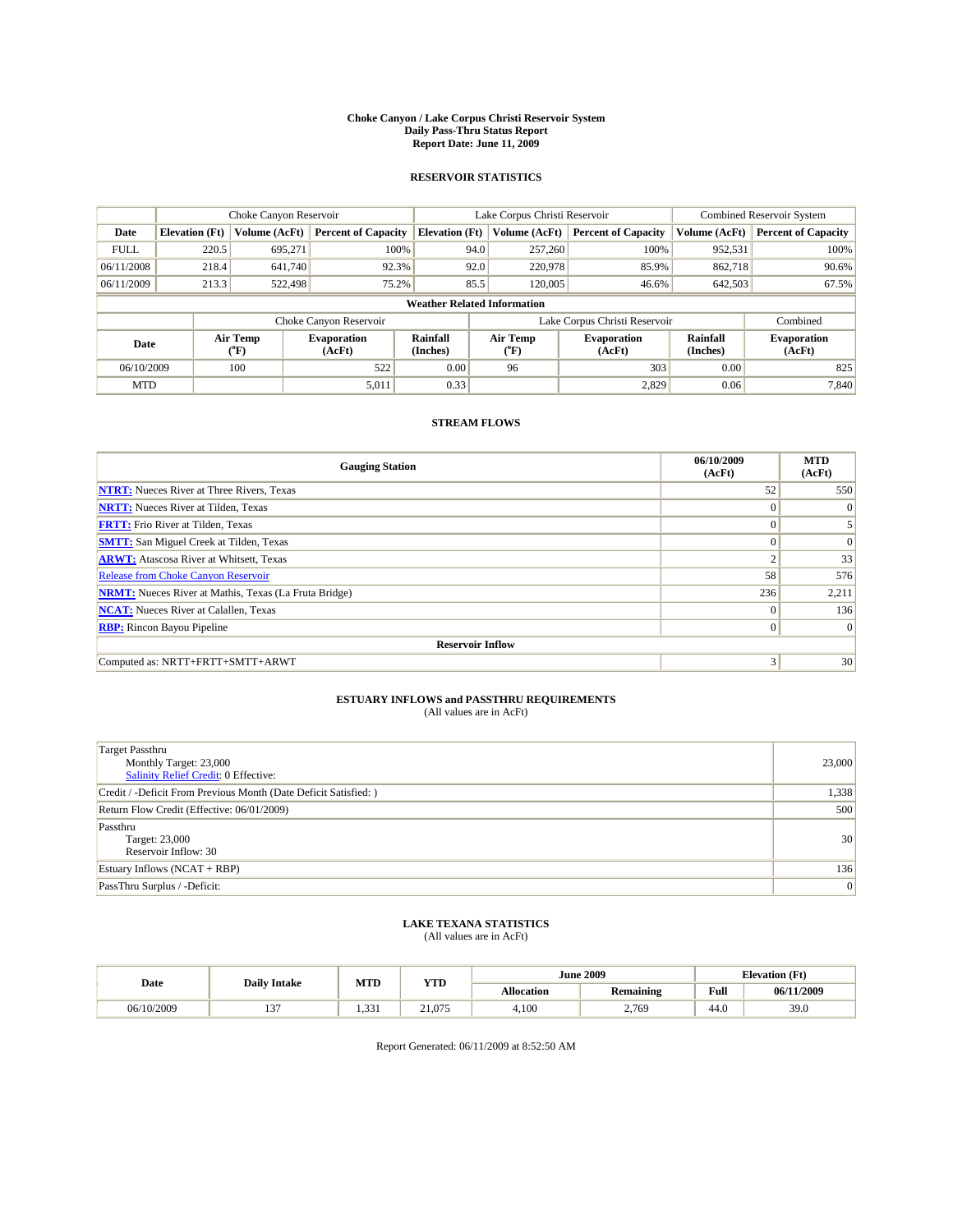#### **Choke Canyon / Lake Corpus Christi Reservoir System Daily Pass-Thru Status Report Report Date: June 12, 2009**

#### **RESERVOIR STATISTICS**

|             | Choke Canyon Reservoir |                                           |                              |                                    | Lake Corpus Christi Reservoir |                              |                      | <b>Combined Reservoir System</b> |  |
|-------------|------------------------|-------------------------------------------|------------------------------|------------------------------------|-------------------------------|------------------------------|----------------------|----------------------------------|--|
| Date        | <b>Elevation</b> (Ft)  | Volume (AcFt)                             | <b>Percent of Capacity</b>   | <b>Elevation</b> (Ft)              | Volume (AcFt)                 | <b>Percent of Capacity</b>   | Volume (AcFt)        | <b>Percent of Capacity</b>       |  |
| <b>FULL</b> | 220.5                  | 695,271                                   | 100%                         | 94.0                               | 257,260                       | 100%                         | 952,531              | 100%                             |  |
| 06/12/2008  | 218.4                  | 640,749                                   | 92.2%                        | 92.0                               | 220,629                       | 85.8%                        | 861,378              | 90.4%                            |  |
| 06/12/2009  | 213.3                  | 521,844                                   | 75.1%                        | 85.5                               | 119,615                       | 46.5%                        | 641,459              | 67.3%                            |  |
|             |                        |                                           |                              | <b>Weather Related Information</b> |                               |                              |                      |                                  |  |
|             |                        |                                           | Choke Canyon Reservoir       |                                    | Lake Corpus Christi Reservoir |                              |                      | Combined                         |  |
| Date        |                        | Air Temp<br>$({}^{\mathrm{o}}\mathrm{F})$ | <b>Evaporation</b><br>(AcFt) | <b>Rainfall</b><br>(Inches)        | Air Temp<br>(°F)              | <b>Evaporation</b><br>(AcFt) | Rainfall<br>(Inches) | <b>Evaporation</b><br>(AcFt)     |  |
| 06/11/2009  |                        | 101                                       | 535                          | 0.00                               | 100                           | 310                          | 0.00                 | 845                              |  |
| <b>MTD</b>  |                        |                                           | 5,546                        | 0.33                               |                               | 3.139                        | 0.06                 | 8,685                            |  |

### **STREAM FLOWS**

| <b>Gauging Station</b>                                       | 06/11/2009<br>(AcFt) | <b>MTD</b><br>(AcFt) |  |  |  |  |  |
|--------------------------------------------------------------|----------------------|----------------------|--|--|--|--|--|
| <b>NTRT:</b> Nueces River at Three Rivers, Texas             | 52                   | 601                  |  |  |  |  |  |
| <b>NRTT:</b> Nueces River at Tilden, Texas                   | $\Omega$             | $\Omega$             |  |  |  |  |  |
| <b>FRTT:</b> Frio River at Tilden, Texas                     | $\Omega$             | 6                    |  |  |  |  |  |
| <b>SMTT:</b> San Miguel Creek at Tilden, Texas               | $\Omega$             | $\Omega$             |  |  |  |  |  |
| <b>ARWT:</b> Atascosa River at Whitsett, Texas               | $\Delta$             | 35                   |  |  |  |  |  |
| <b>Release from Choke Canyon Reservoir</b>                   | 58                   | 633                  |  |  |  |  |  |
| <b>NRMT:</b> Nueces River at Mathis, Texas (La Fruta Bridge) | 264                  | 2,475                |  |  |  |  |  |
| <b>NCAT:</b> Nueces River at Calallen, Texas                 | $\Omega$             | 136                  |  |  |  |  |  |
| <b>RBP:</b> Rincon Bayou Pipeline                            | $\overline{0}$       | $\Omega$             |  |  |  |  |  |
| <b>Reservoir Inflow</b>                                      |                      |                      |  |  |  |  |  |
| Computed as: NRTT+FRTT+SMTT+ARWT                             | 3                    | 33                   |  |  |  |  |  |

# **ESTUARY INFLOWS and PASSTHRU REQUIREMENTS**<br>(All values are in AcFt)

| Target Passthru<br>Monthly Target: 23,000<br>Salinity Relief Credit: 0 Effective: | 23,000 |
|-----------------------------------------------------------------------------------|--------|
| Credit / -Deficit From Previous Month (Date Deficit Satisfied: )                  | 1,338  |
| Return Flow Credit (Effective: 06/01/2009)                                        | 500    |
| Passthru<br>Target: 23,000<br>Reservoir Inflow: 33                                | 33     |
| Estuary Inflows $(NCAT + RBP)$                                                    | 136    |
| PassThru Surplus / -Deficit:                                                      | 0      |

# **LAKE TEXANA STATISTICS** (All values are in AcFt)

| Date       | <b>Daily Intake</b> | MTD  | YTD                         | <b>June 2009</b> |                  |      | <b>Elevation</b> (Ft) |
|------------|---------------------|------|-----------------------------|------------------|------------------|------|-----------------------|
|            |                     |      |                             | Allocation       | <b>Remaining</b> | Full | 06/12/2009            |
| 06/11/2009 | $\sim$<br>$\cdot$   | ,469 | 212<br>$^{\sim}$ 1<br>----- | 4.100            | 2.631            | 44.0 | 39.0                  |

Report Generated: 06/12/2009 at 8:27:47 AM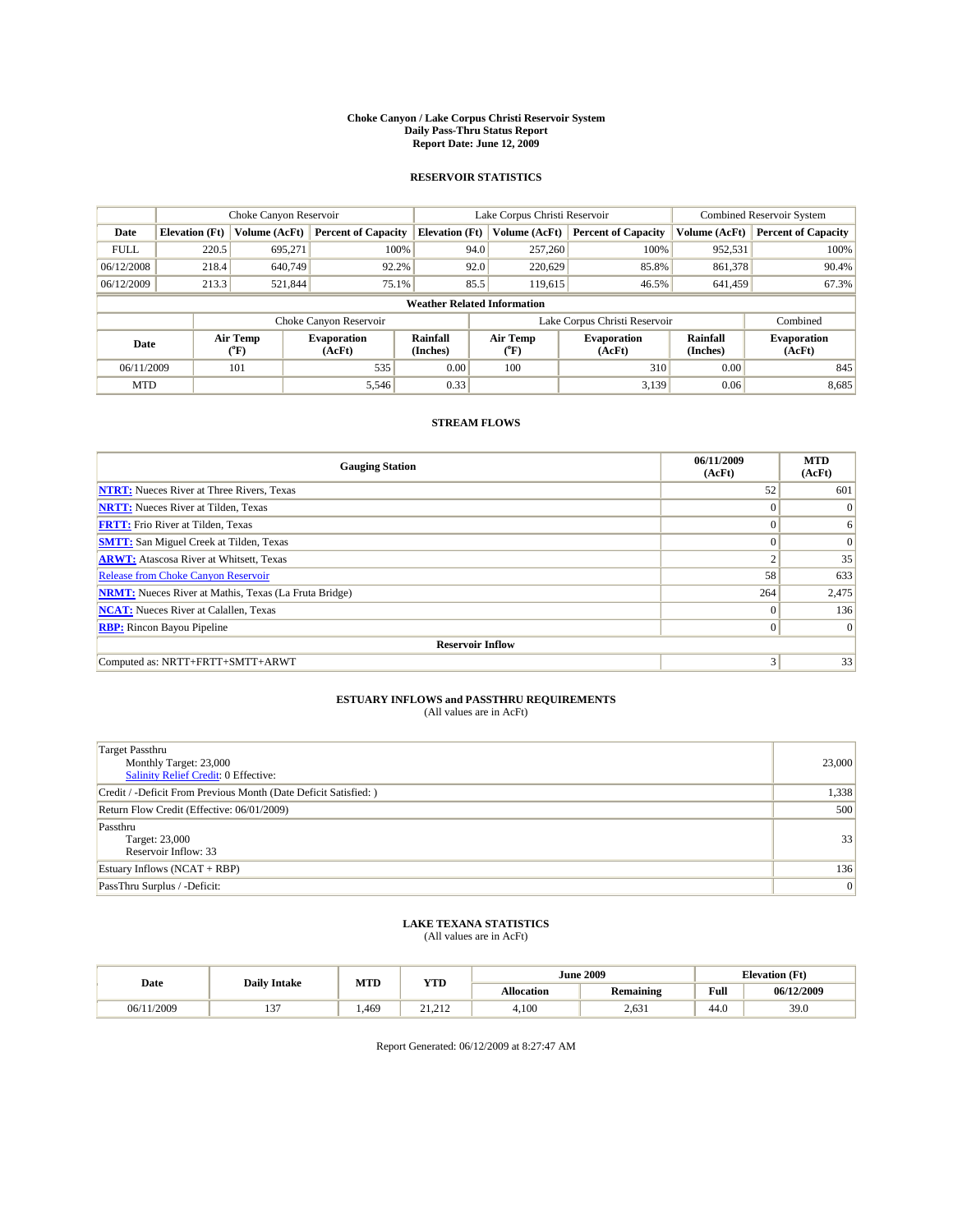#### **Choke Canyon / Lake Corpus Christi Reservoir System Daily Pass-Thru Status Report Report Date: June 13, 2009**

#### **RESERVOIR STATISTICS**

|             | Choke Canyon Reservoir             |                  |                              |                       | Lake Corpus Christi Reservoir |                               |                      | <b>Combined Reservoir System</b> |  |  |
|-------------|------------------------------------|------------------|------------------------------|-----------------------|-------------------------------|-------------------------------|----------------------|----------------------------------|--|--|
| Date        | <b>Elevation</b> (Ft)              | Volume (AcFt)    | <b>Percent of Capacity</b>   | <b>Elevation</b> (Ft) | Volume (AcFt)                 | <b>Percent of Capacity</b>    | Volume (AcFt)        | <b>Percent of Capacity</b>       |  |  |
| <b>FULL</b> | 220.5                              | 695,271          | 100%                         |                       | 257,260<br>94.0               | 100%                          | 952,531              | 100%                             |  |  |
| 06/13/2008  | 218.3                              | 640,253          | 92.1%                        |                       | 91.9<br>219,580               | 85.4%                         | 859,833              | 90.3%                            |  |  |
| 06/13/2009  | 213.2                              | 521.189          | 75.0%                        | 85.5                  | 119.356                       | 46.4%                         | 640,545              | 67.2%                            |  |  |
|             | <b>Weather Related Information</b> |                  |                              |                       |                               |                               |                      |                                  |  |  |
|             |                                    |                  | Choke Canyon Reservoir       |                       |                               | Lake Corpus Christi Reservoir |                      | Combined                         |  |  |
| Date        |                                    | Air Temp<br>(°F) | <b>Evaporation</b><br>(AcFt) | Rainfall<br>(Inches)  | Air Temp<br>("F)              | <b>Evaporation</b><br>(AcFt)  | Rainfall<br>(Inches) | <b>Evaporation</b><br>(AcFt)     |  |  |
| 06/12/2009  |                                    | 101              | 509                          | 0.00                  | 97                            | 272                           | 0.00                 | 781                              |  |  |
| <b>MTD</b>  |                                    |                  | 6.055                        | 0.33                  |                               | 3,411                         | 0.06                 | 9.466                            |  |  |

### **STREAM FLOWS**

| <b>Gauging Station</b>                                       | 06/12/2009<br>(AcFt) | <b>MTD</b><br>(AcFt) |  |  |  |  |  |
|--------------------------------------------------------------|----------------------|----------------------|--|--|--|--|--|
| <b>NTRT:</b> Nueces River at Three Rivers, Texas             | 52                   | 653                  |  |  |  |  |  |
| <b>NRTT:</b> Nueces River at Tilden, Texas                   | $\theta$             | $\Omega$             |  |  |  |  |  |
| <b>FRTT:</b> Frio River at Tilden, Texas                     | $\Omega$             | 6                    |  |  |  |  |  |
| <b>SMTT:</b> San Miguel Creek at Tilden, Texas               | $\theta$             | $\vert 0 \vert$      |  |  |  |  |  |
| <b>ARWT:</b> Atascosa River at Whitsett, Texas               | $\overline{2}$       | 38                   |  |  |  |  |  |
| <b>Release from Choke Canyon Reservoir</b>                   | 58                   | 691                  |  |  |  |  |  |
| <b>NRMT:</b> Nueces River at Mathis, Texas (La Fruta Bridge) | 282                  | 2,757                |  |  |  |  |  |
| <b>NCAT:</b> Nueces River at Calallen, Texas                 | $\theta$             | 136                  |  |  |  |  |  |
| <b>RBP:</b> Rincon Bayou Pipeline                            | $\mathbf{0}$         | $\vert$ 0            |  |  |  |  |  |
| <b>Reservoir Inflow</b>                                      |                      |                      |  |  |  |  |  |
| Computed as: NRTT+FRTT+SMTT+ARWT                             | 3                    | 36                   |  |  |  |  |  |

# **ESTUARY INFLOWS and PASSTHRU REQUIREMENTS**<br>(All values are in AcFt)

| <b>Target Passthru</b><br>Monthly Target: 23,000<br>Salinity Relief Credit: 0 Effective: | 23,000 |
|------------------------------------------------------------------------------------------|--------|
| Credit / -Deficit From Previous Month (Date Deficit Satisfied: )                         | 1,338  |
| Return Flow Credit (Effective: 06/01/2009)                                               | 500    |
| Passthru<br>Target: 23,000<br>Reservoir Inflow: 36                                       | 36     |
| Estuary Inflows $(NCAT + RBP)$                                                           | 136    |
| PassThru Surplus / -Deficit:                                                             | 0      |

## **LAKE TEXANA STATISTICS** (All values are in AcFt)

| Date       | <b>Daily Intake</b> | MTD  | <b>YTD</b> | <b>June 2009</b>  |                  |      | <b>Elevation</b> (Ft) |
|------------|---------------------|------|------------|-------------------|------------------|------|-----------------------|
|            |                     |      |            | <b>Allocation</b> | <b>Remaining</b> | Full | 06/13/2009            |
| 06/12/2009 | 120<br>138          | .606 | 21.350     | 4.100             | 2,494            | 44.0 | 38.9                  |

Report Generated: 06/13/2009 at 8:35:13 AM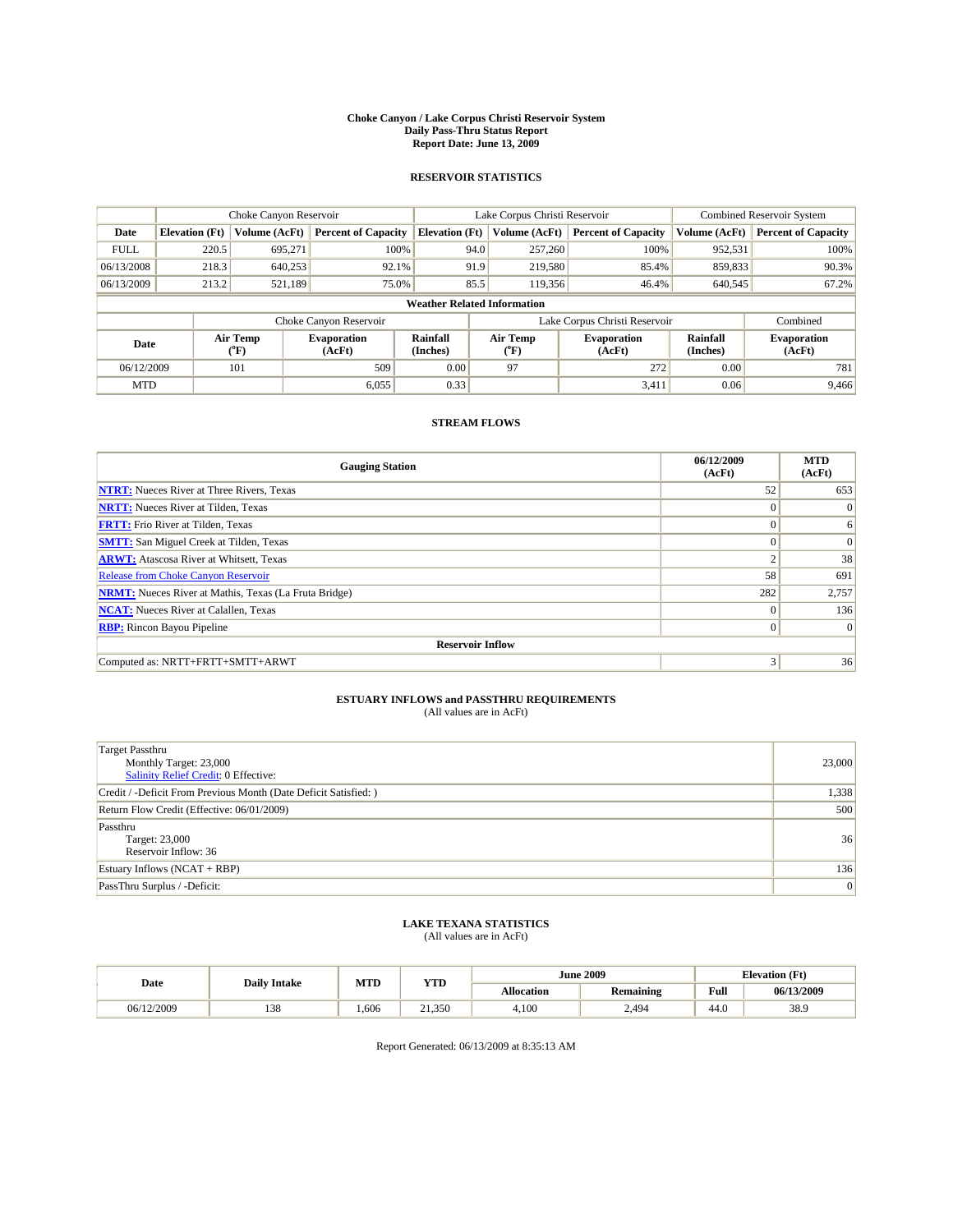#### **Choke Canyon / Lake Corpus Christi Reservoir System Daily Pass-Thru Status Report Report Date: June 14, 2009**

#### **RESERVOIR STATISTICS**

|             | Choke Canyon Reservoir             |                                           |                              |                             | Lake Corpus Christi Reservoir |                               |                             | <b>Combined Reservoir System</b> |  |  |
|-------------|------------------------------------|-------------------------------------------|------------------------------|-----------------------------|-------------------------------|-------------------------------|-----------------------------|----------------------------------|--|--|
| Date        | <b>Elevation</b> (Ft)              | Volume (AcFt)                             | <b>Percent of Capacity</b>   | <b>Elevation</b> (Ft)       | Volume (AcFt)                 | <b>Percent of Capacity</b>    | Volume (AcFt)               | <b>Percent of Capacity</b>       |  |  |
| <b>FULL</b> | 220.5                              | 695,271                                   | 100%                         | 94.0                        | 257,260                       | 100%                          | 952,531                     | 100%                             |  |  |
| 06/14/2008  | 218.3                              | 639,263                                   | 91.9%                        | 91.9                        | 219,406                       | 85.3%                         | 858,669                     | 90.1%                            |  |  |
| 06/14/2009  | 213.2                              | 520,535                                   | 74.9%                        | 85.4                        | 118,579                       | 46.1%                         | 639,114                     | 67.1%                            |  |  |
|             | <b>Weather Related Information</b> |                                           |                              |                             |                               |                               |                             |                                  |  |  |
|             |                                    |                                           | Choke Canyon Reservoir       |                             |                               | Lake Corpus Christi Reservoir |                             | Combined                         |  |  |
| Date        |                                    | Air Temp<br>$({}^{\mathrm{o}}\mathrm{F})$ | <b>Evaporation</b><br>(AcFt) | <b>Rainfall</b><br>(Inches) | Air Temp<br>(°F)              | <b>Evaporation</b><br>(AcFt)  | <b>Rainfall</b><br>(Inches) | <b>Evaporation</b><br>(AcFt)     |  |  |
| 06/13/2009  |                                    | 102                                       | 622                          | 0.00                        | 99                            | 286                           | 0.00                        | 908                              |  |  |
| <b>MTD</b>  |                                    |                                           | 6,677                        | 0.33                        |                               | 3,697                         | 0.06                        | 10.374                           |  |  |

### **STREAM FLOWS**

| <b>Gauging Station</b>                                       | 06/13/2009<br>(AcFt) | <b>MTD</b><br>(AcFt) |  |  |  |  |  |
|--------------------------------------------------------------|----------------------|----------------------|--|--|--|--|--|
| <b>NTRT:</b> Nueces River at Three Rivers, Texas             | 52                   | 705                  |  |  |  |  |  |
| <b>NRTT:</b> Nueces River at Tilden, Texas                   | $\Omega$             | $\Omega$             |  |  |  |  |  |
| <b>FRTT:</b> Frio River at Tilden, Texas                     | $\Omega$             | 6                    |  |  |  |  |  |
| <b>SMTT:</b> San Miguel Creek at Tilden, Texas               | $\Omega$             | $\Omega$             |  |  |  |  |  |
| <b>ARWT:</b> Atascosa River at Whitsett, Texas               | $\sim$               | 40                   |  |  |  |  |  |
| Release from Choke Canyon Reservoir                          | 58                   | 748                  |  |  |  |  |  |
| <b>NRMT:</b> Nueces River at Mathis, Texas (La Fruta Bridge) | 300                  | 3,057                |  |  |  |  |  |
| <b>NCAT:</b> Nueces River at Calallen, Texas                 | $\Omega$             | 136                  |  |  |  |  |  |
| <b>RBP:</b> Rincon Bayou Pipeline                            | $\overline{0}$       | $\Omega$             |  |  |  |  |  |
| <b>Reservoir Inflow</b>                                      |                      |                      |  |  |  |  |  |
| Computed as: NRTT+FRTT+SMTT+ARWT                             | 2                    | 38                   |  |  |  |  |  |

# **ESTUARY INFLOWS and PASSTHRU REQUIREMENTS**

| (All values are in AcFt) |  |
|--------------------------|--|
|--------------------------|--|

| <b>Target Passthru</b><br>Monthly Target: 23,000<br>Salinity Relief Credit: 0 Effective: | 23,000 |
|------------------------------------------------------------------------------------------|--------|
| Credit / -Deficit From Previous Month (Date Deficit Satisfied: )                         | 1,338  |
| Return Flow Credit (Effective: 06/01/2009)                                               | 500    |
| Passthru<br>Target: 23,000<br>Reservoir Inflow: 38                                       | 38     |
| Estuary Inflows (NCAT + RBP)                                                             | 136    |
| PassThru Surplus / -Deficit:                                                             | 0      |

## **LAKE TEXANA STATISTICS** (All values are in AcFt)

| Date       | <b>Daily Intake</b> | MTD | <b>YTD</b> | <b>June 2009</b>  |                  |      | <b>Elevation</b> (Ft) |
|------------|---------------------|-----|------------|-------------------|------------------|------|-----------------------|
|            |                     |     |            | <b>Allocation</b> | <b>Remaining</b> | Full | 06/14/2009            |
| 06/13/2009 | 120<br>138          | 744 | 21.487     | 4.100             | 2,356            | 44.0 | 38.9                  |

Report Generated: 06/14/2009 at 8:32:13 AM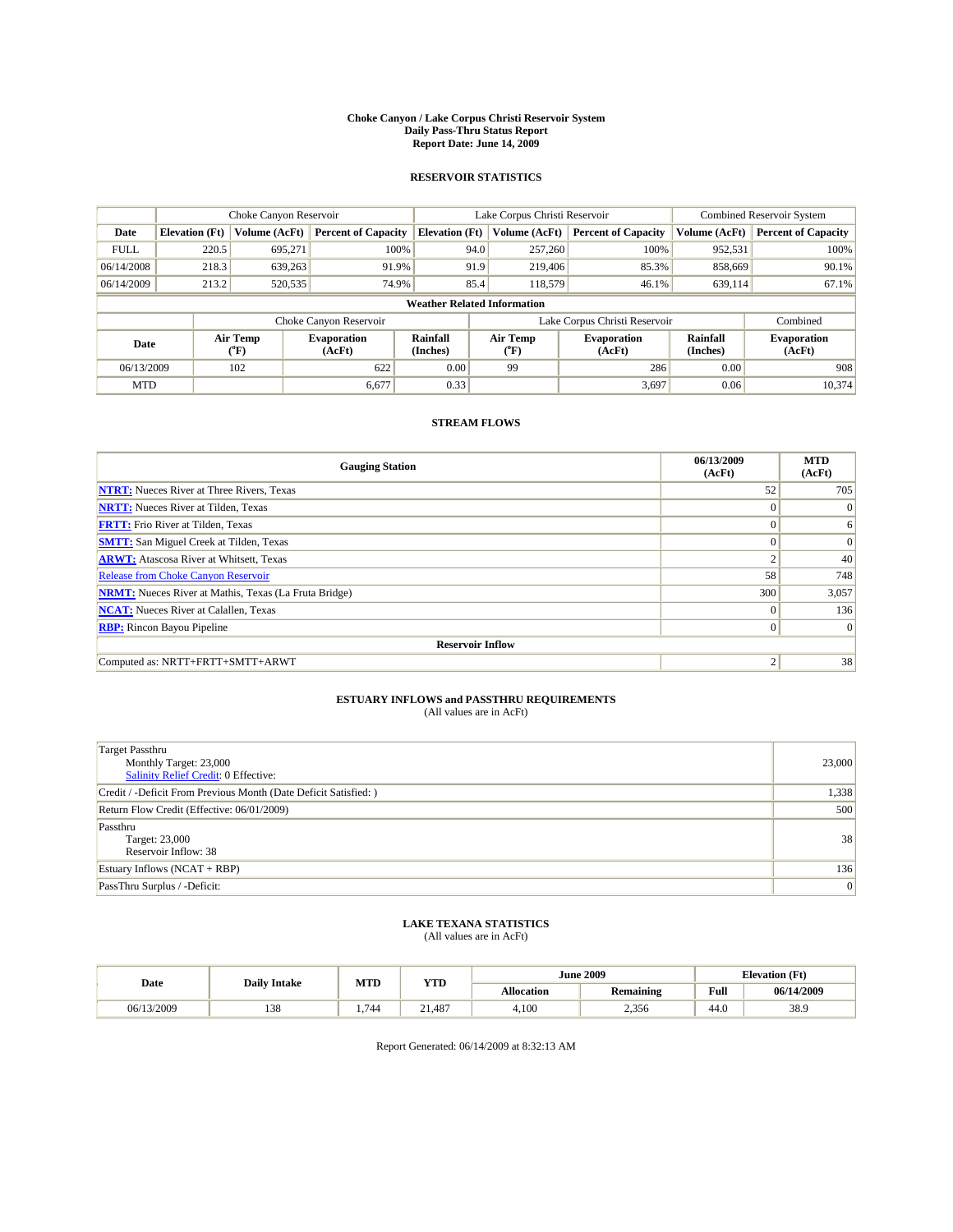#### **Choke Canyon / Lake Corpus Christi Reservoir System Daily Pass-Thru Status Report Report Date: June 15, 2009**

#### **RESERVOIR STATISTICS**

|             | Choke Canyon Reservoir             |                                           |                              |                             | Lake Corpus Christi Reservoir | <b>Combined Reservoir System</b> |                             |                              |  |  |
|-------------|------------------------------------|-------------------------------------------|------------------------------|-----------------------------|-------------------------------|----------------------------------|-----------------------------|------------------------------|--|--|
| Date        | <b>Elevation</b> (Ft)              | Volume (AcFt)                             | <b>Percent of Capacity</b>   | <b>Elevation</b> (Ft)       | Volume (AcFt)                 | <b>Percent of Capacity</b>       | Volume (AcFt)               | <b>Percent of Capacity</b>   |  |  |
| <b>FULL</b> | 220.5                              | 695,271                                   | 100%                         | 94.0                        | 257,260                       | 100%                             | 952,531                     | 100%                         |  |  |
| 06/15/2008  | 218.3                              | 639,018                                   | 91.9%                        | 91.8                        | 218,185                       | 84.8%                            | 857,203                     | 90.0%                        |  |  |
| 06/15/2009  | 213.2                              | 519,663                                   | 74.7%                        | 85.4                        | 117,934                       | 45.8%                            | 637,597                     | 66.9%                        |  |  |
|             | <b>Weather Related Information</b> |                                           |                              |                             |                               |                                  |                             |                              |  |  |
|             |                                    |                                           | Choke Canyon Reservoir       |                             |                               | Lake Corpus Christi Reservoir    |                             | Combined                     |  |  |
| Date        |                                    | Air Temp<br>$({}^{\mathrm{o}}\mathrm{F})$ | <b>Evaporation</b><br>(AcFt) | <b>Rainfall</b><br>(Inches) | Air Temp<br>(°F)              | <b>Evaporation</b><br>(AcFt)     | <b>Rainfall</b><br>(Inches) | <b>Evaporation</b><br>(AcFt) |  |  |
| 06/14/2009  |                                    | 102                                       | 647                          | 0.00                        | 100                           | 383                              | 0.00                        | 1.030                        |  |  |
| <b>MTD</b>  |                                    |                                           | 7.324                        | 0.33                        |                               | 4.080                            | 0.06                        | 11.404                       |  |  |

### **STREAM FLOWS**

| <b>Gauging Station</b>                                       | 06/14/2009<br>(AcFt) | <b>MTD</b><br>(AcFt) |  |  |  |  |  |
|--------------------------------------------------------------|----------------------|----------------------|--|--|--|--|--|
| <b>NTRT:</b> Nueces River at Three Rivers, Texas             | 52                   | 756                  |  |  |  |  |  |
| <b>NRTT:</b> Nueces River at Tilden, Texas                   | $\Omega$             | $\Omega$             |  |  |  |  |  |
| <b>FRTT:</b> Frio River at Tilden, Texas                     | $\Omega$             | 6                    |  |  |  |  |  |
| <b>SMTT:</b> San Miguel Creek at Tilden, Texas               | $\Omega$             | $\Omega$             |  |  |  |  |  |
| <b>ARWT:</b> Atascosa River at Whitsett, Texas               | ◠                    | 42                   |  |  |  |  |  |
| <b>Release from Choke Canyon Reservoir</b>                   | 58                   | 806                  |  |  |  |  |  |
| <b>NRMT:</b> Nueces River at Mathis, Texas (La Fruta Bridge) | 278                  | 3,335                |  |  |  |  |  |
| <b>NCAT:</b> Nueces River at Calallen, Texas                 | 12                   | 147                  |  |  |  |  |  |
| <b>RBP:</b> Rincon Bayou Pipeline                            | $\overline{0}$       | $\Omega$             |  |  |  |  |  |
| <b>Reservoir Inflow</b>                                      |                      |                      |  |  |  |  |  |
| Computed as: NRTT+FRTT+SMTT+ARWT                             | 2                    | 40                   |  |  |  |  |  |

# **ESTUARY INFLOWS and PASSTHRU REQUIREMENTS**<br>(All values are in AcFt)

| Target Passthru<br>Monthly Target: 23,000<br>Salinity Relief Credit: 0 Effective: | 23,000 |
|-----------------------------------------------------------------------------------|--------|
| Credit / -Deficit From Previous Month (Date Deficit Satisfied: )                  | 1,338  |
| Return Flow Credit (Effective: 06/01/2009)                                        | 500    |
| Passthru<br>Target: 23,000<br>Reservoir Inflow: 40                                | 40     |
| Estuary Inflows $(NCAT + RBP)$                                                    | 147    |
| PassThru Surplus / -Deficit:                                                      | 0      |

# **LAKE TEXANA STATISTICS** (All values are in AcFt)

| Date       | <b>Daily Intake</b> | MTD  | <b>YTD</b> |                   | <b>June 2009</b> | <b>Elevation</b> (Ft) |            |
|------------|---------------------|------|------------|-------------------|------------------|-----------------------|------------|
|            |                     |      |            | <b>Allocation</b> | <b>Remaining</b> | Full                  | 06/15/2009 |
| 06/14/2009 | 120<br>138          | .882 | 21.625     | 4.100             | 0.21C<br>نائكہ ک | 44.0                  | 38.9       |

Report Generated: 06/15/2009 at 8:25:13 AM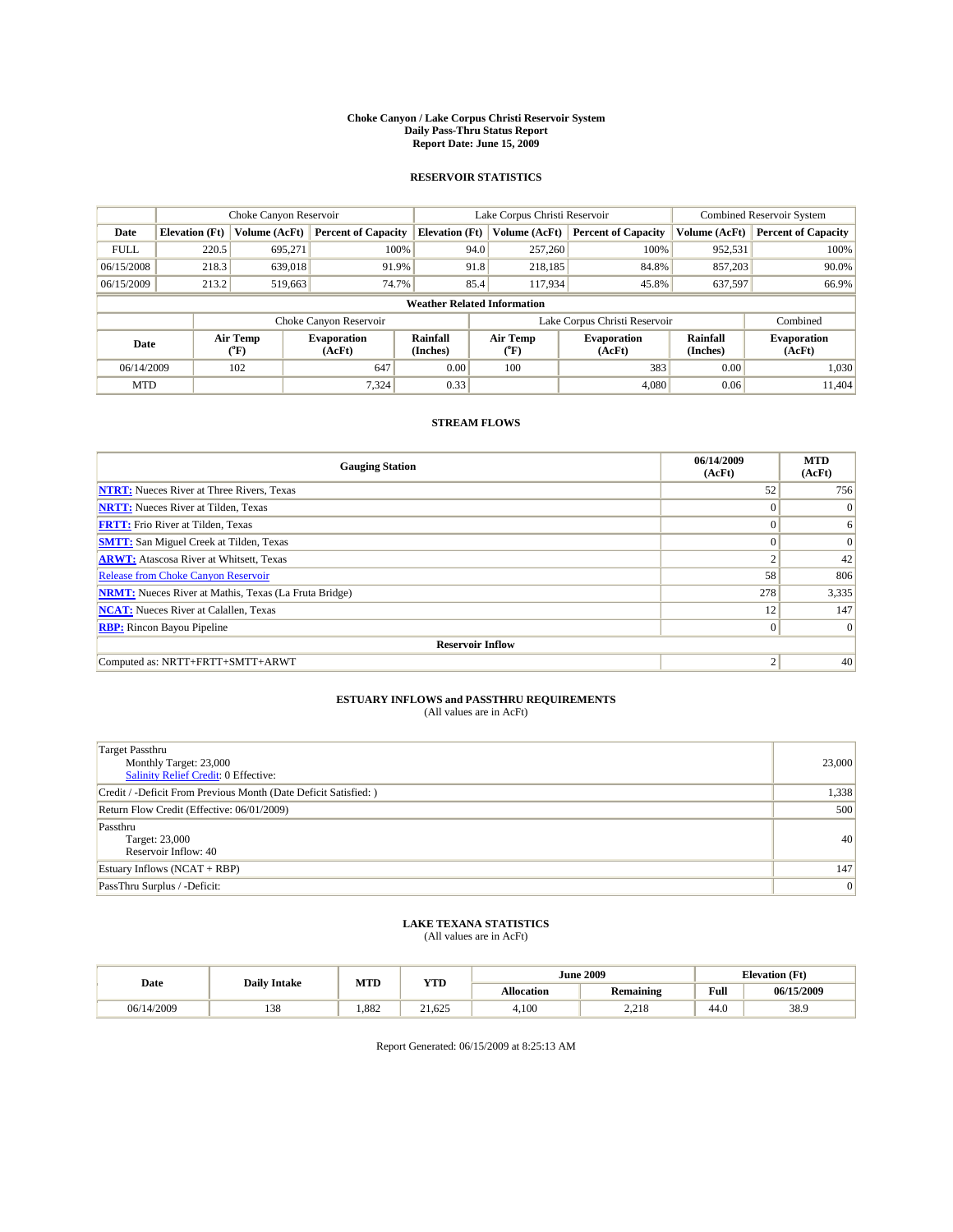#### **Choke Canyon / Lake Corpus Christi Reservoir System Daily Pass-Thru Status Report Report Date: June 16, 2009**

#### **RESERVOIR STATISTICS**

|                                    |                       | Choke Canyon Reservoir |                              |                       | Lake Corpus Christi Reservoir | <b>Combined Reservoir System</b> |                      |                              |  |
|------------------------------------|-----------------------|------------------------|------------------------------|-----------------------|-------------------------------|----------------------------------|----------------------|------------------------------|--|
| Date                               | <b>Elevation</b> (Ft) | Volume (AcFt)          | <b>Percent of Capacity</b>   | <b>Elevation</b> (Ft) | Volume (AcFt)                 | <b>Percent of Capacity</b>       | Volume (AcFt)        | <b>Percent of Capacity</b>   |  |
| <b>FULL</b>                        | 220.5                 | 695,271                | 100%                         | 94.0                  | 257,260                       | 100%                             | 952,531              | 100%                         |  |
| 06/16/2008                         | 218.3                 | 638,281                | 91.8%                        | 91.8                  | 217,837                       | 84.7%                            | 856,118              | 89.9%                        |  |
| 06/16/2009                         | 213.1                 | 519,008                | 74.6%                        | 85.3                  | 117,035                       | 45.5%                            | 636,043              | 66.8%                        |  |
| <b>Weather Related Information</b> |                       |                        |                              |                       |                               |                                  |                      |                              |  |
|                                    |                       |                        | Choke Canyon Reservoir       |                       | Lake Corpus Christi Reservoir |                                  | Combined             |                              |  |
| Date                               |                       | Air Temp<br>(°F)       | <b>Evaporation</b><br>(AcFt) | Rainfall<br>(Inches)  | Air Temp<br>("F)              | <b>Evaporation</b><br>(AcFt)     | Rainfall<br>(Inches) | <b>Evaporation</b><br>(AcFt) |  |
| 06/15/2009                         |                       | 103                    | 634                          | 0.00                  | 99                            | 358                              | 0.00                 | 992                          |  |
| <b>MTD</b>                         |                       |                        | 7.958                        | 0.33                  |                               | 4,438                            | 0.06                 | 12.396                       |  |

### **STREAM FLOWS**

| <b>Gauging Station</b>                                       | 06/15/2009<br>(AcFt) | <b>MTD</b><br>(AcFt) |  |  |  |  |  |
|--------------------------------------------------------------|----------------------|----------------------|--|--|--|--|--|
| <b>NTRT:</b> Nueces River at Three Rivers, Texas             | 52                   | 808                  |  |  |  |  |  |
| <b>NRTT:</b> Nueces River at Tilden, Texas                   | $\theta$             | $\Omega$             |  |  |  |  |  |
| <b>FRTT:</b> Frio River at Tilden, Texas                     | $\Omega$             | 6                    |  |  |  |  |  |
| <b>SMTT:</b> San Miguel Creek at Tilden, Texas               | $\theta$             | $\vert 0 \vert$      |  |  |  |  |  |
| <b>ARWT:</b> Atascosa River at Whitsett, Texas               | $\overline{2}$       | 44                   |  |  |  |  |  |
| <b>Release from Choke Canyon Reservoir</b>                   | 58                   | 863                  |  |  |  |  |  |
| <b>NRMT:</b> Nueces River at Mathis, Texas (La Fruta Bridge) | 274                  | 3,609                |  |  |  |  |  |
| <b>NCAT:</b> Nueces River at Calallen, Texas                 | 19                   | 166                  |  |  |  |  |  |
| <b>RBP:</b> Rincon Bayou Pipeline                            | $\mathbf{0}$         | $\vert$ 0            |  |  |  |  |  |
| <b>Reservoir Inflow</b>                                      |                      |                      |  |  |  |  |  |
| Computed as: NRTT+FRTT+SMTT+ARWT                             |                      | 42                   |  |  |  |  |  |

# **ESTUARY INFLOWS and PASSTHRU REQUIREMENTS**<br>(All values are in AcFt)

| <b>Target Passthru</b><br>Monthly Target: 23,000<br>Salinity Relief Credit: 0 Effective: | 23,000 |
|------------------------------------------------------------------------------------------|--------|
| Credit / -Deficit From Previous Month (Date Deficit Satisfied: )                         | 1,338  |
| Return Flow Credit (Effective: 06/01/2009)                                               | 500    |
| Passthru<br>Target: 23,000<br>Reservoir Inflow: 42                                       | 42     |
| Estuary Inflows $(NCAT + RBP)$                                                           | 166    |
| PassThru Surplus / -Deficit:                                                             | 0      |

## **LAKE TEXANA STATISTICS** (All values are in AcFt)

|            | <b>Daily Intake</b> | MTD   | <b>YTD</b>                          |            | <b>June 2009</b> | <b>Elevation</b> (Ft)                       |            |
|------------|---------------------|-------|-------------------------------------|------------|------------------|---------------------------------------------|------------|
| Date       |                     |       |                                     | Allocation | <b>Remaining</b> | Full<br>the contract of the contract of the | 06/16/2009 |
| 06/15/2009 | 100<br>140          | 2.010 | 752<br>$^{\sim}$<br><u>.</u><br>ن ر | 4.100      | 2.090            | 44.0                                        | 38.8       |

Report Generated: 06/16/2009 at 8:57:37 AM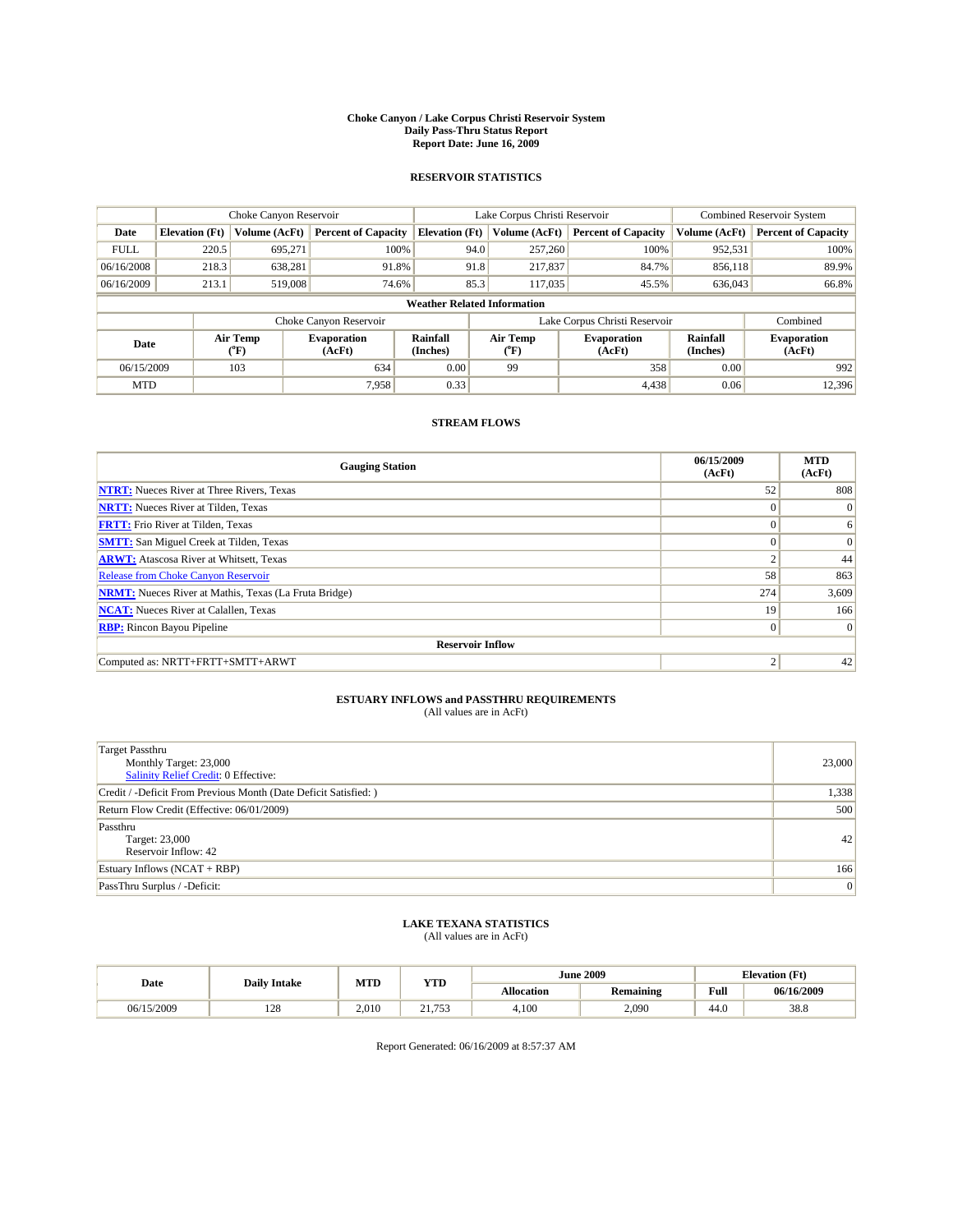#### **Choke Canyon / Lake Corpus Christi Reservoir System Daily Pass-Thru Status Report Report Date: June 17, 2009**

#### **RESERVOIR STATISTICS**

|             |                                    | Choke Canyon Reservoir |                              |                             | Lake Corpus Christi Reservoir | <b>Combined Reservoir System</b> |                      |                              |  |
|-------------|------------------------------------|------------------------|------------------------------|-----------------------------|-------------------------------|----------------------------------|----------------------|------------------------------|--|
| Date        | <b>Elevation</b> (Ft)              | Volume (AcFt)          | <b>Percent of Capacity</b>   | <b>Elevation (Ft)</b>       | Volume (AcFt)                 | <b>Percent of Capacity</b>       | Volume (AcFt)        | <b>Percent of Capacity</b>   |  |
| <b>FULL</b> | 220.5                              | 695,271                | 100%                         |                             | 257,260<br>94.0               | 100%                             | 952,531              | 100%                         |  |
| 06/17/2008  | 218.2                              | 637,543                | 91.7%                        |                             | 91.8<br>217,488               | 84.5%                            | 855,031              | 89.8%                        |  |
| 06/17/2009  | 213.1                              | 517,918                | 74.5%                        |                             | 85.3<br>116,651               | 45.3%                            | 634,569              | 66.6%                        |  |
|             | <b>Weather Related Information</b> |                        |                              |                             |                               |                                  |                      |                              |  |
|             |                                    |                        | Choke Canyon Reservoir       |                             |                               | Lake Corpus Christi Reservoir    |                      | Combined                     |  |
| Date        |                                    | Air Temp<br>(°F)       | <b>Evaporation</b><br>(AcFt) | <b>Rainfall</b><br>(Inches) | Air Temp<br>(°F)              | <b>Evaporation</b><br>(AcFt)     | Rainfall<br>(Inches) | <b>Evaporation</b><br>(AcFt) |  |
| 06/16/2009  |                                    | 102                    | 620                          | 0.00                        | 98                            | 358                              | 0.00                 | 978                          |  |
| <b>MTD</b>  |                                    |                        | 8,578                        | 0.33                        |                               | 4.796                            | 0.06                 | 13.374                       |  |

### **STREAM FLOWS**

| <b>Gauging Station</b>                                       | 06/16/2009<br>(AcFt) | <b>MTD</b><br>(AcFt) |  |  |  |  |  |
|--------------------------------------------------------------|----------------------|----------------------|--|--|--|--|--|
| <b>NTRT:</b> Nueces River at Three Rivers, Texas             | 52                   | 860                  |  |  |  |  |  |
| <b>NRTT:</b> Nueces River at Tilden, Texas                   | $\Omega$             | $\Omega$             |  |  |  |  |  |
| <b>FRTT:</b> Frio River at Tilden, Texas                     | $\Omega$             | 6                    |  |  |  |  |  |
| <b>SMTT:</b> San Miguel Creek at Tilden, Texas               | $\Omega$             | $\Omega$             |  |  |  |  |  |
| <b>ARWT:</b> Atascosa River at Whitsett, Texas               | $\sim$               | 46                   |  |  |  |  |  |
| Release from Choke Canyon Reservoir                          | 58                   | 921                  |  |  |  |  |  |
| <b>NRMT:</b> Nueces River at Mathis, Texas (La Fruta Bridge) | 274                  | 3,883                |  |  |  |  |  |
| <b>NCAT:</b> Nueces River at Calallen, Texas                 | 13                   | 180                  |  |  |  |  |  |
| <b>RBP:</b> Rincon Bayou Pipeline                            | $\overline{0}$       | $\Omega$             |  |  |  |  |  |
| <b>Reservoir Inflow</b>                                      |                      |                      |  |  |  |  |  |
| Computed as: NRTT+FRTT+SMTT+ARWT                             | 2                    | 44                   |  |  |  |  |  |

# **ESTUARY INFLOWS and PASSTHRU REQUIREMENTS**<br>(All values are in AcFt)

| <b>Target Passthru</b><br>Monthly Target: 23,000<br>Salinity Relief Credit: 0 Effective: | 23,000 |
|------------------------------------------------------------------------------------------|--------|
| Credit / -Deficit From Previous Month (Date Deficit Satisfied: )                         | 1,338  |
| Return Flow Credit (Effective: 06/01/2009)                                               | 500    |
| Passthru<br>Target: 23,000<br>Reservoir Inflow: 44                                       | 44     |
| Estuary Inflows $(NCAT + RBP)$                                                           | 180    |
| PassThru Surplus / -Deficit:                                                             | 0      |

## **LAKE TEXANA STATISTICS** (All values are in AcFt)

| Date       | <b>Daily Intake</b> | MTD   | <b>YTD</b> |                   | <b>June 2009</b> | <b>Elevation</b> (Ft) |            |
|------------|---------------------|-------|------------|-------------------|------------------|-----------------------|------------|
|            |                     |       |            | <b>Allocation</b> | <b>Remaining</b> | Full                  | 06/17/2009 |
| 06/16/2009 | 120<br>138          | 2.148 | 21,891     | 4.100             | 952<br>ے رہے     | 44.0                  | 38.7       |

Report Generated: 06/17/2009 at 12:26:35 PM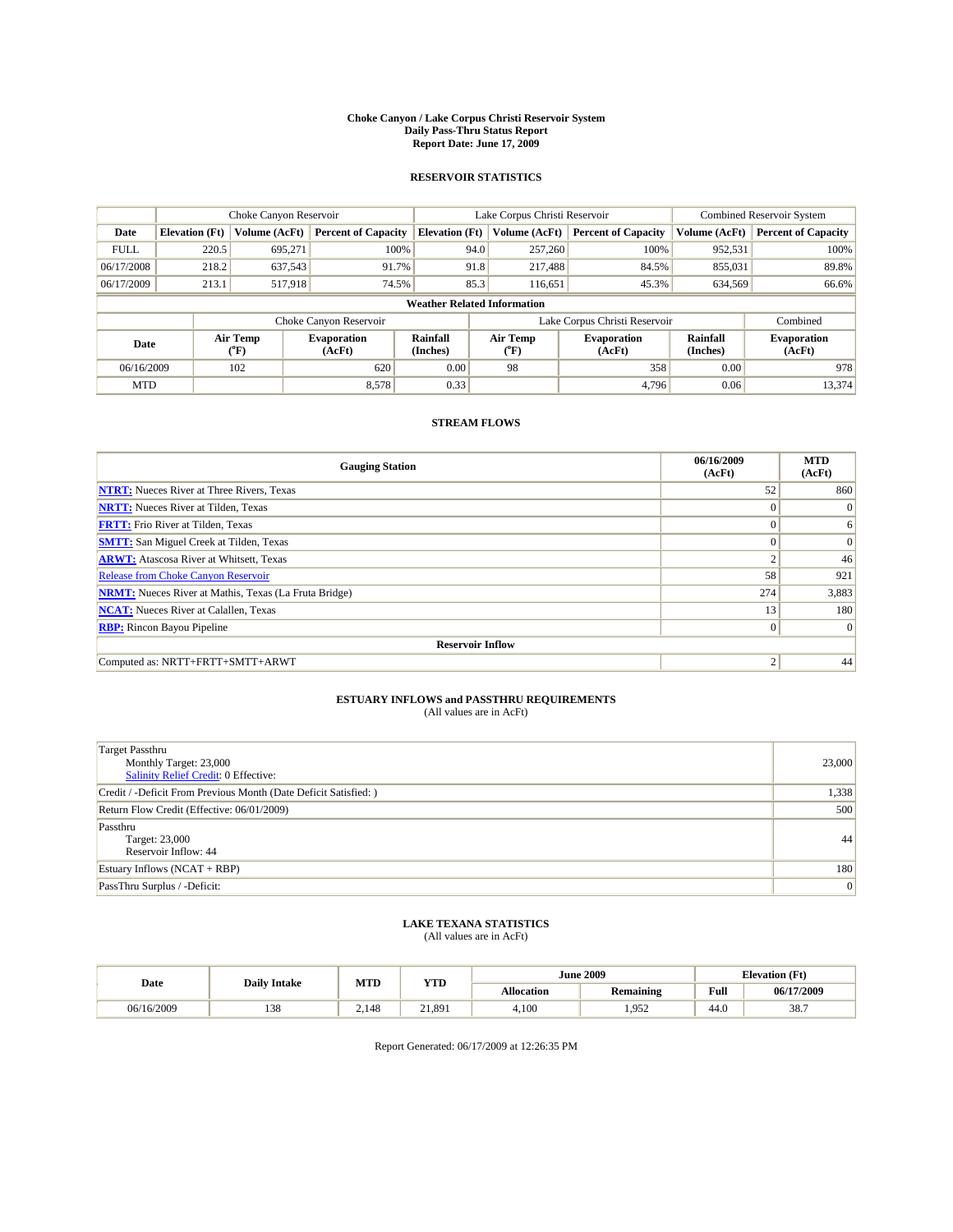#### **Choke Canyon / Lake Corpus Christi Reservoir System Daily Pass-Thru Status Report Report Date: June 18, 2009**

#### **RESERVOIR STATISTICS**

|             | Choke Canyon Reservoir             |                  |                              |                       | Lake Corpus Christi Reservoir | <b>Combined Reservoir System</b> |                      |                              |  |  |
|-------------|------------------------------------|------------------|------------------------------|-----------------------|-------------------------------|----------------------------------|----------------------|------------------------------|--|--|
| Date        | <b>Elevation</b> (Ft)              | Volume (AcFt)    | <b>Percent of Capacity</b>   | <b>Elevation</b> (Ft) | Volume (AcFt)                 | <b>Percent of Capacity</b>       | Volume (AcFt)        | <b>Percent of Capacity</b>   |  |  |
| <b>FULL</b> | 220.5                              | 695,271          | 100%                         | 94.0                  | 257,260                       | 100%                             | 952,531              | 100%                         |  |  |
| 06/18/2008  | 218.2                              | 638,035          | 91.8%                        | 91.7                  | 216,444                       | 84.1%                            | 854,479              | 89.7%                        |  |  |
| 06/18/2009  | 213.1                              | 517,918          | 74.5%                        | 85.2                  | 116,267                       | 45.2%                            | 634,185              | 66.6%                        |  |  |
|             | <b>Weather Related Information</b> |                  |                              |                       |                               |                                  |                      |                              |  |  |
|             |                                    |                  | Choke Canyon Reservoir       |                       |                               | Lake Corpus Christi Reservoir    |                      | Combined                     |  |  |
| Date        |                                    | Air Temp<br>(°F) | <b>Evaporation</b><br>(AcFt) | Rainfall<br>(Inches)  | Air Temp<br>("F)              | <b>Evaporation</b><br>(AcFt)     | Rainfall<br>(Inches) | <b>Evaporation</b><br>(AcFt) |  |  |
| 06/17/2009  |                                    | 98               | 544                          | 0.00                  | 96                            | 349                              | 0.01                 | 893                          |  |  |
| <b>MTD</b>  |                                    |                  | 9,122                        | 0.33                  |                               | 5,145                            | 0.07                 | 14.267                       |  |  |

### **STREAM FLOWS**

| <b>Gauging Station</b>                                       | 06/17/2009<br>(AcFt) | <b>MTD</b><br>(AcFt) |  |  |  |  |  |
|--------------------------------------------------------------|----------------------|----------------------|--|--|--|--|--|
| <b>NTRT:</b> Nueces River at Three Rivers, Texas             | 52                   | 911                  |  |  |  |  |  |
| <b>NRTT:</b> Nueces River at Tilden, Texas                   | $\theta$             | $\Omega$             |  |  |  |  |  |
| <b>FRTT:</b> Frio River at Tilden, Texas                     | $\Omega$             | 6                    |  |  |  |  |  |
| <b>SMTT:</b> San Miguel Creek at Tilden, Texas               | $\theta$             | $\Omega$             |  |  |  |  |  |
| <b>ARWT:</b> Atascosa River at Whitsett, Texas               |                      | 47                   |  |  |  |  |  |
| Release from Choke Canyon Reservoir                          | 58                   | 979                  |  |  |  |  |  |
| <b>NRMT:</b> Nueces River at Mathis, Texas (La Fruta Bridge) | 284                  | 4,167                |  |  |  |  |  |
| <b>NCAT:</b> Nueces River at Calallen, Texas                 |                      | 180                  |  |  |  |  |  |
| <b>RBP:</b> Rincon Bayou Pipeline                            | $\mathbf{0}$         | $\vert$ 0            |  |  |  |  |  |
| <b>Reservoir Inflow</b>                                      |                      |                      |  |  |  |  |  |
| Computed as: NRTT+FRTT+SMTT+ARWT                             |                      | 45                   |  |  |  |  |  |

# **ESTUARY INFLOWS and PASSTHRU REQUIREMENTS**<br>(All values are in AcFt)

| <b>Target Passthru</b><br>Monthly Target: 23,000<br>Salinity Relief Credit: 0 Effective: | 23,000 |
|------------------------------------------------------------------------------------------|--------|
| Credit / -Deficit From Previous Month (Date Deficit Satisfied: )                         | 1,338  |
| Return Flow Credit (Effective: 06/01/2009)                                               | 500    |
| Passthru<br>Target: 23,000<br>Reservoir Inflow: 45                                       | 45     |
| Estuary Inflows $(NCAT + RBP)$                                                           | 180    |
| PassThru Surplus / -Deficit:                                                             | 0      |

## **LAKE TEXANA STATISTICS** (All values are in AcFt)

|            | <b>Daily Intake</b>    | MTD   | <b>YTD</b> |                   | <b>June 2009</b> | <b>Elevation</b> (Ft)                       |            |
|------------|------------------------|-------|------------|-------------------|------------------|---------------------------------------------|------------|
| Date       |                        |       |            | <b>Allocation</b> | <b>Remaining</b> | Full<br>the contract of the contract of the | 06/18/2009 |
| 06/17/2009 | $\sim$ $\sim$<br>ر د د | 2.283 | 22,026     | 4.100             | .817             | 44.0                                        | 38.7       |

Report Generated: 06/18/2009 at 8:44:37 AM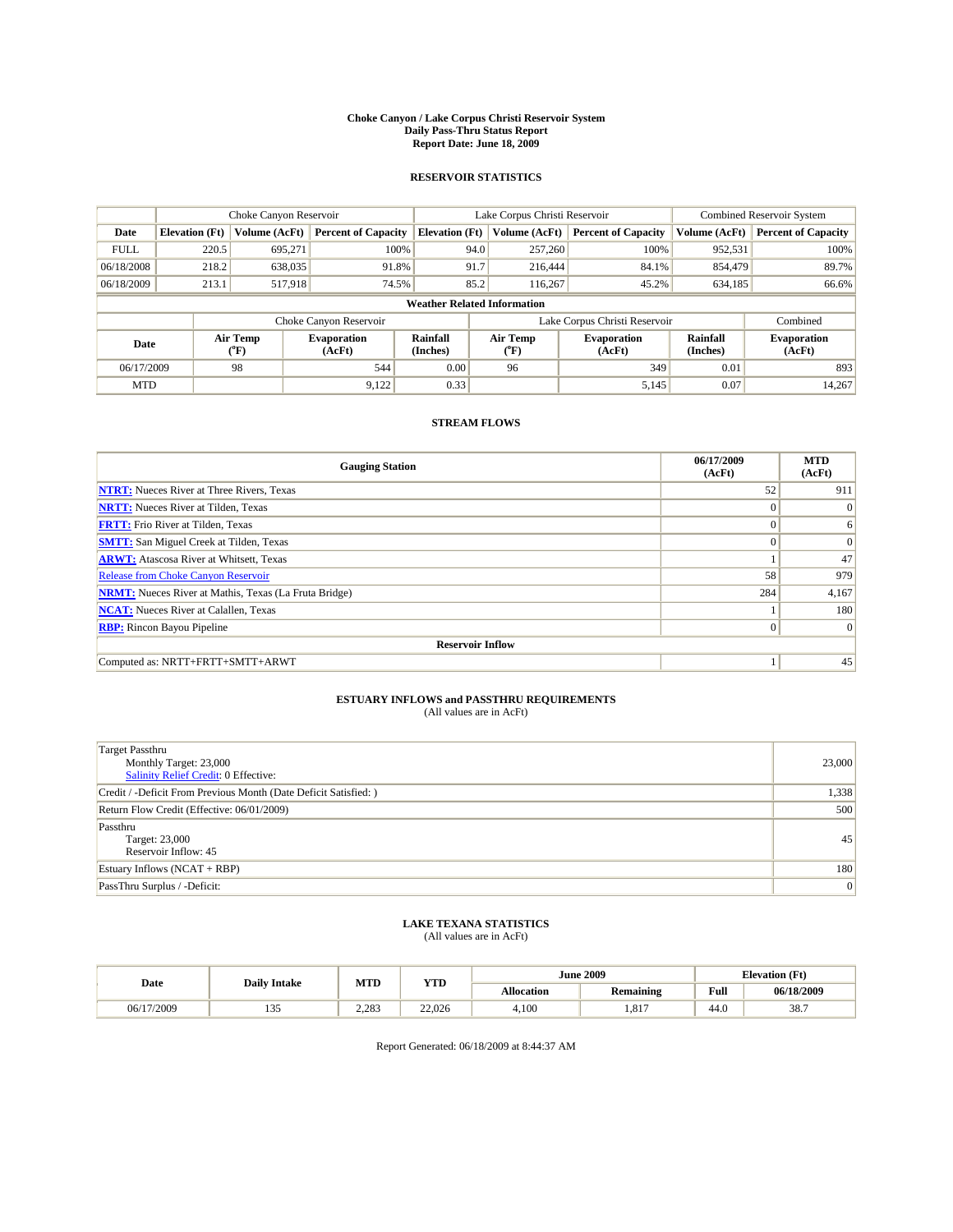#### **Choke Canyon / Lake Corpus Christi Reservoir System Daily Pass-Thru Status Report Report Date: June 19, 2009**

#### **RESERVOIR STATISTICS**

|             | Choke Canyon Reservoir             |                  |                              |                       | Lake Corpus Christi Reservoir | <b>Combined Reservoir System</b> |                      |                              |  |  |
|-------------|------------------------------------|------------------|------------------------------|-----------------------|-------------------------------|----------------------------------|----------------------|------------------------------|--|--|
| Date        | <b>Elevation</b> (Ft)              | Volume (AcFt)    | <b>Percent of Capacity</b>   | <b>Elevation</b> (Ft) | Volume (AcFt)                 | <b>Percent of Capacity</b>       | Volume (AcFt)        | <b>Percent of Capacity</b>   |  |  |
| <b>FULL</b> | 220.5                              | 695,271          | 100%                         | 94.0                  | 257,260                       | 100%                             | 952,531              | 100%                         |  |  |
| 06/19/2008  | 218.2                              | 636,308          | 91.5%                        | 91.7                  | 215,749                       | 83.9%                            | 852,057              | 89.5%                        |  |  |
| 06/19/2009  | 213.0                              | 516,391          | 74.3%                        | 85.1                  | 115,122                       | 44.7%                            | 631,513              | 66.3%                        |  |  |
|             | <b>Weather Related Information</b> |                  |                              |                       |                               |                                  |                      |                              |  |  |
|             |                                    |                  | Choke Canyon Reservoir       |                       |                               | Lake Corpus Christi Reservoir    |                      | Combined                     |  |  |
| Date        |                                    | Air Temp<br>(°F) | <b>Evaporation</b><br>(AcFt) | Rainfall<br>(Inches)  | Air Temp<br>("F)              | <b>Evaporation</b><br>(AcFt)     | Rainfall<br>(Inches) | <b>Evaporation</b><br>(AcFt) |  |  |
| 06/18/2009  |                                    | 97               | 518                          | 0.01                  | 96                            | 347                              | 0.00                 | 865                          |  |  |
| <b>MTD</b>  |                                    |                  | 9.640                        | 0.34                  |                               | 5,492                            | 0.07                 | 15,132                       |  |  |

### **STREAM FLOWS**

| <b>Gauging Station</b>                                       | 06/18/2009<br>(AcFt) | <b>MTD</b><br>(AcFt) |  |  |  |  |  |
|--------------------------------------------------------------|----------------------|----------------------|--|--|--|--|--|
| <b>NTRT:</b> Nueces River at Three Rivers, Texas             | 50                   | 961                  |  |  |  |  |  |
| <b>NRTT:</b> Nueces River at Tilden, Texas                   | $\theta$             | $\Omega$             |  |  |  |  |  |
| <b>FRTT:</b> Frio River at Tilden, Texas                     | $\theta$             | 6                    |  |  |  |  |  |
| <b>SMTT:</b> San Miguel Creek at Tilden, Texas               | $\theta$             | $\Omega$             |  |  |  |  |  |
| <b>ARWT:</b> Atascosa River at Whitsett, Texas               |                      | 48                   |  |  |  |  |  |
| Release from Choke Canyon Reservoir                          | 58                   | 1,036                |  |  |  |  |  |
| <b>NRMT:</b> Nueces River at Mathis, Texas (La Fruta Bridge) |                      | 4,169                |  |  |  |  |  |
| <b>NCAT:</b> Nueces River at Calallen, Texas                 |                      | 185                  |  |  |  |  |  |
| <b>RBP:</b> Rincon Bayou Pipeline                            | $\mathbf{0}$         | $\vert$ 0            |  |  |  |  |  |
| <b>Reservoir Inflow</b>                                      |                      |                      |  |  |  |  |  |
| Computed as: NRTT+FRTT+SMTT+ARWT                             |                      | 47                   |  |  |  |  |  |

# **ESTUARY INFLOWS and PASSTHRU REQUIREMENTS**<br>(All values are in AcFt)

| <b>Target Passthru</b><br>Monthly Target: 23,000<br>Salinity Relief Credit: 0 Effective: | 23,000 |
|------------------------------------------------------------------------------------------|--------|
| Credit / -Deficit From Previous Month (Date Deficit Satisfied: )                         | 1,338  |
| Return Flow Credit (Effective: 06/01/2009)                                               | 500    |
| Passthru<br>Target: 23,000<br>Reservoir Inflow: 47                                       | 47     |
| Estuary Inflows $(NCAT + RBP)$                                                           | 185    |
| PassThru Surplus / -Deficit:                                                             | 0      |

## **LAKE TEXANA STATISTICS** (All values are in AcFt)

| Date       | <b>Daily Intake</b>    | MTD                      | <b>YTD</b>       |                   | <b>June 2009</b> | <b>Elevation</b> (Ft) |            |
|------------|------------------------|--------------------------|------------------|-------------------|------------------|-----------------------|------------|
|            |                        |                          |                  | <b>Allocation</b> | <b>Remaining</b> | Full                  | 06/19/2009 |
| 06/18/2009 | $\overline{10}$<br>140 | 40 <sup>2</sup><br>2.423 | $\sim$<br>22.166 | 4.100             | 677              | 44.0                  | 38.6       |

Report Generated: 06/19/2009 at 8:20:26 AM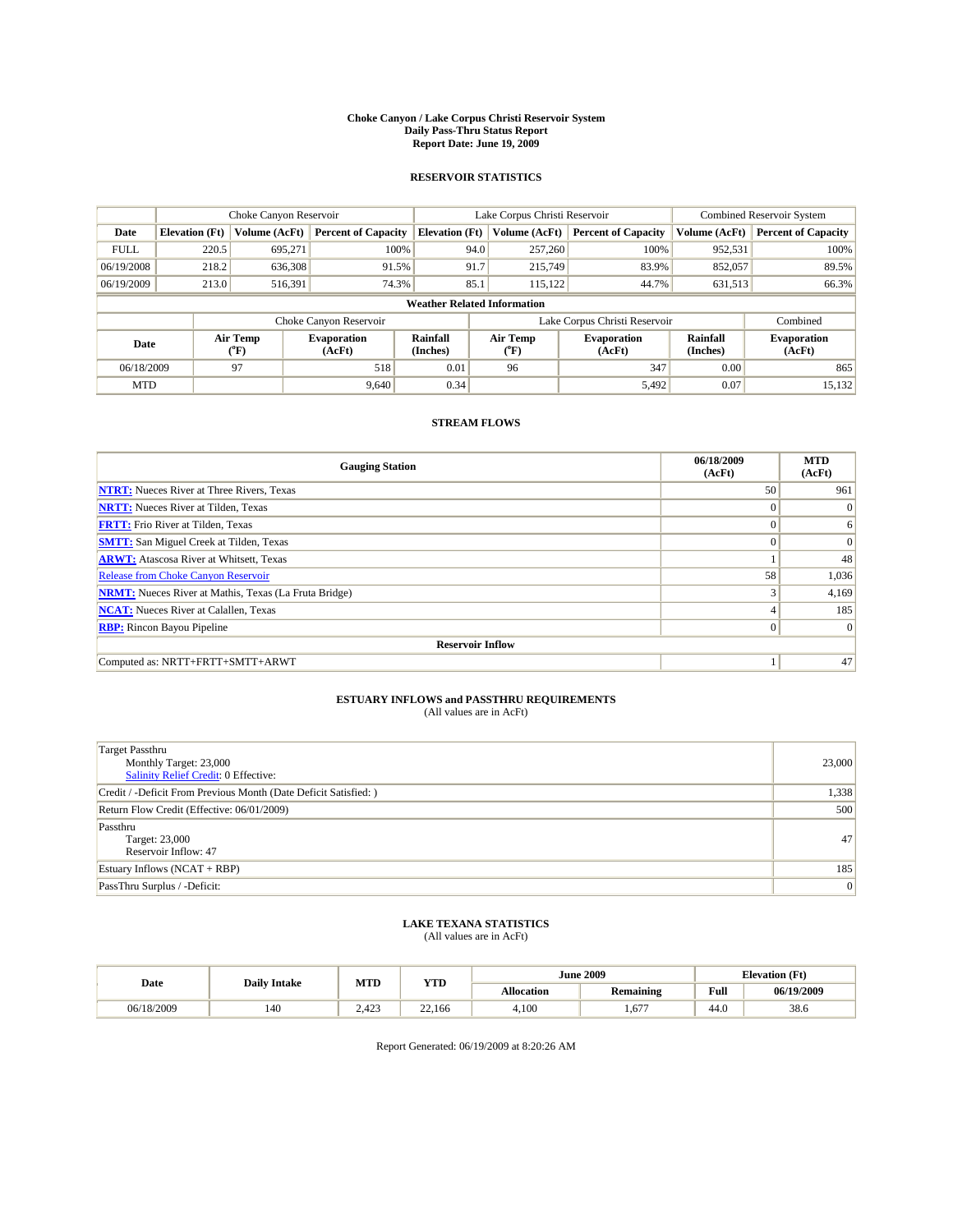#### **Choke Canyon / Lake Corpus Christi Reservoir System Daily Pass-Thru Status Report Report Date: June 20, 2009**

#### **RESERVOIR STATISTICS**

|              | Choke Canyon Reservoir             |               |                              |                       | Lake Corpus Christi Reservoir | <b>Combined Reservoir System</b> |                      |                              |  |  |
|--------------|------------------------------------|---------------|------------------------------|-----------------------|-------------------------------|----------------------------------|----------------------|------------------------------|--|--|
| Date         | <b>Elevation</b> (Ft)              | Volume (AcFt) | <b>Percent of Capacity</b>   | <b>Elevation</b> (Ft) | Volume (AcFt)                 | <b>Percent of Capacity</b>       | Volume (AcFt)        | <b>Percent of Capacity</b>   |  |  |
| <b>FULL</b>  | 220.5                              | 695,271       | 100%                         | 94.0                  | 257,260                       | 100%                             | 952,531              | 100%                         |  |  |
| 06/20/2008   | 218.2                              | 636,060       | 91.5%                        | 91.6                  | 215,054                       | 83.6%                            | 851,114              | 89.4%                        |  |  |
| 06/20/2009   | 213.0                              | 515,955       | 74.2%                        | 85.1                  | 114,362                       | 44.5%                            | 630,317              | 66.2%                        |  |  |
|              | <b>Weather Related Information</b> |               |                              |                       |                               |                                  |                      |                              |  |  |
|              |                                    |               | Choke Canyon Reservoir       |                       |                               | Lake Corpus Christi Reservoir    |                      | Combined                     |  |  |
| Date<br>(°F) |                                    | Air Temp      | <b>Evaporation</b><br>(AcFt) | Rainfall<br>(Inches)  | Air Temp<br>("F)              | <b>Evaporation</b><br>(AcFt)     | Rainfall<br>(Inches) | <b>Evaporation</b><br>(AcFt) |  |  |
| 06/19/2009   |                                    | 97            | 568                          | 0.00                  | 96                            | 324                              | 0.00                 | 892                          |  |  |
| <b>MTD</b>   |                                    |               | 10.208                       | 0.34                  |                               | 5,816                            | 0.07                 | 16.024                       |  |  |

### **STREAM FLOWS**

| <b>Gauging Station</b>                                       | 06/19/2009<br>(AcFt) | <b>MTD</b><br>(AcFt) |  |  |  |  |  |
|--------------------------------------------------------------|----------------------|----------------------|--|--|--|--|--|
| <b>NTRT:</b> Nueces River at Three Rivers, Texas             | 52                   | 1,012                |  |  |  |  |  |
| <b>NRTT:</b> Nueces River at Tilden, Texas                   | $\theta$             | $\Omega$             |  |  |  |  |  |
| <b>FRTT:</b> Frio River at Tilden, Texas                     | $\Omega$             | 6                    |  |  |  |  |  |
| <b>SMTT:</b> San Miguel Creek at Tilden, Texas               | $\theta$             | $\vert 0 \vert$      |  |  |  |  |  |
| <b>ARWT:</b> Atascosa River at Whitsett, Texas               |                      | 50                   |  |  |  |  |  |
| Release from Choke Canyon Reservoir                          | 58                   | 1,094                |  |  |  |  |  |
| <b>NRMT:</b> Nueces River at Mathis, Texas (La Fruta Bridge) | 274                  | 4,443                |  |  |  |  |  |
| <b>NCAT:</b> Nueces River at Calallen, Texas                 |                      | 186                  |  |  |  |  |  |
| <b>RBP:</b> Rincon Bayou Pipeline                            | $\mathbf{0}$         | $\vert$ 0            |  |  |  |  |  |
| <b>Reservoir Inflow</b>                                      |                      |                      |  |  |  |  |  |
| Computed as: NRTT+FRTT+SMTT+ARWT                             |                      | 48                   |  |  |  |  |  |

# **ESTUARY INFLOWS and PASSTHRU REQUIREMENTS**<br>(All values are in AcFt)

| <b>Target Passthru</b><br>Monthly Target: 23,000<br>Salinity Relief Credit: 0 Effective: | 23,000 |
|------------------------------------------------------------------------------------------|--------|
| Credit / -Deficit From Previous Month (Date Deficit Satisfied: )                         | 1,338  |
| Return Flow Credit (Effective: 06/01/2009)                                               | 500    |
| Passthru<br>Target: 23,000<br>Reservoir Inflow: 48                                       | 48     |
| Estuary Inflows $(NCAT + RBP)$                                                           | 186    |
| PassThru Surplus / -Deficit:                                                             | 0      |

## **LAKE TEXANA STATISTICS** (All values are in AcFt)

| Date       | <b>Daily Intake</b> | MTD   | <b>YTD</b> |                   | <b>June 2009</b> | <b>Elevation</b> (Ft) |            |
|------------|---------------------|-------|------------|-------------------|------------------|-----------------------|------------|
|            |                     |       |            | <b>Allocation</b> | <b>Remaining</b> | Full                  | 06/20/2009 |
| 06/19/2009 | 141                 | 2,563 | 22.307     | 4.100             | 527<br>ر ر.      | 44.0                  | 38.6       |

Report Generated: 06/20/2009 at 8:29:03 AM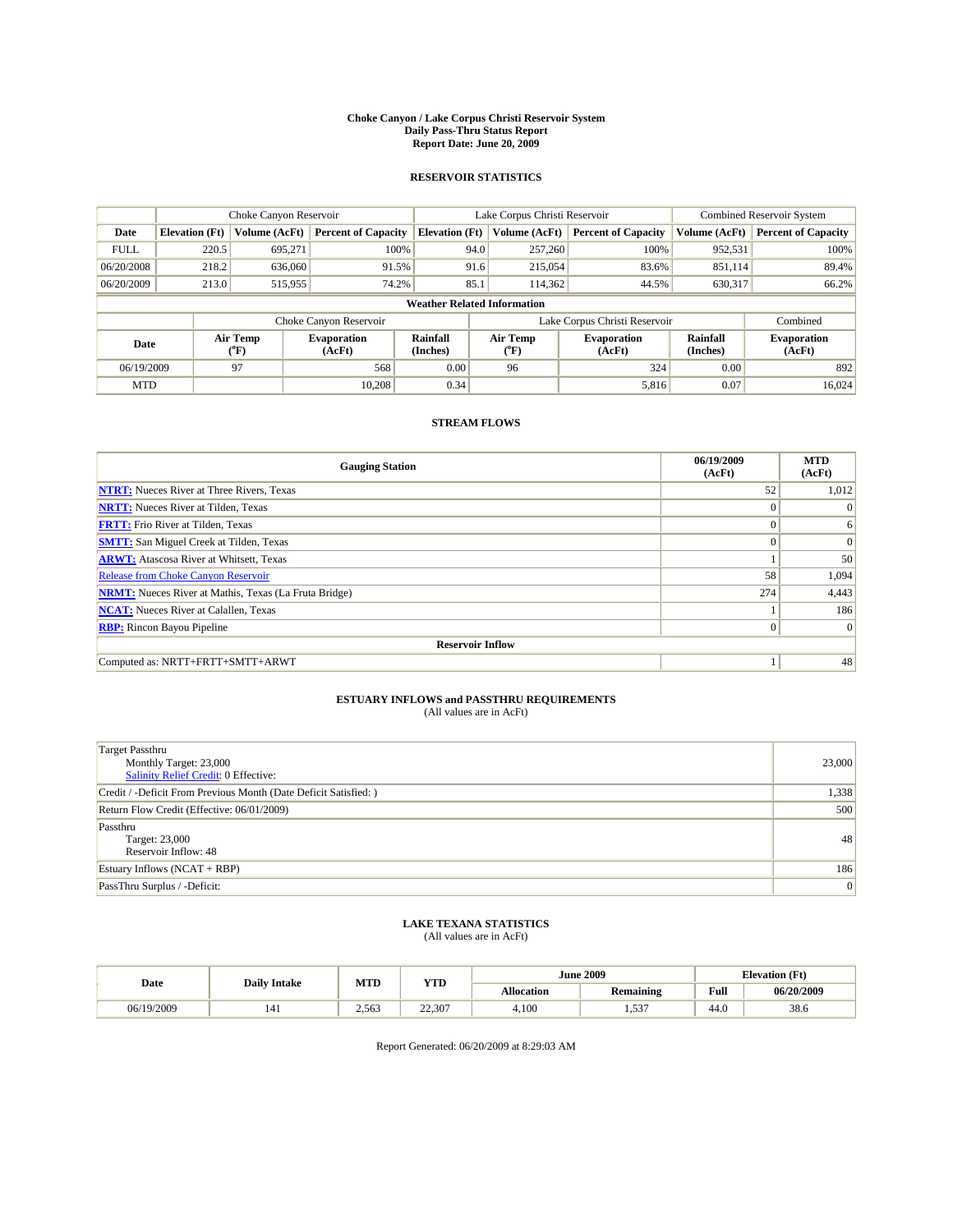#### **Choke Canyon / Lake Corpus Christi Reservoir System Daily Pass-Thru Status Report Report Date: June 21, 2009**

#### **RESERVOIR STATISTICS**

|                          | Choke Canyon Reservoir             |               |                              |                       | Lake Corpus Christi Reservoir | <b>Combined Reservoir System</b> |                      |                              |  |  |
|--------------------------|------------------------------------|---------------|------------------------------|-----------------------|-------------------------------|----------------------------------|----------------------|------------------------------|--|--|
| Date                     | <b>Elevation</b> (Ft)              | Volume (AcFt) | <b>Percent of Capacity</b>   | <b>Elevation</b> (Ft) | Volume (AcFt)                 | <b>Percent of Capacity</b>       | Volume (AcFt)        | <b>Percent of Capacity</b>   |  |  |
| <b>FULL</b>              | 220.5                              | 695,271       | 100%                         | 94.0                  | 257,260                       | 100%                             | 952,531              | 100%                         |  |  |
| 06/21/2008               | 218.1                              | 635,317       | 91.4%                        | 91.6                  | 214,707                       | 83.5%                            | 850,024              | 89.2%                        |  |  |
| 06/21/2009               | 213.0                              | 516,173       | 74.2%                        | 85.1                  | 114,236                       | 44.4%                            | 630,409              | 66.2%                        |  |  |
|                          | <b>Weather Related Information</b> |               |                              |                       |                               |                                  |                      |                              |  |  |
|                          |                                    |               | Choke Canyon Reservoir       |                       |                               | Lake Corpus Christi Reservoir    |                      | Combined                     |  |  |
| Air Temp<br>Date<br>(°F) |                                    |               | <b>Evaporation</b><br>(AcFt) | Rainfall<br>(Inches)  | Air Temp<br>("F)              | <b>Evaporation</b><br>(AcFt)     | Rainfall<br>(Inches) | <b>Evaporation</b><br>(AcFt) |  |  |
| 06/20/2009               |                                    | 100           | 568                          | 0.00                  | 97                            | 316                              | 0.00                 | 884                          |  |  |
| <b>MTD</b>               |                                    |               | 10.776                       | 0.34                  |                               | 6,132                            | 0.07                 | 16.908                       |  |  |

### **STREAM FLOWS**

| <b>Gauging Station</b>                                       | 06/20/2009<br>(AcFt) | <b>MTD</b><br>(AcFt) |  |  |  |  |  |
|--------------------------------------------------------------|----------------------|----------------------|--|--|--|--|--|
| <b>NTRT:</b> Nueces River at Three Rivers, Texas             | 52                   | 1,064                |  |  |  |  |  |
| <b>NRTT:</b> Nueces River at Tilden, Texas                   | $\Omega$             | $\Omega$             |  |  |  |  |  |
| <b>FRTT:</b> Frio River at Tilden, Texas                     | $\Omega$             | 6                    |  |  |  |  |  |
| <b>SMTT:</b> San Miguel Creek at Tilden, Texas               | $\Omega$             | $\Omega$             |  |  |  |  |  |
| <b>ARWT:</b> Atascosa River at Whitsett, Texas               |                      | 51                   |  |  |  |  |  |
| <b>Release from Choke Canyon Reservoir</b>                   | 58                   | 1,151                |  |  |  |  |  |
| <b>NRMT:</b> Nueces River at Mathis, Texas (La Fruta Bridge) | 274                  | 4,717                |  |  |  |  |  |
| <b>NCAT:</b> Nueces River at Calallen, Texas                 | 20                   | 206                  |  |  |  |  |  |
| <b>RBP:</b> Rincon Bayou Pipeline                            | $\overline{0}$       | $\Omega$             |  |  |  |  |  |
| <b>Reservoir Inflow</b>                                      |                      |                      |  |  |  |  |  |
| Computed as: NRTT+FRTT+SMTT+ARWT                             | 2                    | 50                   |  |  |  |  |  |

# **ESTUARY INFLOWS and PASSTHRU REQUIREMENTS**<br>(All values are in AcFt)

| <b>Target Passthru</b><br>Monthly Target: 23,000<br>Salinity Relief Credit: 0 Effective: | 23,000 |
|------------------------------------------------------------------------------------------|--------|
| Credit / -Deficit From Previous Month (Date Deficit Satisfied: )                         | 1,338  |
| Return Flow Credit (Effective: 06/01/2009)                                               | 500    |
| Passthru<br>Target: 23,000<br>Reservoir Inflow: 50                                       | 50     |
| Estuary Inflows $(NCAT + RBP)$                                                           | 206    |
| PassThru Surplus / -Deficit:                                                             | 0      |

# **LAKE TEXANA STATISTICS** (All values are in AcFt)

|            | <b>Daily Intake</b> | MTD   | <b>YTD</b> |            | <b>June 2009</b> | <b>Elevation</b> (Ft)                       |            |
|------------|---------------------|-------|------------|------------|------------------|---------------------------------------------|------------|
| Date       |                     |       |            | Allocation | <b>Remaining</b> | Full<br>the contract of the contract of the | 06/21/2009 |
| 06/20/2009 | 141                 | 2.704 | 22,447     | 4.100      | .396             | 44.0                                        | 38.6       |

Report Generated: 06/21/2009 at 8:17:08 AM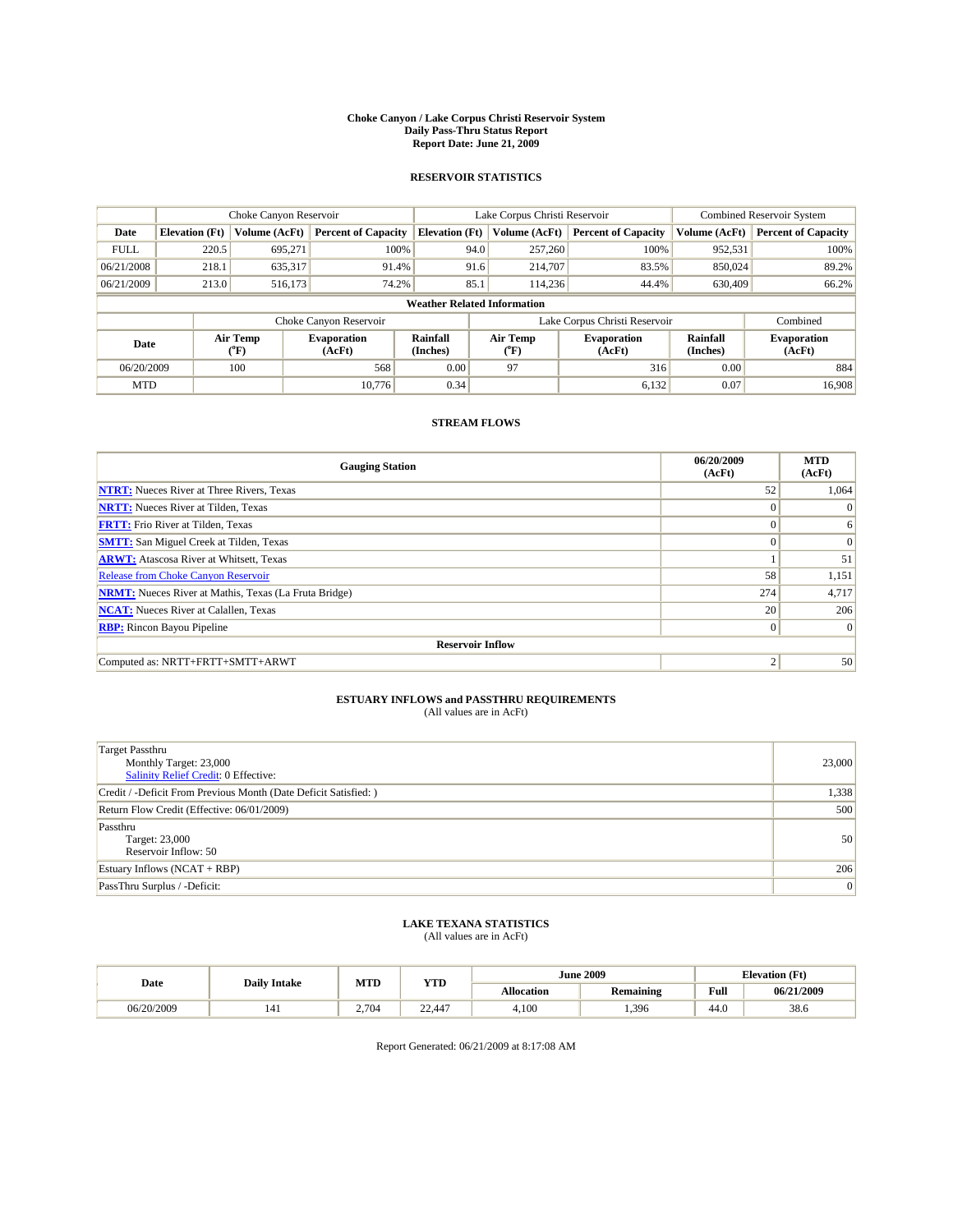#### **Choke Canyon / Lake Corpus Christi Reservoir System Daily Pass-Thru Status Report Report Date: June 22, 2009**

#### **RESERVOIR STATISTICS**

|             |                                    | Choke Canyon Reservoir |                              |                       | Lake Corpus Christi Reservoir | <b>Combined Reservoir System</b> |                      |                              |  |  |
|-------------|------------------------------------|------------------------|------------------------------|-----------------------|-------------------------------|----------------------------------|----------------------|------------------------------|--|--|
| Date        | <b>Elevation</b> (Ft)              | Volume (AcFt)          | <b>Percent of Capacity</b>   | <b>Elevation</b> (Ft) | Volume (AcFt)                 | <b>Percent of Capacity</b>       | Volume (AcFt)        | <b>Percent of Capacity</b>   |  |  |
| <b>FULL</b> | 220.5                              | 695,271                | 100%                         | 94.0                  | 257,260                       | 100%                             | 952,531              | 100%                         |  |  |
| 06/22/2008  | 218.1                              | 634,821                | 91.3%                        |                       | 91.6<br>214,187               | 83.3%                            | 849,008              | 89.1%                        |  |  |
| 06/22/2009  | 213.0                              | 515,523                | 74.1%                        | 85.0                  | 113,857                       | 44.3%                            | 629,380              | 66.1%                        |  |  |
|             | <b>Weather Related Information</b> |                        |                              |                       |                               |                                  |                      |                              |  |  |
|             |                                    |                        | Choke Canyon Reservoir       |                       |                               | Lake Corpus Christi Reservoir    |                      | Combined                     |  |  |
| Date        |                                    | Air Temp<br>(°F)       | <b>Evaporation</b><br>(AcFt) | Rainfall<br>(Inches)  | Air Temp<br>("F)              | <b>Evaporation</b><br>(AcFt)     | Rainfall<br>(Inches) | <b>Evaporation</b><br>(AcFt) |  |  |
| 06/21/2009  |                                    | 100                    | 568                          | 0.00                  | 98                            | 330                              | 0.00                 | 898                          |  |  |
| <b>MTD</b>  |                                    |                        | 11.344                       | 0.34                  |                               | 6,462                            | 0.07                 | 17,806                       |  |  |

### **STREAM FLOWS**

| <b>Gauging Station</b>                                       | 06/21/2009<br>(AcFt) | <b>MTD</b><br>(AcFt) |  |  |  |  |  |
|--------------------------------------------------------------|----------------------|----------------------|--|--|--|--|--|
| <b>NTRT:</b> Nueces River at Three Rivers, Texas             | 52                   | 1,116                |  |  |  |  |  |
| <b>NRTT:</b> Nueces River at Tilden, Texas                   | $\Omega$             | $\Omega$             |  |  |  |  |  |
| <b>FRTT:</b> Frio River at Tilden, Texas                     | $\Omega$             | 6                    |  |  |  |  |  |
| <b>SMTT:</b> San Miguel Creek at Tilden, Texas               | $\theta$             | $\vert 0 \vert$      |  |  |  |  |  |
| <b>ARWT:</b> Atascosa River at Whitsett, Texas               | $\theta$             | 52                   |  |  |  |  |  |
| <b>Release from Choke Canyon Reservoir</b>                   | 58                   | 1,209                |  |  |  |  |  |
| <b>NRMT:</b> Nueces River at Mathis, Texas (La Fruta Bridge) | 284                  | 5,001                |  |  |  |  |  |
| <b>NCAT:</b> Nueces River at Calallen, Texas                 | 38                   | 243                  |  |  |  |  |  |
| <b>RBP:</b> Rincon Bayou Pipeline                            | $\mathbf{0}$         | $\Omega$             |  |  |  |  |  |
| <b>Reservoir Inflow</b>                                      |                      |                      |  |  |  |  |  |
| Computed as: NRTT+FRTT+SMTT+ARWT                             |                      | 50                   |  |  |  |  |  |

# **ESTUARY INFLOWS and PASSTHRU REQUIREMENTS**<br>(All values are in AcFt)

| <b>Target Passthru</b><br>Monthly Target: 23,000<br>Salinity Relief Credit: 0 Effective: | 23,000 |
|------------------------------------------------------------------------------------------|--------|
| Credit / -Deficit From Previous Month (Date Deficit Satisfied: )                         | 1,338  |
| Return Flow Credit (Effective: 06/01/2009)                                               | 500    |
| Passthru<br>Target: 23,000<br>Reservoir Inflow: 50                                       | 50     |
| Estuary Inflows $(NCAT + RBP)$                                                           | 243    |
| PassThru Surplus / -Deficit:                                                             | 0      |

## **LAKE TEXANA STATISTICS** (All values are in AcFt)

| Date            | <b>Daily Intake</b> | MTD   | <b>YTD</b> |                   | <b>June 2009</b> | <b>Elevation</b> (Ft) |            |
|-----------------|---------------------|-------|------------|-------------------|------------------|-----------------------|------------|
|                 |                     |       |            | <b>Allocation</b> | <b>Remaining</b> | Full                  | 06/22/2009 |
| /2009<br>06/21/ | 141                 | 2.845 | 22.588     | 4.100             | 255<br>ر رے د    | 44.0                  | 38.6       |

Report Generated: 06/22/2009 at 8:32:33 AM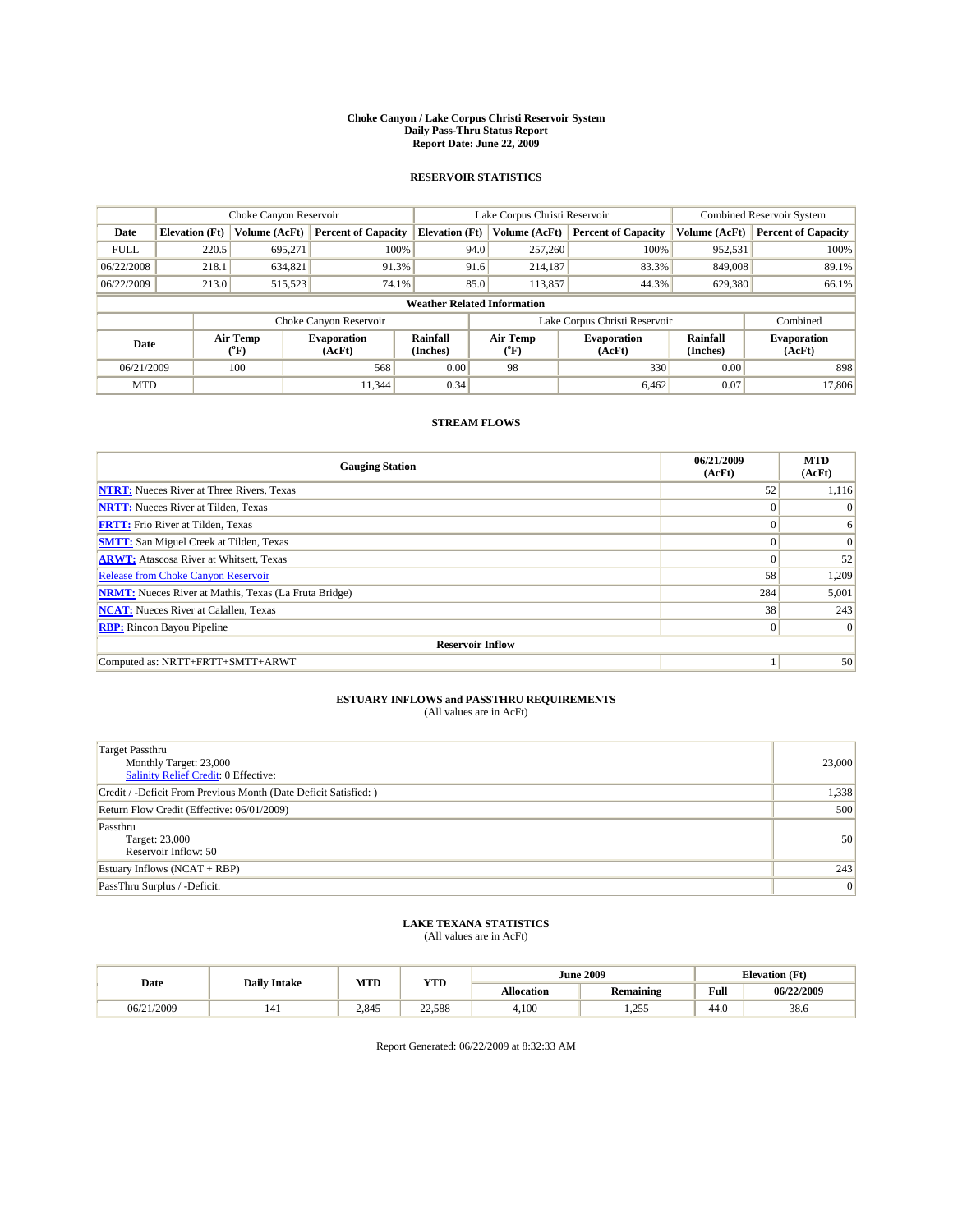#### **Choke Canyon / Lake Corpus Christi Reservoir System Daily Pass-Thru Status Report Report Date: June 23, 2009**

#### **RESERVOIR STATISTICS**

|             | Choke Canyon Reservoir             |                  |                              |                       | Lake Corpus Christi Reservoir | Combined Reservoir System     |                      |                              |  |
|-------------|------------------------------------|------------------|------------------------------|-----------------------|-------------------------------|-------------------------------|----------------------|------------------------------|--|
| Date        | <b>Elevation</b> (Ft)              | Volume (AcFt)    | <b>Percent of Capacity</b>   | <b>Elevation</b> (Ft) | Volume (AcFt)                 | <b>Percent of Capacity</b>    | Volume (AcFt)        | <b>Percent of Capacity</b>   |  |
| <b>FULL</b> | 220.5                              | 695,271          | 100%                         |                       | 257,260<br>94.0               | 100%                          | 952,531              | 100%                         |  |
| 06/23/2008  | 218.1                              | 634,327          | 91.2%                        |                       | 91.5<br>213,320               | 82.9%                         | 847,647              | 89.0%                        |  |
| 06/23/2009  | 213.0                              | 515,092          | 74.1%                        |                       | 85.0<br>113.480               | 44.1%                         | 628,572              | 66.0%                        |  |
|             | <b>Weather Related Information</b> |                  |                              |                       |                               |                               |                      |                              |  |
|             |                                    |                  | Choke Canyon Reservoir       |                       |                               | Lake Corpus Christi Reservoir |                      | Combined                     |  |
| Date        |                                    | Air Temp<br>(°F) | <b>Evaporation</b><br>(AcFt) | Rainfall<br>(Inches)  | Air Temp<br>("F)              | <b>Evaporation</b><br>(AcFt)  | Rainfall<br>(Inches) | <b>Evaporation</b><br>(AcFt) |  |
| 06/22/2009  |                                    | 100              | 593                          | 0.00                  | 98                            | 315                           | 0.00                 | 908                          |  |
| <b>MTD</b>  |                                    |                  | 11.937                       | 0.34                  |                               | 6,777                         | 0.07                 | 18.714                       |  |

### **STREAM FLOWS**

| <b>Gauging Station</b>                                       | 06/22/2009<br>(AcFt) | <b>MTD</b><br>(AcFt) |  |  |  |  |  |
|--------------------------------------------------------------|----------------------|----------------------|--|--|--|--|--|
| <b>NTRT:</b> Nueces River at Three Rivers, Texas             | 52                   | 1,167                |  |  |  |  |  |
| <b>NRTT:</b> Nueces River at Tilden, Texas                   | $\theta$             | $\Omega$             |  |  |  |  |  |
| <b>FRTT:</b> Frio River at Tilden, Texas                     | $\theta$             | 6                    |  |  |  |  |  |
| <b>SMTT:</b> San Miguel Creek at Tilden, Texas               | $\Omega$             | $\Omega$             |  |  |  |  |  |
| <b>ARWT:</b> Atascosa River at Whitsett, Texas               |                      | 52                   |  |  |  |  |  |
| Release from Choke Canyon Reservoir                          | 58                   | 1,266                |  |  |  |  |  |
| <b>NRMT:</b> Nueces River at Mathis, Texas (La Fruta Bridge) | 270                  | 5,271                |  |  |  |  |  |
| <b>NCAT:</b> Nueces River at Calallen, Texas                 | 20                   | 263                  |  |  |  |  |  |
| <b>RBP:</b> Rincon Bayou Pipeline                            | $\mathbf{0}$         | $\vert$ 0            |  |  |  |  |  |
| <b>Reservoir Inflow</b>                                      |                      |                      |  |  |  |  |  |
| Computed as: NRTT+FRTT+SMTT+ARWT                             |                      | 51                   |  |  |  |  |  |

# **ESTUARY INFLOWS and PASSTHRU REQUIREMENTS**<br>(All values are in AcFt)

| <b>Target Passthru</b><br>Monthly Target: 23,000<br>Salinity Relief Credit: 0 Effective: | 23,000 |
|------------------------------------------------------------------------------------------|--------|
| Credit / -Deficit From Previous Month (Date Deficit Satisfied: )                         | 1,338  |
| Return Flow Credit (Effective: 06/01/2009)                                               | 500    |
| Passthru<br>Target: 23,000<br>Reservoir Inflow: 51                                       | 51     |
| Estuary Inflows $(NCAT + RBP)$                                                           | 263    |
| PassThru Surplus / -Deficit:                                                             | 0      |

## **LAKE TEXANA STATISTICS** (All values are in AcFt)

| Date       | <b>Daily Intake</b> | MTD   | YTD                            |                   | <b>June 2009</b> | <b>Elevation</b> (Ft) |            |
|------------|---------------------|-------|--------------------------------|-------------------|------------------|-----------------------|------------|
|            |                     |       |                                | <b>Allocation</b> | <b>Remaining</b> | Full                  | 06/23/2009 |
| 06/22/2009 | 141                 | 2.986 | $\sim$<br>720<br><u>.</u><br>. | 4.100             | .                | 44.0                  | 38.4       |

Report Generated: 06/23/2009 at 8:52:40 AM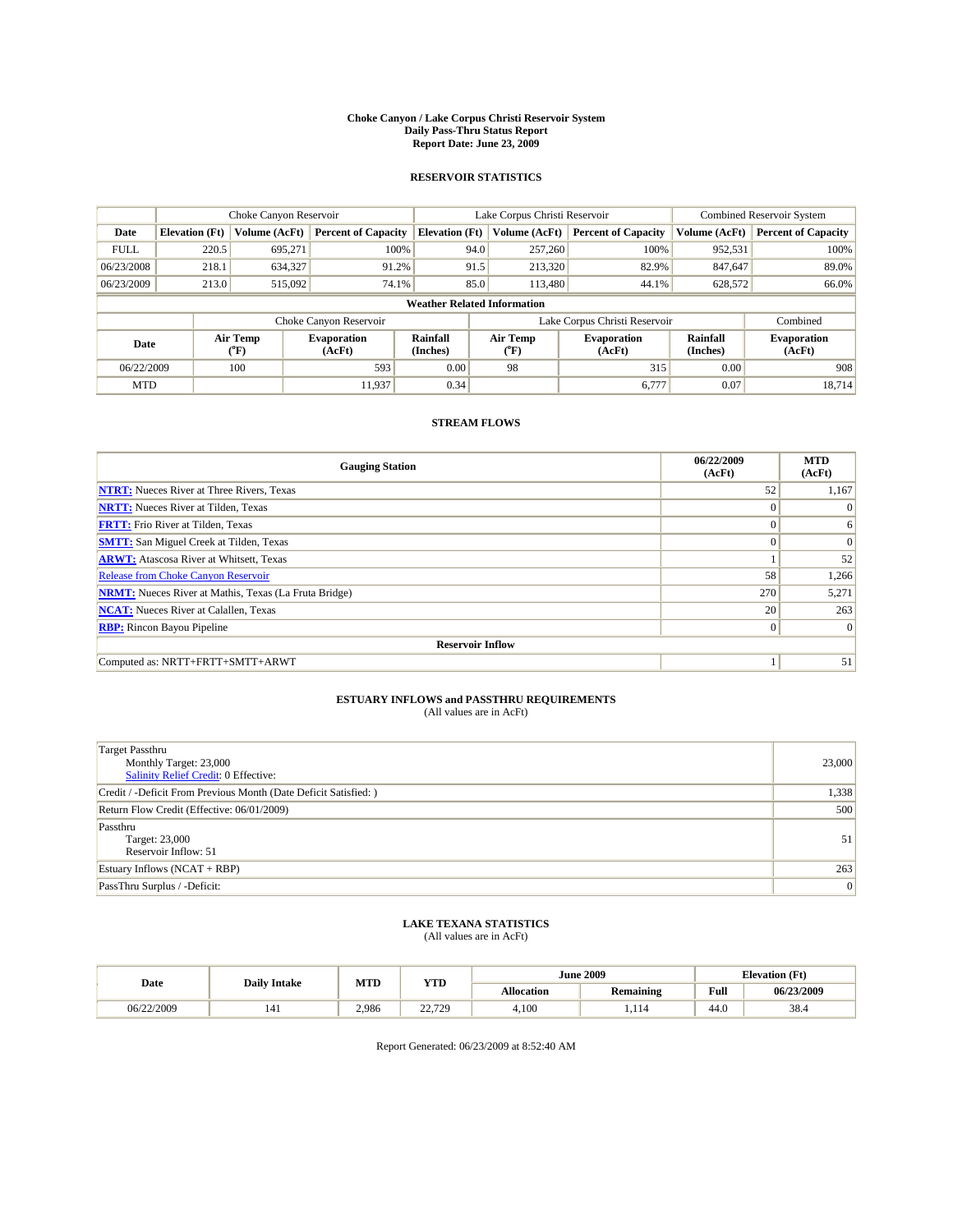#### **Choke Canyon / Lake Corpus Christi Reservoir System Daily Pass-Thru Status Report Report Date: June 24, 2009**

#### **RESERVOIR STATISTICS**

|             |                                    | Choke Canyon Reservoir |                              |                       | Lake Corpus Christi Reservoir | <b>Combined Reservoir System</b> |                      |                              |  |
|-------------|------------------------------------|------------------------|------------------------------|-----------------------|-------------------------------|----------------------------------|----------------------|------------------------------|--|
| Date        | <b>Elevation</b> (Ft)              | Volume (AcFt)          | <b>Percent of Capacity</b>   | <b>Elevation (Ft)</b> | Volume (AcFt)                 | <b>Percent of Capacity</b>       | Volume (AcFt)        | <b>Percent of Capacity</b>   |  |
| <b>FULL</b> | 220.5                              | 695,271                | 100%                         | 94.0                  | 257,260                       | 100%                             | 952,531              | 100%                         |  |
| 06/24/2008  | 218.1                              | 633,345                | 91.1%                        | 91.5                  | 212,628                       | 82.7%                            | 845,973              | 88.8%                        |  |
| 06/24/2009  | 212.9                              | 514,444                | 74.0%                        | 85.0                  | 113.228                       | 44.0%                            | 627,672              | 65.9%                        |  |
|             | <b>Weather Related Information</b> |                        |                              |                       |                               |                                  |                      |                              |  |
|             |                                    |                        | Choke Canyon Reservoir       |                       | Lake Corpus Christi Reservoir |                                  | Combined             |                              |  |
| Date        |                                    | Air Temp<br>(°F)       | <b>Evaporation</b><br>(AcFt) | Rainfall<br>(Inches)  | Air Temp<br>("F)              | <b>Evaporation</b><br>(AcFt)     | Rainfall<br>(Inches) | <b>Evaporation</b><br>(AcFt) |  |
| 06/23/2009  |                                    | 101                    | 517                          | 0.00                  | 98                            | 256                              | 0.00                 | 773                          |  |
| <b>MTD</b>  |                                    |                        | 12.454                       | 0.34                  |                               | 7,033                            | 0.07                 | 19.487                       |  |

### **STREAM FLOWS**

| <b>Gauging Station</b>                                       | 06/23/2009<br>(AcFt) | <b>MTD</b><br>(AcFt) |  |  |  |  |  |
|--------------------------------------------------------------|----------------------|----------------------|--|--|--|--|--|
| <b>NTRT:</b> Nueces River at Three Rivers, Texas             | 52                   | 1,219                |  |  |  |  |  |
| <b>NRTT:</b> Nueces River at Tilden, Texas                   | $\Omega$             | $\Omega$             |  |  |  |  |  |
| <b>FRTT:</b> Frio River at Tilden, Texas                     | $\Omega$             | 6                    |  |  |  |  |  |
| <b>SMTT:</b> San Miguel Creek at Tilden, Texas               | $\theta$             | $\vert 0 \vert$      |  |  |  |  |  |
| <b>ARWT:</b> Atascosa River at Whitsett, Texas               |                      | 54                   |  |  |  |  |  |
| <b>Release from Choke Canyon Reservoir</b>                   | 58                   | 1,324                |  |  |  |  |  |
| <b>NRMT:</b> Nueces River at Mathis, Texas (La Fruta Bridge) | 270                  | 5,541                |  |  |  |  |  |
| <b>NCAT:</b> Nueces River at Calallen, Texas                 | 11                   | 275                  |  |  |  |  |  |
| <b>RBP:</b> Rincon Bayou Pipeline                            | $\mathbf{0}$         | $\vert$ 0            |  |  |  |  |  |
| <b>Reservoir Inflow</b>                                      |                      |                      |  |  |  |  |  |
| Computed as: NRTT+FRTT+SMTT+ARWT                             |                      | 52                   |  |  |  |  |  |

# **ESTUARY INFLOWS and PASSTHRU REQUIREMENTS**<br>(All values are in AcFt)

| <b>Target Passthru</b><br>Monthly Target: 23,000<br>Salinity Relief Credit: 0 Effective: | 23,000 |
|------------------------------------------------------------------------------------------|--------|
| Credit / -Deficit From Previous Month (Date Deficit Satisfied: )                         | 1,338  |
| Return Flow Credit (Effective: 06/01/2009)                                               | 500    |
| Passthru<br>Target: 23,000<br>Reservoir Inflow: 52                                       | 52     |
| Estuary Inflows $(NCAT + RBP)$                                                           | 275    |
| PassThru Surplus / -Deficit:                                                             | 0      |

## **LAKE TEXANA STATISTICS** (All values are in AcFt)

| Date       | <b>Daily Intake</b> | MTD         | <b>YTD</b> |                   | <b>June 2009</b> | <b>Elevation</b> (Ft) |            |
|------------|---------------------|-------------|------------|-------------------|------------------|-----------------------|------------|
|            |                     |             |            | <b>Allocation</b> | <b>Remaining</b> | Full                  | 06/24/2009 |
| 06/23/2009 | 141                 | 102<br>J.IL | 22,870     | 4.100             | 07c<br>נ ו       | 44.0                  | 38.4       |

Report Generated: 06/24/2009 at 8:49:38 AM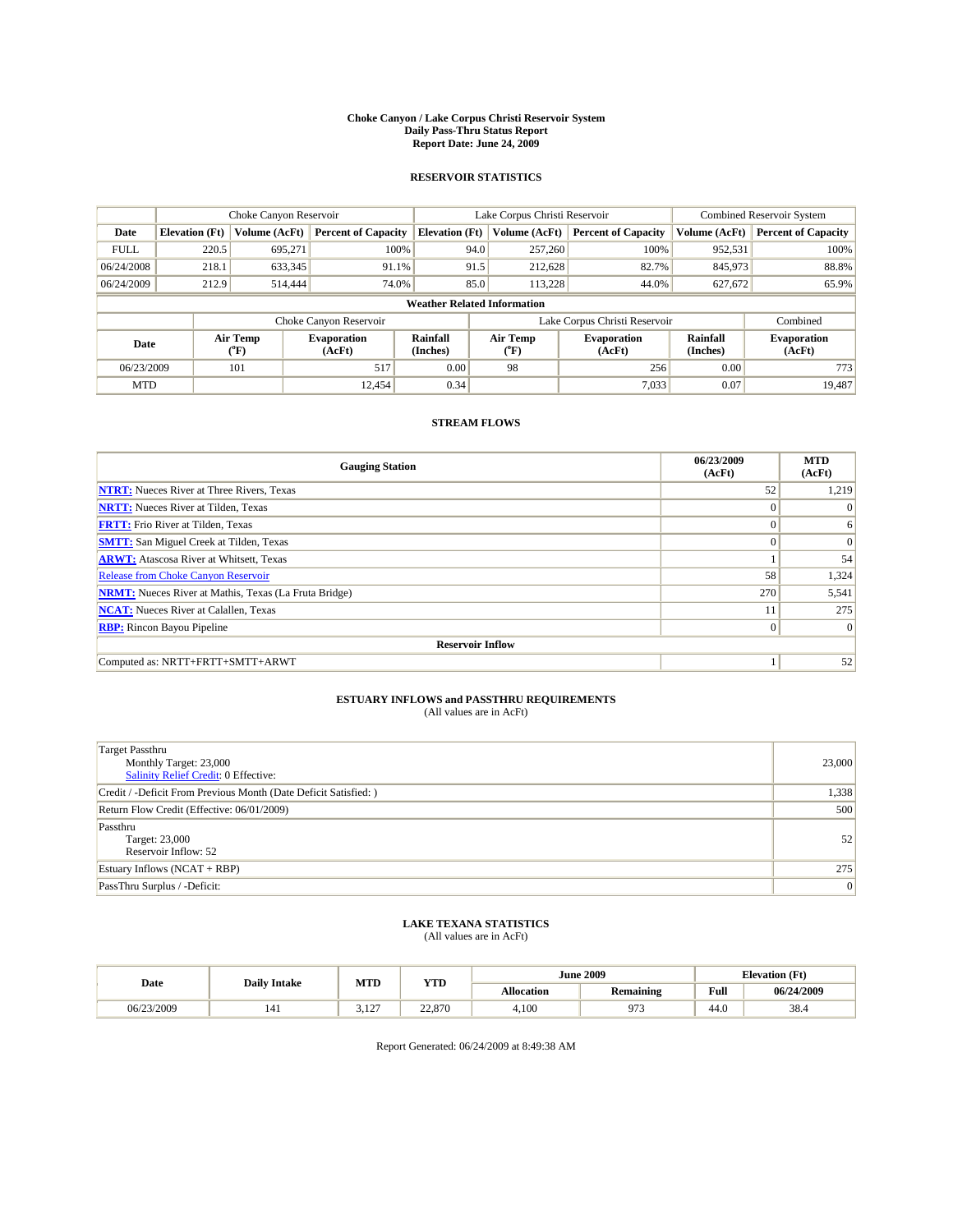#### **Choke Canyon / Lake Corpus Christi Reservoir System Daily Pass-Thru Status Report Report Date: June 25, 2009**

#### **RESERVOIR STATISTICS**

|             |                                    | Choke Canyon Reservoir |                              |                             | Lake Corpus Christi Reservoir | <b>Combined Reservoir System</b> |                      |                              |  |
|-------------|------------------------------------|------------------------|------------------------------|-----------------------------|-------------------------------|----------------------------------|----------------------|------------------------------|--|
| Date        | <b>Elevation</b> (Ft)              | Volume (AcFt)          | <b>Percent of Capacity</b>   | <b>Elevation (Ft)</b>       | Volume (AcFt)                 | <b>Percent of Capacity</b>       | Volume (AcFt)        | <b>Percent of Capacity</b>   |  |
| <b>FULL</b> | 220.5                              | 695,271                | 100%                         | 94.0                        | 257,260                       | 100%                             | 952,531              | 100%                         |  |
| 06/25/2008  | 218.0                              | 633,099                | 91.1%                        | 91.4                        | 211,763                       | 82.3%                            | 844,862              | 88.7%                        |  |
| 06/25/2009  | 212.9                              | 513,797                | 73.9%                        | 84.9                        | 112,602                       | 43.8%                            | 626,399              | 65.8%                        |  |
|             | <b>Weather Related Information</b> |                        |                              |                             |                               |                                  |                      |                              |  |
|             |                                    |                        | Choke Canyon Reservoir       |                             | Lake Corpus Christi Reservoir |                                  |                      | Combined                     |  |
| Date        |                                    | Air Temp<br>(°F)       | <b>Evaporation</b><br>(AcFt) | <b>Rainfall</b><br>(Inches) | Air Temp<br>(°F)              | <b>Evaporation</b><br>(AcFt)     | Rainfall<br>(Inches) | <b>Evaporation</b><br>(AcFt) |  |
| 06/24/2009  |                                    | 102                    | 516                          | 0.00                        | 98                            | 321                              | 0.00                 | 837                          |  |
| <b>MTD</b>  |                                    |                        | 12.970                       | 0.34                        |                               | 7,354                            | 0.07                 | 20.324                       |  |

### **STREAM FLOWS**

| <b>Gauging Station</b>                                       | 06/24/2009<br>(AcFt) | <b>MTD</b><br>(AcFt) |  |  |  |  |  |
|--------------------------------------------------------------|----------------------|----------------------|--|--|--|--|--|
| <b>NTRT:</b> Nueces River at Three Rivers, Texas             | 52                   | 1,270                |  |  |  |  |  |
| <b>NRTT:</b> Nueces River at Tilden, Texas                   | $\Omega$             | $\Omega$             |  |  |  |  |  |
| <b>FRTT:</b> Frio River at Tilden, Texas                     | $\Omega$             | 6                    |  |  |  |  |  |
| <b>SMTT:</b> San Miguel Creek at Tilden, Texas               | $\Omega$             | $\Omega$             |  |  |  |  |  |
| <b>ARWT:</b> Atascosa River at Whitsett, Texas               | $\overline{c}$       | 55                   |  |  |  |  |  |
| <b>Release from Choke Canyon Reservoir</b>                   | 58                   | 1,382                |  |  |  |  |  |
| <b>NRMT:</b> Nueces River at Mathis, Texas (La Fruta Bridge) | 270                  | 5,811                |  |  |  |  |  |
| <b>NCAT:</b> Nueces River at Calallen, Texas                 | 32                   | 306                  |  |  |  |  |  |
| <b>RBP:</b> Rincon Bayou Pipeline                            | $\overline{0}$       | $\Omega$             |  |  |  |  |  |
| <b>Reservoir Inflow</b>                                      |                      |                      |  |  |  |  |  |
| Computed as: NRTT+FRTT+SMTT+ARWT                             | 2                    | 54                   |  |  |  |  |  |

# **ESTUARY INFLOWS and PASSTHRU REQUIREMENTS**<br>(All values are in AcFt)

| Target Passthru<br>Monthly Target: 23,000<br>Salinity Relief Credit: 0 Effective: | 23,000 |
|-----------------------------------------------------------------------------------|--------|
| Credit / -Deficit From Previous Month (Date Deficit Satisfied: )                  | 1,338  |
| Return Flow Credit (Effective: 06/01/2009)                                        | 500    |
| Passthru<br>Target: 23,000<br>Reservoir Inflow: 54                                | 54     |
| Estuary Inflows $(NCAT + RBP)$                                                    | 306    |
| PassThru Surplus / -Deficit:                                                      | 0      |

# **LAKE TEXANA STATISTICS** (All values are in AcFt)

|            | <b>Daily Intake</b> | MTD   | <b>YTD</b> |                   | <b>June 2009</b> | <b>Elevation</b> (Ft)                       |            |
|------------|---------------------|-------|------------|-------------------|------------------|---------------------------------------------|------------|
| Date       |                     |       |            | <b>Allocation</b> | <b>Remaining</b> | Full<br>the contract of the contract of the | 06/25/2009 |
| 06/24/2009 | 141                 | 3.268 | 23.011     | 4.100             | 832              | 44.0                                        | 38.4       |

Report Generated: 06/25/2009 at 8:35:40 AM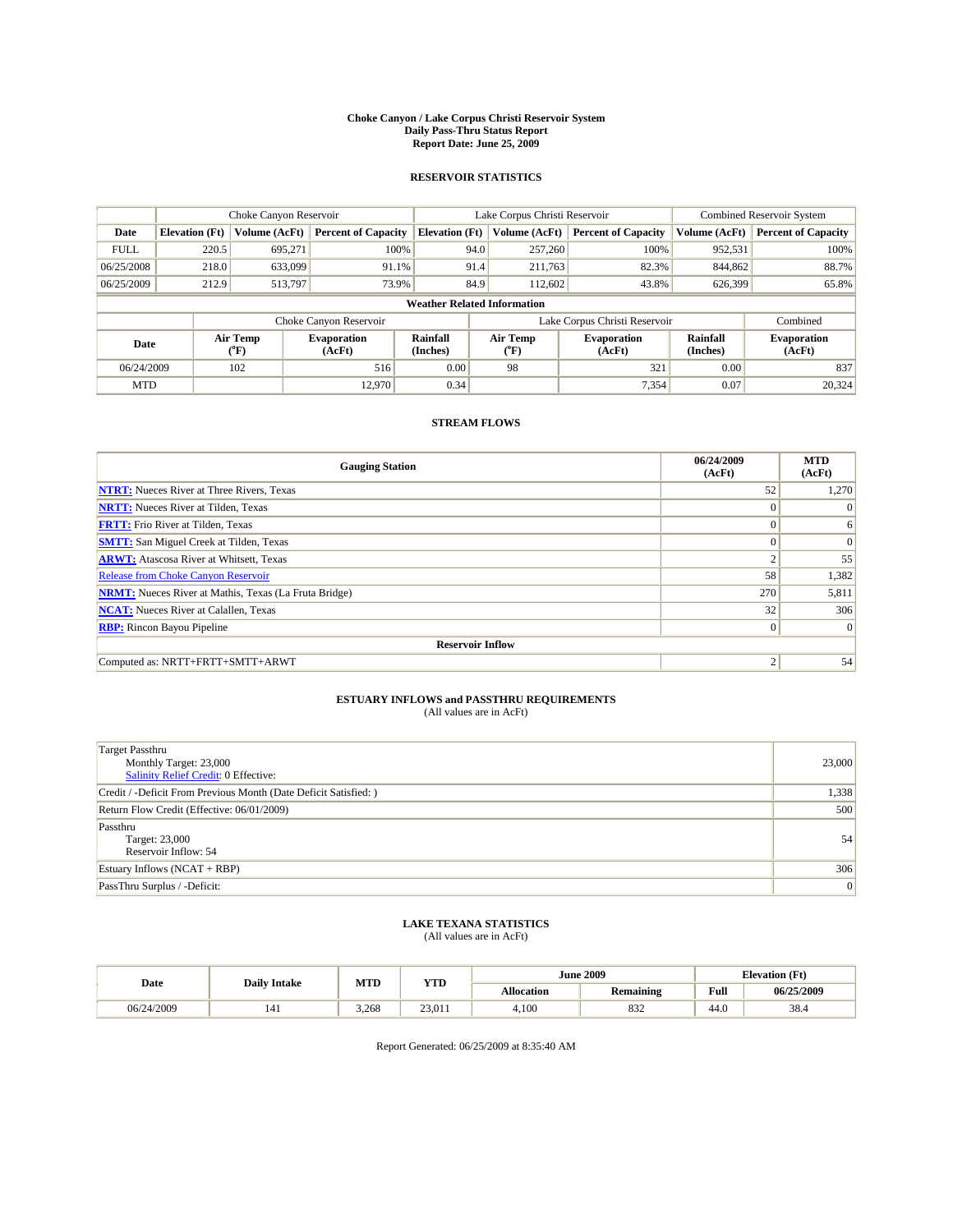#### **Choke Canyon / Lake Corpus Christi Reservoir System Daily Pass-Thru Status Report Report Date: June 26, 2009**

#### **RESERVOIR STATISTICS**

|             | Choke Canyon Reservoir             |                                           |                              |                             | Lake Corpus Christi Reservoir             | <b>Combined Reservoir System</b> |                             |                              |  |
|-------------|------------------------------------|-------------------------------------------|------------------------------|-----------------------------|-------------------------------------------|----------------------------------|-----------------------------|------------------------------|--|
| Date        | <b>Elevation</b> (Ft)              | Volume (AcFt)                             | <b>Percent of Capacity</b>   | <b>Elevation</b> (Ft)       | Volume (AcFt)                             | <b>Percent of Capacity</b>       | Volume (AcFt)               | <b>Percent of Capacity</b>   |  |
| <b>FULL</b> | 220.5                              | 695,271                                   | 100%                         | 94.0                        | 257,260                                   | 100%                             | 952,531                     | 100%                         |  |
| 06/26/2008  | 218.0                              | 632,363                                   | 91.0%                        | 91.4                        | 211,072                                   | 82.0%                            | 843,435                     | 88.5%                        |  |
| 06/26/2009  | 212.9                              | 512,934                                   | 73.8%                        | 84.9                        | 111,977                                   | 43.5%                            | 624,911                     | 65.6%                        |  |
|             | <b>Weather Related Information</b> |                                           |                              |                             |                                           |                                  |                             |                              |  |
|             |                                    |                                           | Choke Canyon Reservoir       |                             |                                           | Lake Corpus Christi Reservoir    |                             | Combined                     |  |
| Date        |                                    | Air Temp<br>$({}^{\mathrm{o}}\mathrm{F})$ | <b>Evaporation</b><br>(AcFt) | <b>Rainfall</b><br>(Inches) | Air Temp<br>$({}^{\mathrm{o}}\mathrm{F})$ | <b>Evaporation</b><br>(AcFt)     | <b>Rainfall</b><br>(Inches) | <b>Evaporation</b><br>(AcFt) |  |
| 06/25/2009  |                                    | 105                                       | 654                          | 0.00                        | 103                                       | 334                              | 0.00                        | 988                          |  |
| <b>MTD</b>  |                                    |                                           | 13.624                       | 0.34                        |                                           | 7,688                            | 0.07                        | 21,312                       |  |

### **STREAM FLOWS**

| <b>Gauging Station</b>                                       | 06/25/2009<br>(AcFt) | <b>MTD</b><br>(AcFt) |  |  |  |  |  |
|--------------------------------------------------------------|----------------------|----------------------|--|--|--|--|--|
| <b>NTRT:</b> Nueces River at Three Rivers, Texas             | 52                   | 1,322                |  |  |  |  |  |
| <b>NRTT:</b> Nueces River at Tilden, Texas                   | $\Omega$             | $\Omega$             |  |  |  |  |  |
| <b>FRTT:</b> Frio River at Tilden, Texas                     | $\Omega$             | 6                    |  |  |  |  |  |
| <b>SMTT:</b> San Miguel Creek at Tilden, Texas               | $\Omega$             | $\Omega$             |  |  |  |  |  |
| <b>ARWT:</b> Atascosa River at Whitsett, Texas               |                      | 56                   |  |  |  |  |  |
| <b>Release from Choke Canyon Reservoir</b>                   | 58                   | 1,439                |  |  |  |  |  |
| <b>NRMT:</b> Nueces River at Mathis, Texas (La Fruta Bridge) | 270                  | 6,081                |  |  |  |  |  |
| <b>NCAT:</b> Nueces River at Calallen, Texas                 | ◠                    | 309                  |  |  |  |  |  |
| <b>RBP:</b> Rincon Bayou Pipeline                            | $\vert 0 \vert$      | $\Omega$             |  |  |  |  |  |
| <b>Reservoir Inflow</b>                                      |                      |                      |  |  |  |  |  |
| Computed as: NRTT+FRTT+SMTT+ARWT                             |                      | 55                   |  |  |  |  |  |

# **ESTUARY INFLOWS and PASSTHRU REQUIREMENTS**<br>(All values are in AcFt)

| Target Passthru<br>Monthly Target: 23,000<br>Salinity Relief Credit: 0 Effective: | 23,000 |
|-----------------------------------------------------------------------------------|--------|
| Credit / -Deficit From Previous Month (Date Deficit Satisfied: )                  | 1,338  |
| Return Flow Credit (Effective: 06/01/2009)                                        | 500    |
| Passthru<br>Target: 23,000<br>Reservoir Inflow: 55                                | 55     |
| Estuary Inflows $(NCAT + RBP)$                                                    | 309    |
| PassThru Surplus / -Deficit:                                                      | 0      |

# **LAKE TEXANA STATISTICS** (All values are in AcFt)

|            | <b>Daily Intake</b> | MTD   | <b>YTD</b>                |                   | <b>June 2009</b> | <b>Elevation</b> (Ft)                       |            |
|------------|---------------------|-------|---------------------------|-------------------|------------------|---------------------------------------------|------------|
| Date       |                     |       |                           | <b>Allocation</b> | <b>Remaining</b> | Full<br>the contract of the contract of the | 06/26/2009 |
| 06/25/2009 | 141                 | 3.409 | $\sim$<br>152<br>ے روز دے | 4.100             | 691              | 44.0                                        | 38.3       |

Report Generated: 06/26/2009 at 8:43:24 AM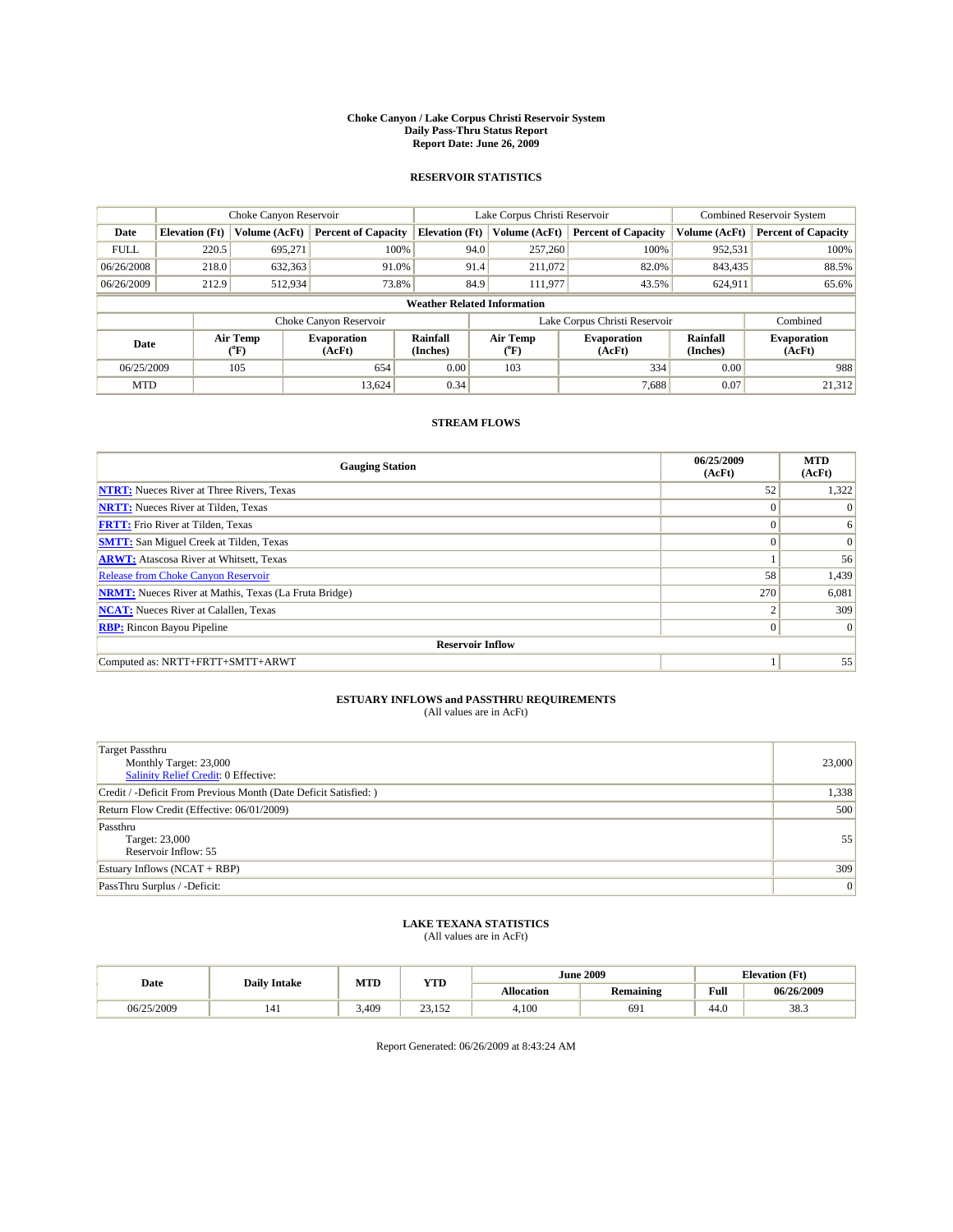#### **Choke Canyon / Lake Corpus Christi Reservoir System Daily Pass-Thru Status Report Report Date: June 27, 2009**

#### **RESERVOIR STATISTICS**

|             | Choke Canyon Reservoir             |                                           |                              |                             | Lake Corpus Christi Reservoir             | <b>Combined Reservoir System</b> |                             |                              |  |
|-------------|------------------------------------|-------------------------------------------|------------------------------|-----------------------------|-------------------------------------------|----------------------------------|-----------------------------|------------------------------|--|
| Date        | <b>Elevation</b> (Ft)              | Volume (AcFt)                             | <b>Percent of Capacity</b>   | <b>Elevation</b> (Ft)       | Volume (AcFt)                             | <b>Percent of Capacity</b>       | Volume (AcFt)               | <b>Percent of Capacity</b>   |  |
| <b>FULL</b> | 220.5                              | 695,271                                   | 100%                         | 94.0                        | 257,260                                   | 100%                             | 952,531                     | 100%                         |  |
| 06/27/2008  | 218.0                              | 631,626                                   | 90.8%                        | 91.4                        | 210,381                                   | 81.8%                            | 842,007                     | 88.4%                        |  |
| 06/27/2009  | 212.8                              | 512,502                                   | 73.7%                        | 84.9                        | 111.479                                   | 43.3%                            | 623,981                     | 65.5%                        |  |
|             | <b>Weather Related Information</b> |                                           |                              |                             |                                           |                                  |                             |                              |  |
|             |                                    |                                           | Choke Canyon Reservoir       |                             |                                           | Lake Corpus Christi Reservoir    |                             | Combined                     |  |
| Date        |                                    | Air Temp<br>$({}^{\mathrm{o}}\mathrm{F})$ | <b>Evaporation</b><br>(AcFt) | <b>Rainfall</b><br>(Inches) | Air Temp<br>$({}^{\mathrm{o}}\mathrm{F})$ | <b>Evaporation</b><br>(AcFt)     | <b>Rainfall</b><br>(Inches) | <b>Evaporation</b><br>(AcFt) |  |
| 06/26/2009  |                                    | 103                                       | 603                          | 0.00                        | 100                                       | 304                              | 0.00                        | 907                          |  |
| <b>MTD</b>  |                                    |                                           | 14,227                       | 0.34                        |                                           | 7,992                            | 0.07                        | 22.219                       |  |

### **STREAM FLOWS**

| <b>Gauging Station</b>                                       | 06/26/2009<br>(AcFt) | <b>MTD</b><br>(AcFt) |  |  |  |  |  |
|--------------------------------------------------------------|----------------------|----------------------|--|--|--|--|--|
| <b>NTRT:</b> Nueces River at Three Rivers, Texas             | 52                   | 1,374                |  |  |  |  |  |
| <b>NRTT:</b> Nueces River at Tilden, Texas                   | $\theta$             | $\Omega$             |  |  |  |  |  |
| <b>FRTT:</b> Frio River at Tilden, Texas                     | $\theta$             | 6                    |  |  |  |  |  |
| <b>SMTT:</b> San Miguel Creek at Tilden, Texas               | $\theta$             | $\Omega$             |  |  |  |  |  |
| <b>ARWT:</b> Atascosa River at Whitsett, Texas               |                      | 58                   |  |  |  |  |  |
| Release from Choke Canyon Reservoir                          | 58                   | 1,497                |  |  |  |  |  |
| <b>NRMT:</b> Nueces River at Mathis, Texas (La Fruta Bridge) | 268                  | 6,349                |  |  |  |  |  |
| <b>NCAT:</b> Nueces River at Calallen, Texas                 | $\theta$             | 309                  |  |  |  |  |  |
| <b>RBP:</b> Rincon Bayou Pipeline                            | $\mathbf{0}$         | $\vert$ 0            |  |  |  |  |  |
| <b>Reservoir Inflow</b>                                      |                      |                      |  |  |  |  |  |
| Computed as: NRTT+FRTT+SMTT+ARWT                             |                      | 56                   |  |  |  |  |  |

# **ESTUARY INFLOWS and PASSTHRU REQUIREMENTS**<br>(All values are in AcFt)

| <b>Target Passthru</b><br>Monthly Target: 23,000<br>Salinity Relief Credit: 0 Effective: | 23,000 |
|------------------------------------------------------------------------------------------|--------|
| Credit / -Deficit From Previous Month (Date Deficit Satisfied: )                         | 1,338  |
| Return Flow Credit (Effective: 06/01/2009)                                               | 500    |
| Passthru<br>Target: 23,000<br>Reservoir Inflow: 56                                       | 56     |
| Estuary Inflows $(NCAT + RBP)$                                                           | 309    |
| PassThru Surplus / -Deficit:                                                             | 0      |

## **LAKE TEXANA STATISTICS** (All values are in AcFt)

|            | <b>Daily Intake</b> | MTD   | <b>YTD</b> |                   | <b>June 2009</b> | <b>Elevation</b> (Ft)                       |            |
|------------|---------------------|-------|------------|-------------------|------------------|---------------------------------------------|------------|
| Date       |                     |       |            | <b>Allocation</b> | <b>Remaining</b> | Full<br>the contract of the contract of the | 06/27/2009 |
| 06/26/2009 | 141                 | 3.550 | 23.293     | 4.100             | 550              | 44.0                                        | 38.3       |

Report Generated: 06/27/2009 at 8:56:41 AM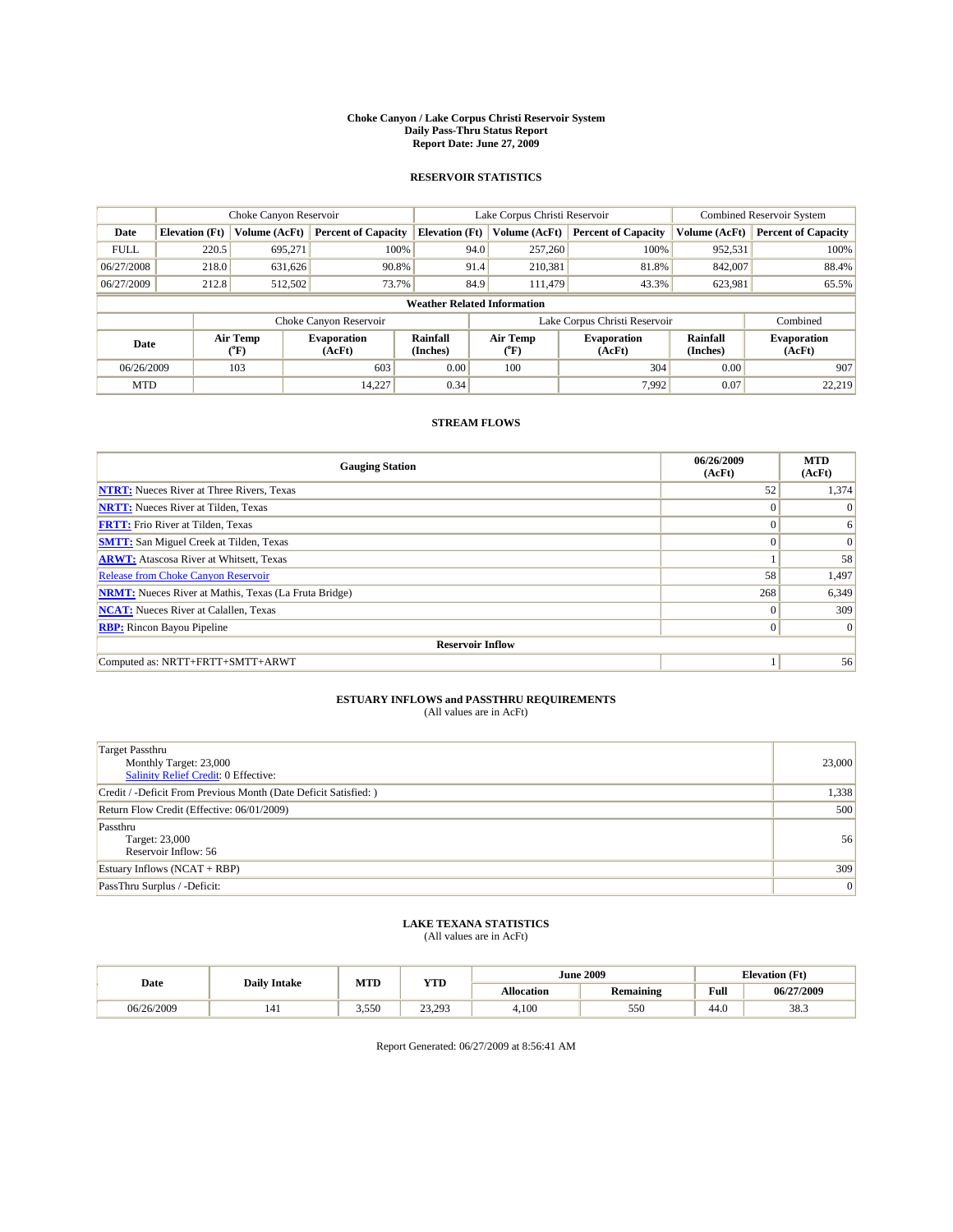#### **Choke Canyon / Lake Corpus Christi Reservoir System Daily Pass-Thru Status Report Report Date: June 28, 2009**

#### **RESERVOIR STATISTICS**

|             | Choke Canyon Reservoir             |                                           |                              |                             | Lake Corpus Christi Reservoir | <b>Combined Reservoir System</b> |                      |                              |  |
|-------------|------------------------------------|-------------------------------------------|------------------------------|-----------------------------|-------------------------------|----------------------------------|----------------------|------------------------------|--|
| Date        | <b>Elevation</b> (Ft)              | Volume (AcFt)                             | <b>Percent of Capacity</b>   | <b>Elevation</b> (Ft)       | Volume (AcFt)                 | <b>Percent of Capacity</b>       | Volume (AcFt)        | <b>Percent of Capacity</b>   |  |
| <b>FULL</b> | 220.5                              | 695,271                                   | 100%                         |                             | 94.0<br>257,260               | 100%                             | 952,531              | 100%                         |  |
| 06/28/2008  | 217.9                              | 630,643                                   | 90.7%                        |                             | 91.3<br>209,691               | 81.5%                            | 840,334              | 88.2%                        |  |
| 06/28/2009  | 212.8                              | 512,071                                   | 73.7%                        |                             | 84.8<br>110,858               | 43.1%                            | 622,929              | 65.4%                        |  |
|             | <b>Weather Related Information</b> |                                           |                              |                             |                               |                                  |                      |                              |  |
|             |                                    |                                           | Choke Canyon Reservoir       |                             |                               | Lake Corpus Christi Reservoir    |                      | Combined                     |  |
| Date        |                                    | Air Temp<br>$({}^{\mathrm{o}}\mathrm{F})$ | <b>Evaporation</b><br>(AcFt) | <b>Rainfall</b><br>(Inches) | Air Temp<br>(°F)              | <b>Evaporation</b><br>(AcFt)     | Rainfall<br>(Inches) | <b>Evaporation</b><br>(AcFt) |  |
| 06/27/2009  |                                    | 102                                       | 616                          | 0.00                        | 98                            | 296                              | 0.00                 | 912                          |  |
| <b>MTD</b>  |                                    |                                           | 14,843                       | 0.34                        |                               | 8.288                            | 0.07                 | 23,131                       |  |

### **STREAM FLOWS**

| <b>Gauging Station</b>                                       | 06/27/2009<br>(AcFt) | <b>MTD</b><br>(AcFt) |  |  |  |  |  |
|--------------------------------------------------------------|----------------------|----------------------|--|--|--|--|--|
| <b>NTRT:</b> Nueces River at Three Rivers, Texas             | 50                   | 1,423                |  |  |  |  |  |
| <b>NRTT:</b> Nueces River at Tilden, Texas                   | $\Omega$             | $\Omega$             |  |  |  |  |  |
| <b>FRTT:</b> Frio River at Tilden, Texas                     | $\Omega$             |                      |  |  |  |  |  |
| <b>SMTT:</b> San Miguel Creek at Tilden, Texas               | $\theta$             | $\Omega$             |  |  |  |  |  |
| <b>ARWT:</b> Atascosa River at Whitsett, Texas               |                      | 59                   |  |  |  |  |  |
| <b>Release from Choke Canyon Reservoir</b>                   | 58                   | 1,554                |  |  |  |  |  |
| <b>NRMT:</b> Nueces River at Mathis, Texas (La Fruta Bridge) | 268                  | 6,617                |  |  |  |  |  |
| <b>NCAT:</b> Nueces River at Calallen, Texas                 | $\theta$             | 309                  |  |  |  |  |  |
| <b>RBP:</b> Rincon Bayou Pipeline                            | $\mathbf{0}$         | $\vert$ 0            |  |  |  |  |  |
| <b>Reservoir Inflow</b>                                      |                      |                      |  |  |  |  |  |
| Computed as: NRTT+FRTT+SMTT+ARWT                             |                      | 58                   |  |  |  |  |  |

# **ESTUARY INFLOWS and PASSTHRU REQUIREMENTS**<br>(All values are in AcFt)

| Target Passthru<br>Monthly Target: 23,000<br>Salinity Relief Credit: 0 Effective: | 23,000 |
|-----------------------------------------------------------------------------------|--------|
| Credit / -Deficit From Previous Month (Date Deficit Satisfied: )                  | 1,338  |
| Return Flow Credit (Effective: 06/01/2009)                                        | 500    |
| Passthru<br>Target: 23,000<br>Reservoir Inflow: 58                                | 58     |
| Estuary Inflows $(NCAT + RBP)$                                                    | 309    |
| PassThru Surplus / -Deficit:                                                      | 0      |

# **LAKE TEXANA STATISTICS** (All values are in AcFt)

|            | <b>Daily Intake</b> | MTD   | <b>YTD</b>       |                   | <b>June 2009</b> | <b>Elevation</b> (Ft)                       |            |
|------------|---------------------|-------|------------------|-------------------|------------------|---------------------------------------------|------------|
| Date       |                     |       |                  | <b>Allocation</b> | <b>Remaining</b> | Full<br>the contract of the contract of the | 06/28/2009 |
| 06/27/2009 | 141                 | 3.691 | 23.435<br>ر رہے۔ | 4.100             | 409              | 44.0                                        | 38.3       |

Report Generated: 06/28/2009 at 8:14:26 AM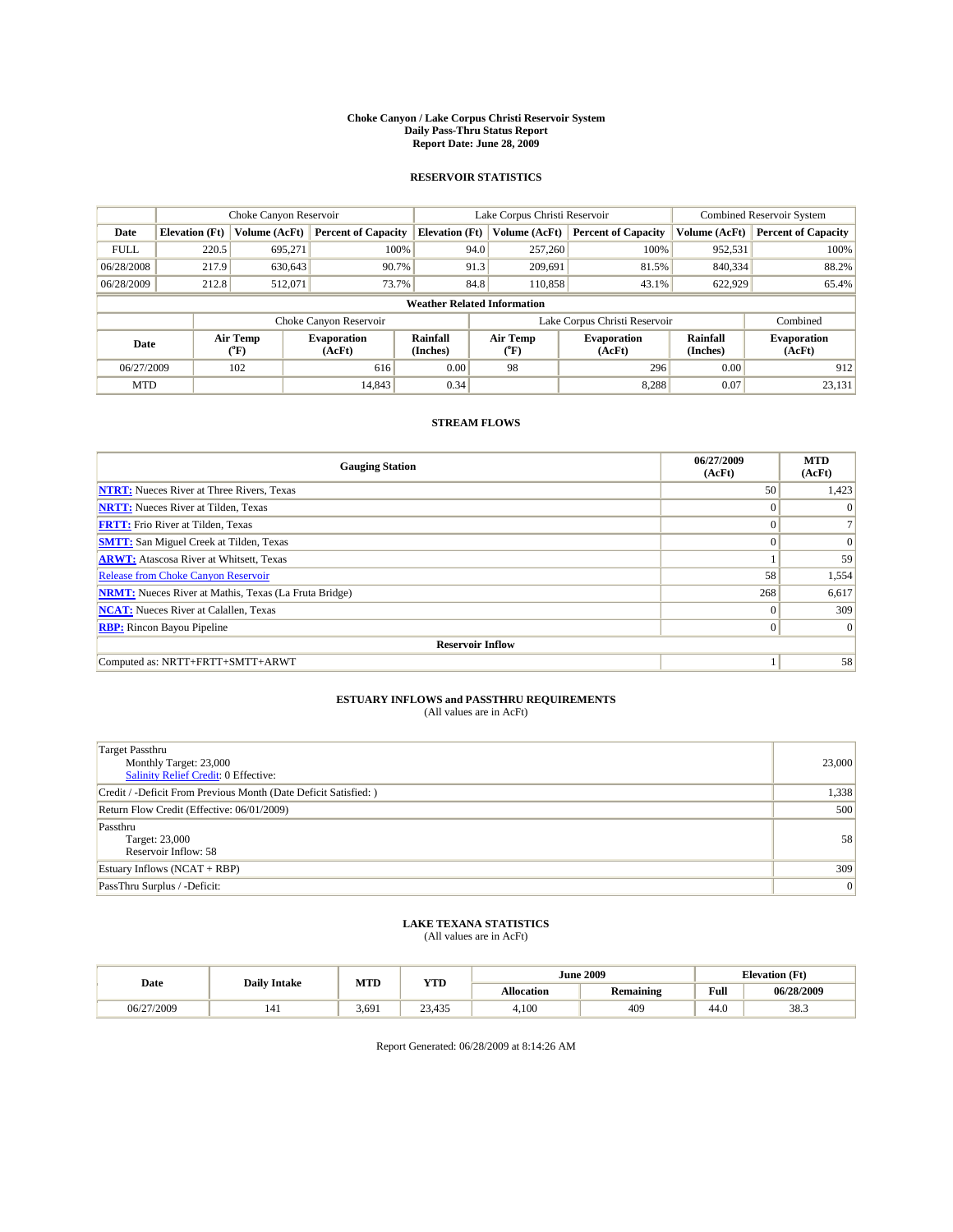#### **Choke Canyon / Lake Corpus Christi Reservoir System Daily Pass-Thru Status Report Report Date: June 29, 2009**

#### **RESERVOIR STATISTICS**

|             | Choke Canyon Reservoir             |                  |                              |                       | Lake Corpus Christi Reservoir | <b>Combined Reservoir System</b> |                      |                              |  |
|-------------|------------------------------------|------------------|------------------------------|-----------------------|-------------------------------|----------------------------------|----------------------|------------------------------|--|
| Date        | <b>Elevation</b> (Ft)              | Volume (AcFt)    | <b>Percent of Capacity</b>   | <b>Elevation</b> (Ft) | Volume (AcFt)                 | <b>Percent of Capacity</b>       | Volume (AcFt)        | <b>Percent of Capacity</b>   |  |
| <b>FULL</b> | 220.5                              | 695,271          | 100%                         | 94.0                  | 257,260                       | 100%                             | 952,531              | 100%                         |  |
| 06/29/2008  | 217.9                              | 629,906          | 90.6%                        | 91.3                  | 209,174                       | 81.3%                            | 839,080              | 88.1%                        |  |
| 06/29/2009  | 212.8                              | 511,639          | 73.6%                        | 84.8                  | 110,363                       | 42.9%                            | 622,002              | 65.3%                        |  |
|             | <b>Weather Related Information</b> |                  |                              |                       |                               |                                  |                      |                              |  |
|             |                                    |                  | Choke Canyon Reservoir       |                       |                               | Lake Corpus Christi Reservoir    |                      | Combined                     |  |
| Date        |                                    | Air Temp<br>(°F) | <b>Evaporation</b><br>(AcFt) | Rainfall<br>(Inches)  | Air Temp<br>("F)              | <b>Evaporation</b><br>(AcFt)     | Rainfall<br>(Inches) | <b>Evaporation</b><br>(AcFt) |  |
| 06/28/2009  |                                    | 103              | 565                          | 0.00                  | 100                           | 281                              | 0.00                 | 846                          |  |
| <b>MTD</b>  |                                    |                  | 15,408                       | 0.34                  |                               | 8,569                            | 0.07                 | 23.977                       |  |

### **STREAM FLOWS**

| <b>Gauging Station</b>                                       | 06/28/2009<br>(AcFt) | <b>MTD</b><br>(AcFt) |  |  |  |  |  |
|--------------------------------------------------------------|----------------------|----------------------|--|--|--|--|--|
| <b>NTRT:</b> Nueces River at Three Rivers, Texas             | 52                   | 1,475                |  |  |  |  |  |
| <b>NRTT:</b> Nueces River at Tilden, Texas                   | $\Omega$             | $\Omega$             |  |  |  |  |  |
| <b>FRTT:</b> Frio River at Tilden, Texas                     |                      |                      |  |  |  |  |  |
| <b>SMTT:</b> San Miguel Creek at Tilden, Texas               | $\theta$             | $\vert 0 \vert$      |  |  |  |  |  |
| <b>ARWT:</b> Atascosa River at Whitsett, Texas               |                      | 60                   |  |  |  |  |  |
| Release from Choke Canyon Reservoir                          | 58                   | 1,612                |  |  |  |  |  |
| <b>NRMT:</b> Nueces River at Mathis, Texas (La Fruta Bridge) | 268                  | 6,885                |  |  |  |  |  |
| <b>NCAT:</b> Nueces River at Calallen, Texas                 |                      | 313                  |  |  |  |  |  |
| <b>RBP:</b> Rincon Bayou Pipeline                            | $\mathbf{0}$         | $\vert$ 0            |  |  |  |  |  |
| <b>Reservoir Inflow</b>                                      |                      |                      |  |  |  |  |  |
| Computed as: NRTT+FRTT+SMTT+ARWT                             | $\overline{c}$       | 60                   |  |  |  |  |  |

# **ESTUARY INFLOWS and PASSTHRU REQUIREMENTS**<br>(All values are in AcFt)

| <b>Target Passthru</b><br>Monthly Target: 23,000<br>Salinity Relief Credit: 0 Effective: | 23,000 |
|------------------------------------------------------------------------------------------|--------|
| Credit / -Deficit From Previous Month (Date Deficit Satisfied: )                         | 1,338  |
| Return Flow Credit (Effective: 06/01/2009)                                               | 500    |
| Passthru<br>Target: 23,000<br>Reservoir Inflow: 60                                       | 60     |
| Estuary Inflows $(NCAT + RBP)$                                                           | 313    |
| PassThru Surplus / -Deficit:                                                             | 0      |

## **LAKE TEXANA STATISTICS** (All values are in AcFt)

| Date       | <b>Daily Intake</b> | MTD   | <b>YTD</b>         |                   | <b>June 2009</b> | <b>Elevation</b> (Ft) |            |
|------------|---------------------|-------|--------------------|-------------------|------------------|-----------------------|------------|
|            |                     |       |                    | <b>Allocation</b> | <b>Remaining</b> | Full                  | 06/29/2009 |
| 06/28/2009 | 141                 | 3,833 | $\gamma$<br>23,576 | 4.100             | 267              | 44.0                  | 38.3       |

Report Generated: 06/29/2009 at 8:32:28 AM